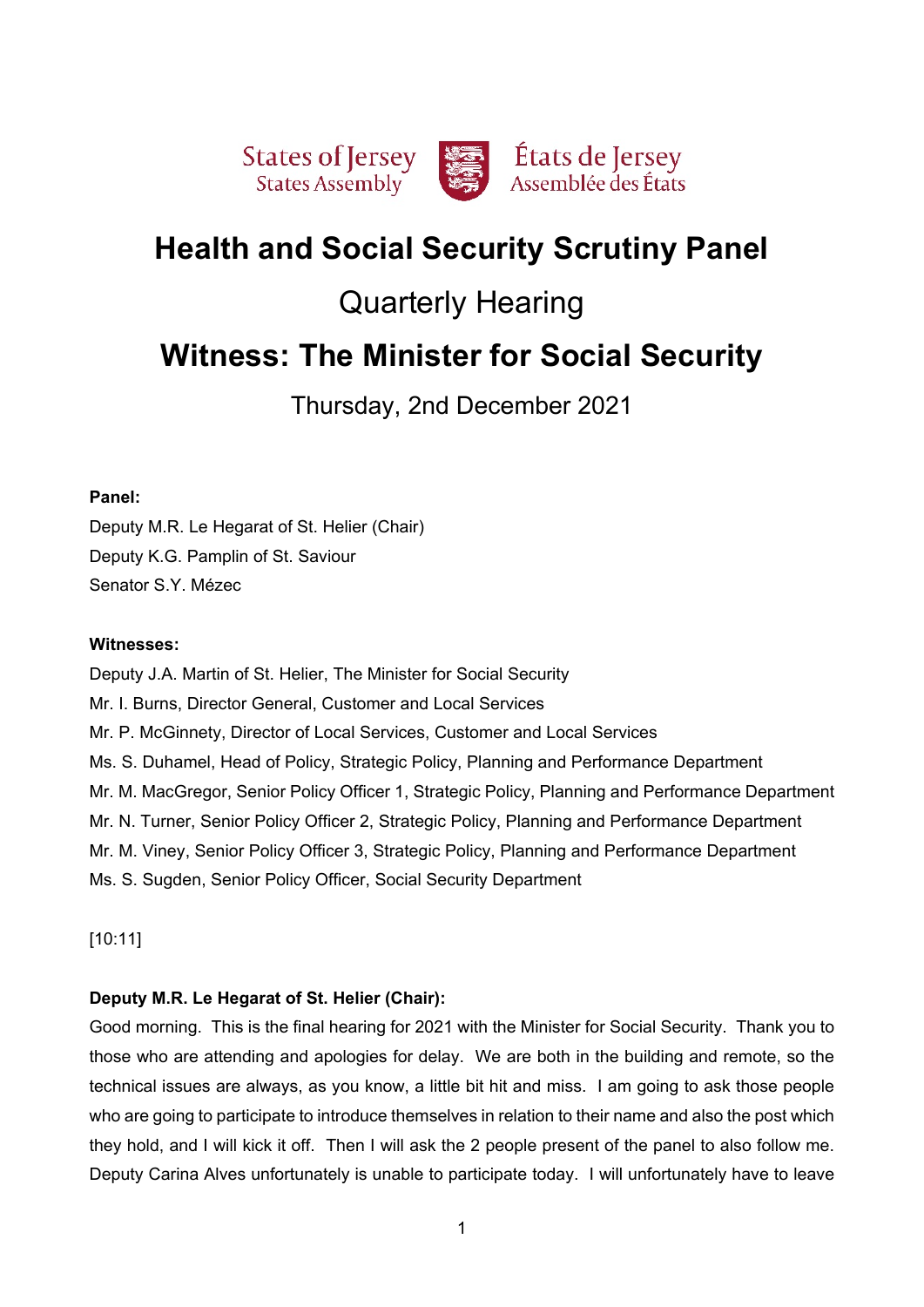in about 40 to 50 minutes' time and Deputy Pamplin will take over from me as the Deputy Chair. I am Deputy Mary Le Hegarat and I am Chair of the Health and Social Security Scrutiny Panel.

# **Deputy K.G. Pamplin of St. Saviour:**

Yes, good morning, everybody. Deputy Kevin Pamplin of St. Saviour District No. 1, and I am, as stated, the Vice Chair of the panel.

# **Senator S.Y. Mézec:**

Good morning. Senator Sam Mézec, new member of this panel.

# **The Minister for Social Security:**

Deputy Judith Martin, Minister for Social Security. Sorry, we are having some echoes here, yes. I am giving apologies for my Assistant Minister. He had already booked the planning bus.

# **Director General, Customer and Local Services:**

Good morning, Ian Burns, Director General for Customer and Local Services.

# **Head of Policy, Strategic Policy, Planning and Performance Department:**

Hello, Sue Duhamel, Head of Policy at Strategic Policy, Planning and Performance Department.

# **Senior Policy Officer 1, Strategic Policy, Planning and Performance Department:**

Good morning. Mark MacGregor, Senior Policy Officer at the Strategic Policy, Planning and Performance Department.

# **Director of Local Services, Customer and Local Services:**

Good morning, everybody. Paul McGinnety, Director of Local Services.

# **Senior Policy Officer 2, Strategic Policy, Planning and Performance Department:**

Good morning, everybody. I am Nick Turner. I am a senior policy officer in S.P.P.P. (Strategic Policy, Planning and Performance) as well.

# **Senior Policy Officer, Social Security Department:**

Good morning. Samantha Sugden, senior policy officer.

# **Senior Policy Officer 3, Strategic Policy, Planning and Performance Department:**

Good morning. Matt Viney, senior policy officer in S.P.P.P.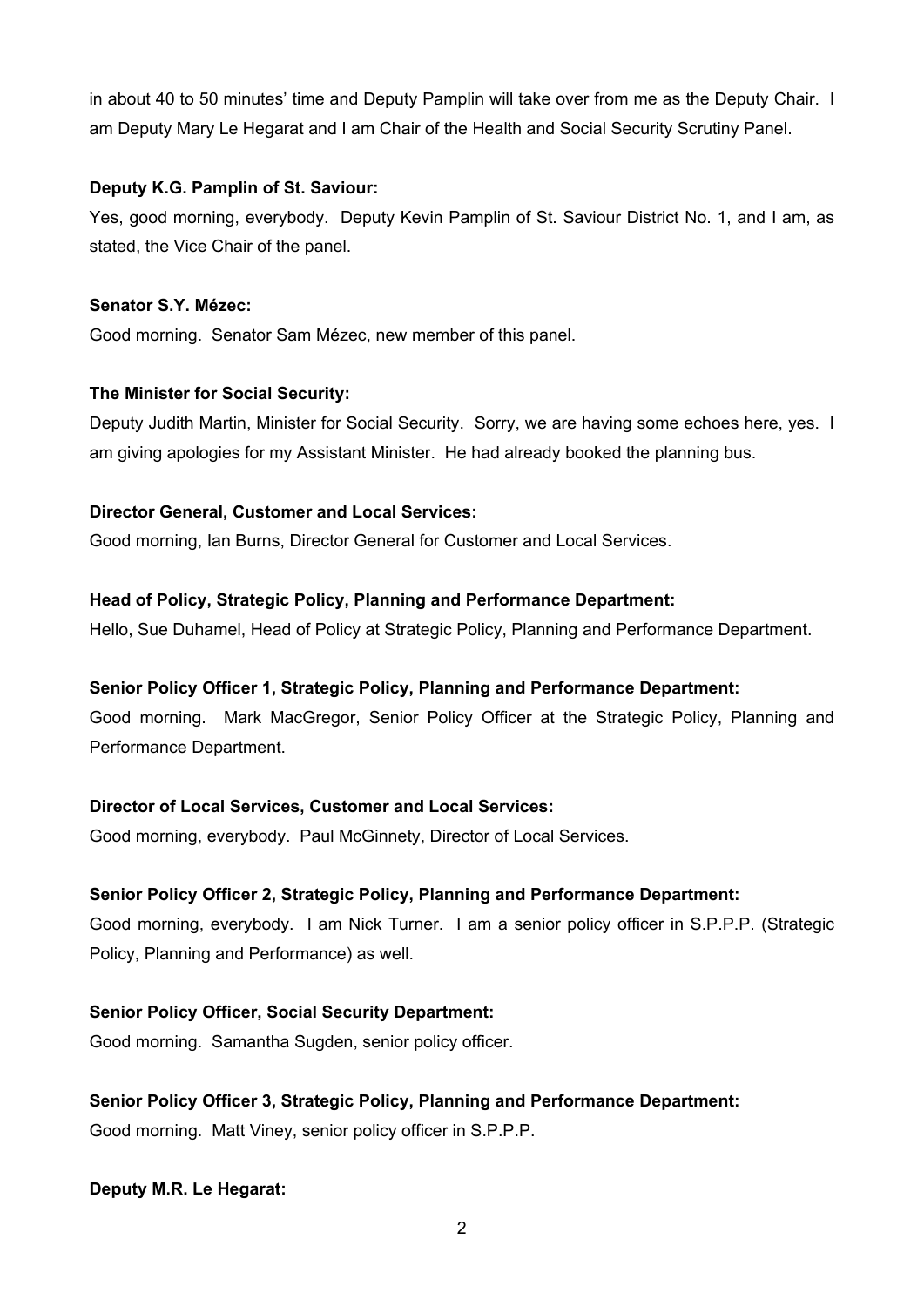Okay, that appears that we have everybody. If we have missed anybody and they need to speak, just introduce yourself as we go along, reminding people that the same rules apply as if we were in the States Assembly. I am going to kick off with questions in relation to the impact on the H.I.F. (Health Insurance Fund). In the last Government actuary on the financial condition of the H.I.F. in 2017, at the outset it states that the fund is projected to be exhausted by 2035, 13 years' time.

#### [10:15]

This is 2 years before the end of the projection period 2037. While this was projected over 4 years ago, it was also projected that the fund would be around the £117 million mark in the mid-2020s but did not have the foresight of the future J.C.M. (Jersey Care Model) withdrawals. The next review is due by December next year. The panel know that P.102/2021 will the next substantial transfers be made from the H.I.F. in 2022 and credited to the consolidated fund to support the delivery of health and community services for the tranche 2 following similar payments for tranche 1. In the report accompanying P.102/2021 it is stated that in 2022 a full review of the future health costs across all areas will be undertaken and this will support future plans for a sustainable model for health funding. Please advise why a full review of health costs was not undertaken as stated by yourself and the Minister for Health when proposing the J.C.M. proposition and the first tranche funding proposal. I will quote the following before you answer from the 2020 Government Plan for an example: "Ministers are determined to make sure that the Social Security Fund continues to serve future generations and as a priority will undertake a full review of the various components of the social security scheme ahead of the next Government Plan to ensure the future balance is maintained at a fully sustainable level."

#### **The Minister for Social Security:**

Sorry, what was the question, Mary?

#### **Deputy M.R. Le Hegarat:**

The question is last year Ministers said that there would be a review of the fund in order that ... to ensure that moving forward there was a sustainable fund, it was at a sustainable level. So what I am asking is: in the report of P.102/2021 it said that there was going to be a review. We are now moving to the end of tranche 1 in relation to the J.C.M. and so what I am asking is when ... or rather, please advise why a full review of the health costs was not undertaken by yourself and the Minister for Health when proposing the J.C.M. proposition and the first tranche of funding proposal. So why have we not had a funding review, an actuary review of the fund?

#### **The Minister for Social Security:**

3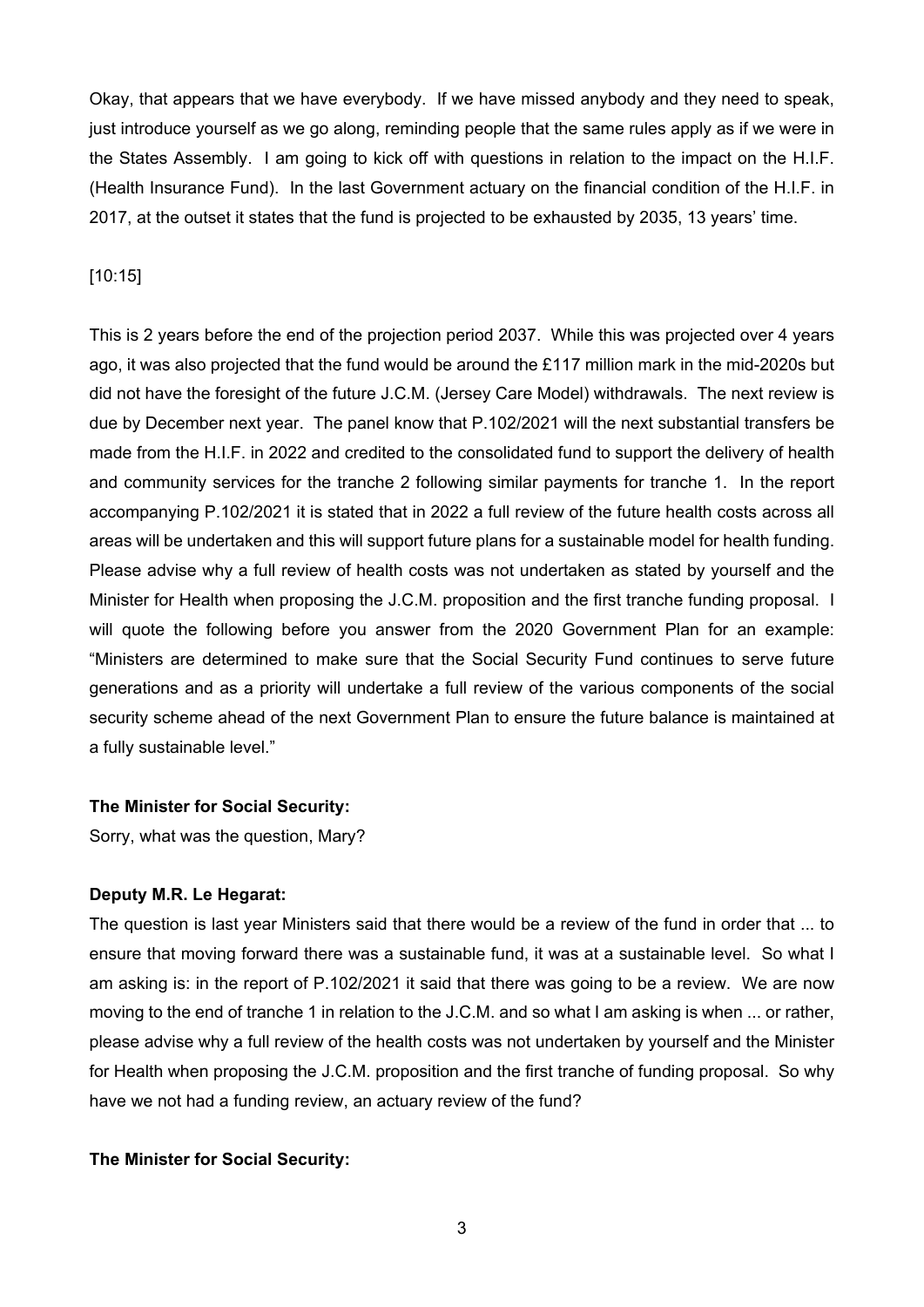The Minister for Health ... there was loads of funding we used before the J.C.M. was set up. We had an outside body ... who was it? PWC, et cetera, to find out mainly what money we had, the cost, et cetera. Then the Jersey Care Model has not for some reason ... well, it would be COVID, would it not? I mean, health was the biggest hit and officers ... has not gone as far forward as it wants to. So that is what Richard is doing. He wants to do a full funding review including the H.I.F. - the H.I.F. would be included - in 2022 to find out how much these funds are sustainable, but then I would imagine he would also need to look at what the costs are going to be because they are only going to go higher. The Social Security Fund I think I misled you ... it was not ... I thought all the funds were going to get an actuary this year or next year so they will all be ready for the new council, and the H.I.F. was not in that because it did not need to be, but now from your letter and request, absolutely we are going to do the H.I.F. as well. So they will all be nice, clean figures. But that is the H.I.F. and the actuarial reviewers do exactly what they do. They will tell you what money goes in, what it spent and how long it will go on for. I think what we are looking at, we have 2 different health models here that we are trying to merge. Will the H.I.F. look like the H.I.F. in 5 years' time? That is the question. Does it need to look like the H.I.F. in 5 years' time or will it be in all the health funding together because that is where all the health people are and that is who the people are going? It depends on doctors, taking doctors with us, et cetera. So, yes, it is a year behind, Deputy Le Hegarat, and that is really what it is.

#### **Deputy M.R. Le Hegarat:**

Okay, thank you. A full review in 2022 may conclude that any of the costs earmarked to receive funding from the H.I.F. is a risk. A quote from our last quarterly hearing when the panel was advised that we need to make a decision about the H.I.F. but that it may not be ... it may be not very good value for money for the public to do an actuary review while the fund is in such a state of flux. If due to the current financial situation that the review does not represent good value for money, what are your views on this impact to all future transfers from the H.I.F. but that is still more crucial to do the review? So is it still more crucial to do the review? We are concerned ... let us make it quite clear. We are concerned as a panel that we did not do a review prior to the money going out to the J.C.M. and now we are asking about the fact that an actuary review still has not been done and we do not know what the value of it is and, as you rightly said, it is in a flux. So what I am asking you is: do you have concerns?

#### **The Minister for Social Security:**

No, Mary. The problem is that people have got fixated on the H.I.F. I am saying the money to fund the health, once we know exactly what we want, the H.I.F. can be used. We know we are dealing with doctors differently. We know they do not like the co-payment because it has been frozen. We are looking at all different funding streams coming in and we are then trying to cost it. That is going to happen. We will do the actuarial review but it is not going to tell us ... it is going to say: "This is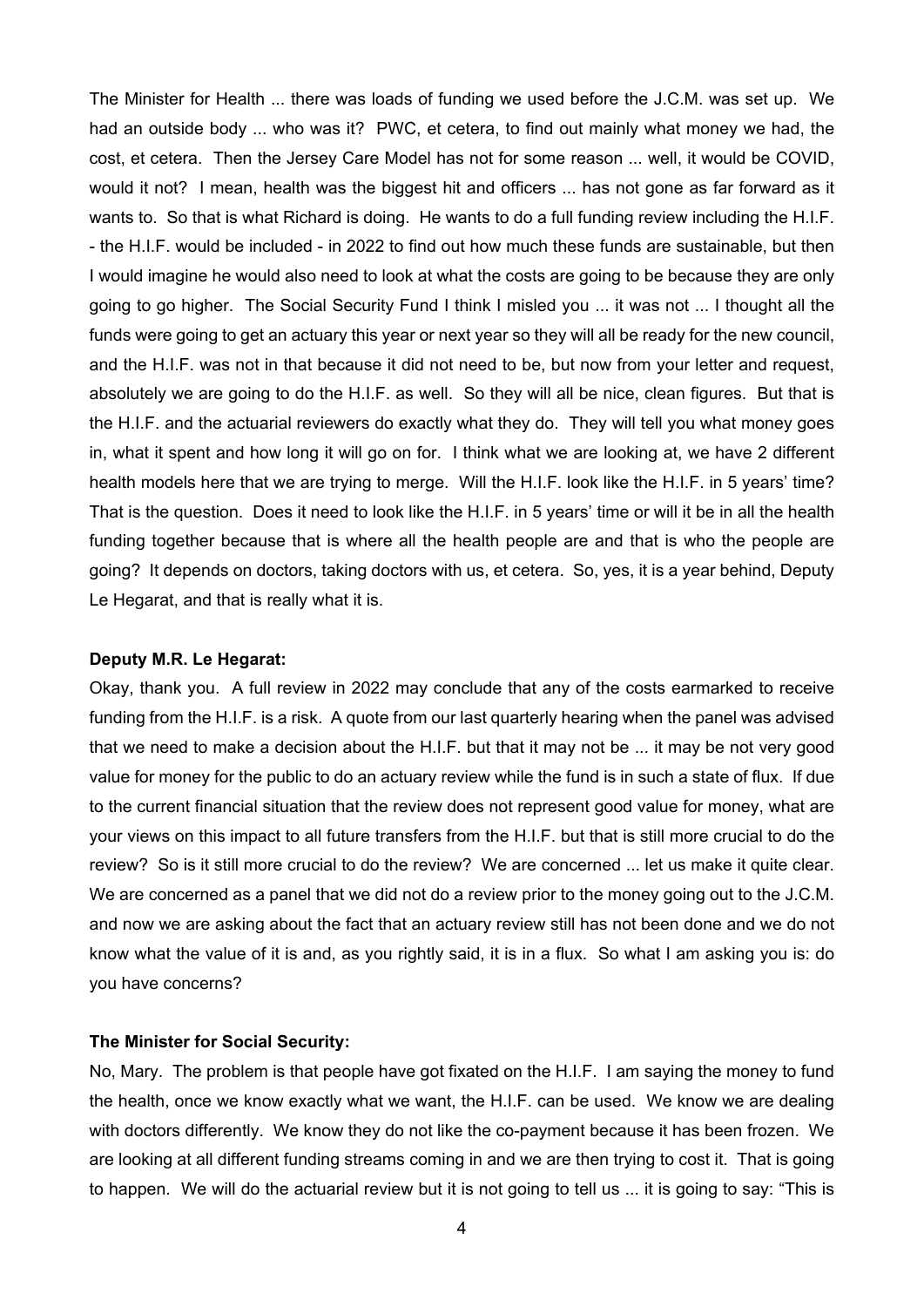the money, this is what gets paid out normally, this is what it is for, and this is how long it will last." They will not deviate to cost of the Jersey Care Model or anything like that because that is not their job. They are very figure ... you know, you put the figures in, you get the figures out and you get how long it will last into so many years. But we are going to do it. It is worth doing and we will do it. It is not going to cost a lot, under about £40,000, and then all the funds will be ready and will be at the actuarial review before the new council so they will have all up-to-date figures. That is what I thought we had agreed. Apparently, it was not necessarily the H.I.F. but we are going to do it anyway. All the funds will be up and ready for the new council; they will have up-to-date figures.

#### **Deputy M.R. Le Hegarat:**

Can I just ask, Minister, have you and the Minister for Health actually had any ongoing meetings in relation to the funding in relation to healthcare? Have you had any meetings with the Minister for Health?

#### **The Minister for Social Security:**

Many, many meetings, Deputy, many, many meetings. We have discussed the future of the H.I.F. We have discussed the future of his budget. Again, the Jersey Care Model is looking like it could do things, save a bit of money, but not save enough. We are going to have to find a new funding stream. The new health tax lost by one vote last time and we are where we are, but with the ageing population and now people not wanting as many working people coming over with the population, we have to somehow raise some money even to cater for the people already here. Because the bulge is - and I am one of them, Mary - going older; 65 now can get your pension, et cetera.

#### **Deputy M.R. Le Hegarat:**

Okay, thank you. I note in the chat that both Deputy Pamplin and Senator Mézec have a question so I will hand over to them briefly. Thank you.

#### **The Minister for Social Security:**

Thank you.

# **Deputy M.R. Le Hegarat:**

Unmute, Deputy Pamplin.

#### **Deputy K.G. Pamplin:**

There is a turn up for the books, but I am sure everybody was much happier to keep me quiet. That is my fault, apologies, everybody. I will start again. So, Minister, I have the last actuary review of the H.I.F. in front of me. It was dated 15th March 2019 and it was an actuarial review as at 31st December 2017. So, just the one thing I wanted to clear up and maybe one of your officers can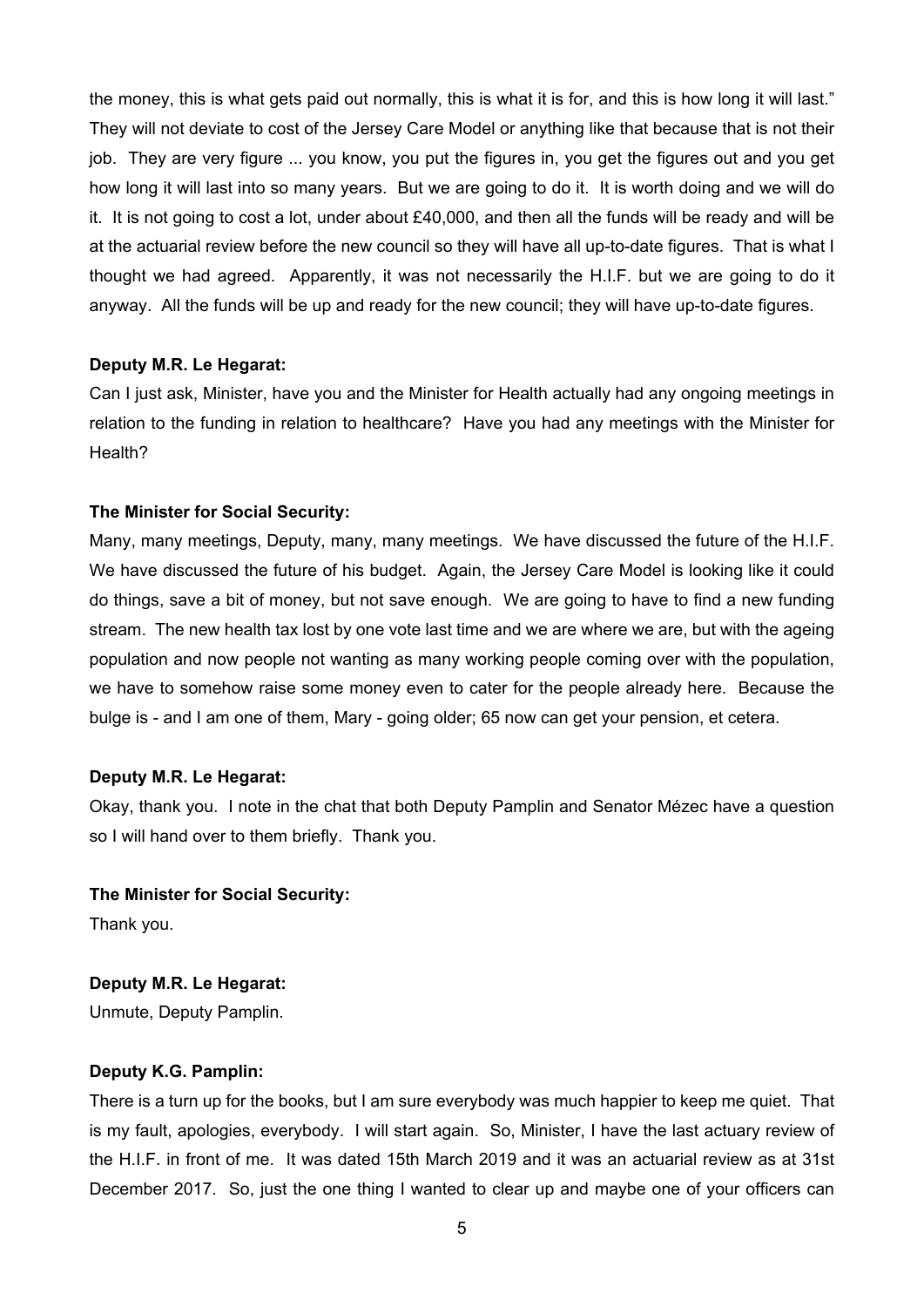help: when exactly the report will be reported and when it will be published? Because obviously those things take time. Looking at the date of the last review, it was as of 31st December 2017.

#### **The Minister for Social Security:**

Yes, they pick a date, Deputy, and that is normally the date, the last date of that year. So they have to have a figure, so that is the figure that they pick. We will use 21st December this year and that is the figure that is in the funds now and that is what they do the actuarial review on all the funds.

## **Deputy K.G. Pamplin:**

Obviously, it is quoted in the report as well under current legislation at the time, unless things have changed, a review will be due no later than the end of 2022. In the actuarial review, and I quote, it says: "I understand that it is proposed to carry out the next review with an effective date 4 years after the current review but under current legislation the review would be due no later than the end of 2022." So it has to be done by the end of 2022 unless the law has changed since 2017 or when that reported was lifted.

## **The Minister for Social Security:**

It does have to be done, but I think because we are now doing a 4-year political cycle ... so it will be done quicker, if you like. They wanted to do them so, as I say, C.O.M. (Council of Ministers), the new Minister for Social Security and Minister for Health know exactly where they are. They have up-to-date figures and they can work with that. So we do not have to wait, we will do them. We are doing them all on 21 December this year, yes.

## **Deputy K.G. Pamplin:**

Okay, brilliant, thank you. Senator Mézec has a question, I believe.

#### **Senator S.Y. Mézec:**

Thank you. I hope this is a clear question, Minister. In the work that you are doing with the Minister for Health to find this sustainable model for health funding, can I ask if you and your officers are giving particular consideration to the distributional impacts that different potential models may have? So, how different models affect different types of people based on what they contribute into that fund, be it if you are looking at a model that comes from social security contributions, if it is coming from other sources, what is the distributional impact consideration?

## **The Minister for Social Security:**

Sorry, Senator, we are getting every other word. I am looking at my officers, the same. I am ever so sorry. I think I am getting the gist.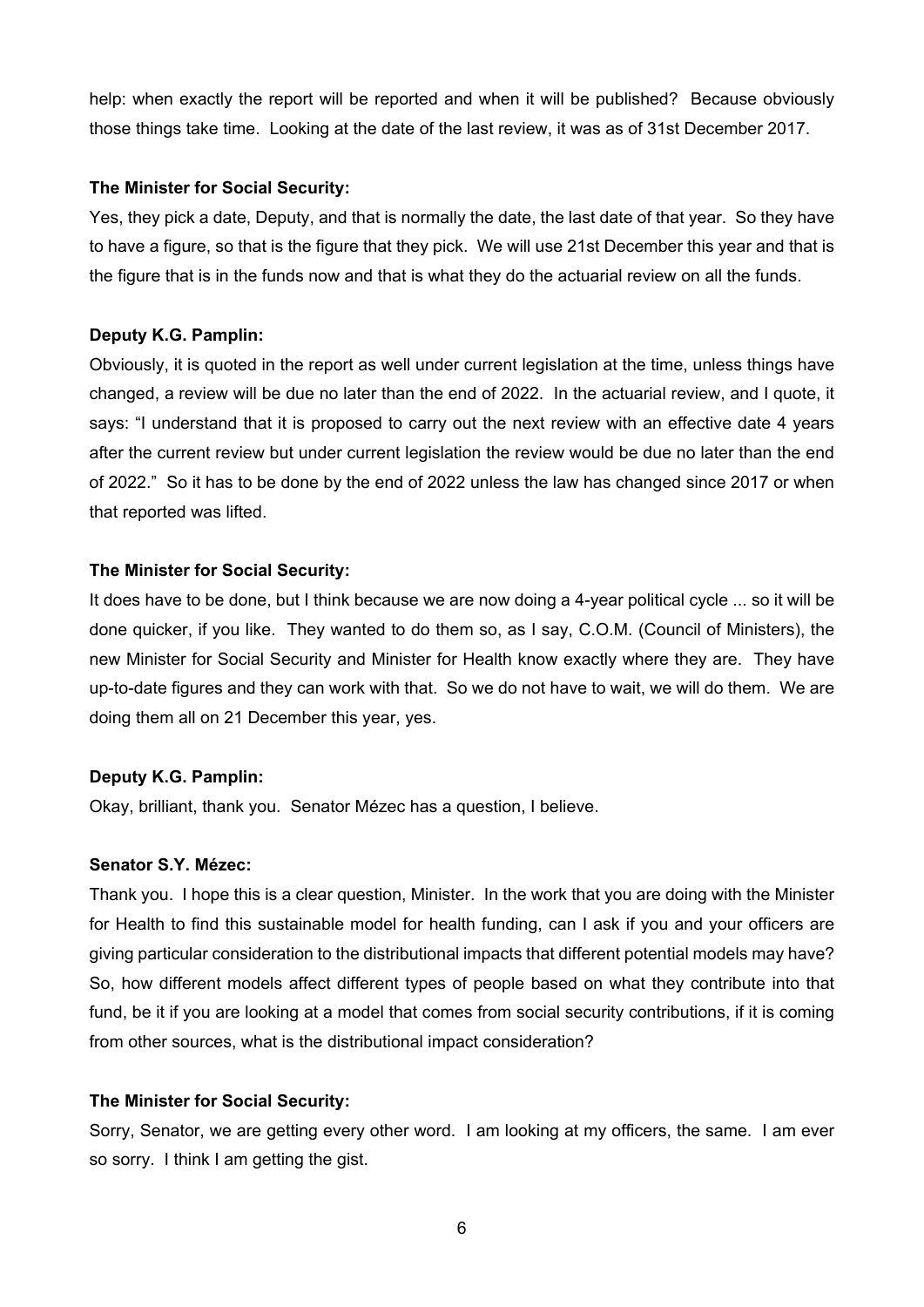#### **Senator S.Y. Mézec:**

I am going to ... can you hear me better now, Minister?

#### **The Minister for Social Security:**

Did you get the first bit?

#### **Head of Policy, Strategic Policy, Planning and Performance Department:**

He was asking are you going to include distributional impacts in your review. Yes, absolutely.

#### **The Minister for Social Security:**

Did you ask are we going to include distributional impacts in our review? I think we got that.

#### **Senator S.Y. Mézec:**

Yes, that was the gist of it. So is that a piece of work that you and your officers ...

#### **The Minister for Social Security:**

Absolutely, yes. My officers, absolutely, yes.

#### **Senator S.Y. Mézec:**

Is there anything you can give away about what you might be looking at there? I will just reference the question that I asked the Minister for Health on a similar angle to this. Because there was a previous funding model for health that was proposed in the previous States Assembly, which you might remember, which was the health tax. One of the reasons that that was thrown out by the Assembly was because in terms of its distributional impact it had a much harder impact on lowerearning Islanders than it did the highest-earning Islanders. So is that thinking part of what you are doing now with the distributional analyses that you will be doing?

# **The Minister for Social Security:**

Well, the officers just said it is literally too soon but because exactly the reasons you have just explained, we need to make something that is fair for everybody so we will be looking at that. But the actual how and why, it is Richard's review, is it not? We are working with the Minister for Health, no need to point that out to him, and everything will be done like that so it is fair.

**Senator S.Y. Mézec:** Okay, thank you.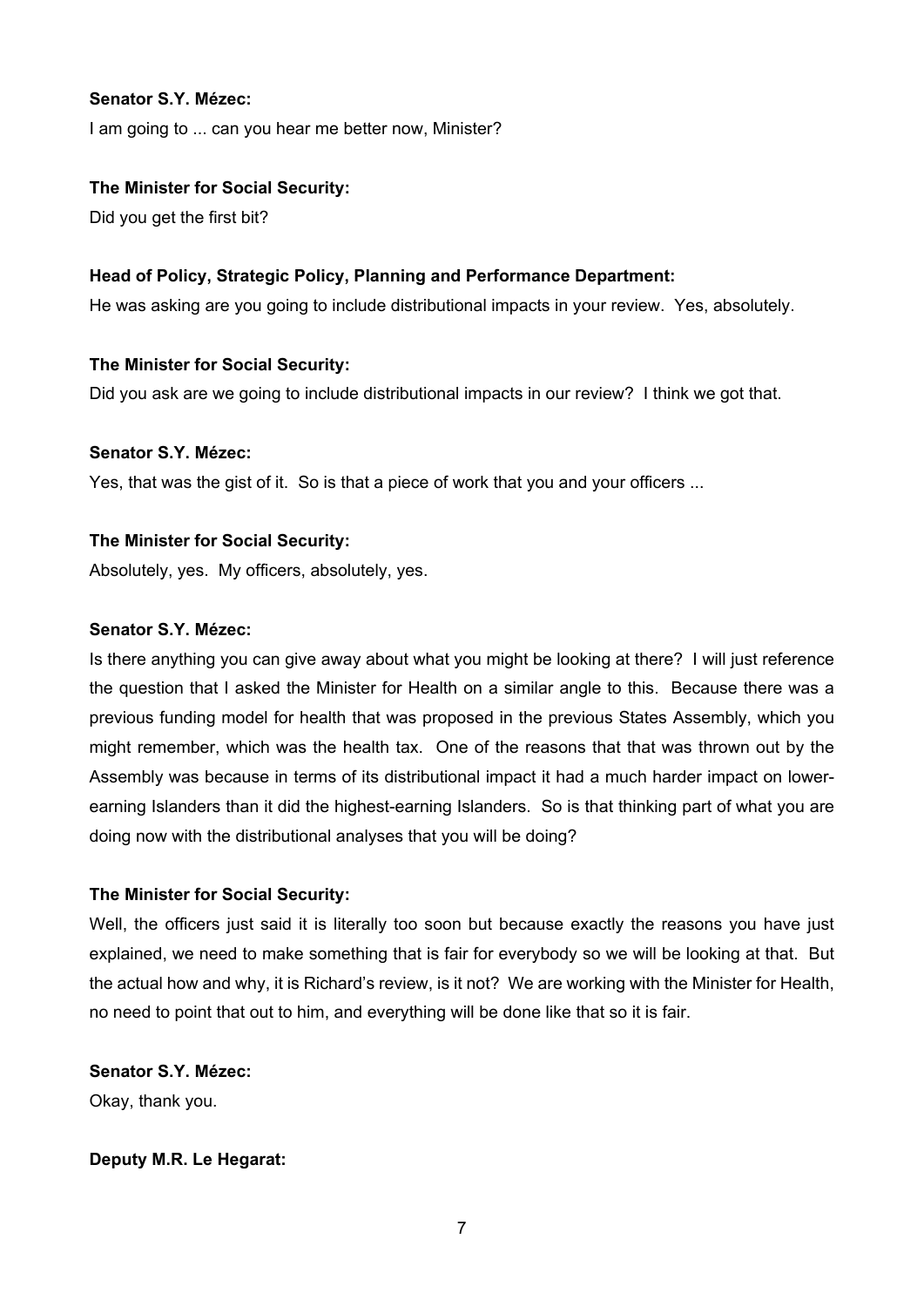Okay. Minister, the panel have lodged an amendment to the Government Plan 2022-2025 requesting that a specific consideration to repaying the H.I.F. from the consolidated fund for funding withdrawal for the establishment of the Jersey Care Model and its related digital strategies if no sustainable healthcare funding is operational by 2025. What mechanisms could be established to ensure that the H.I.F. fund is refunded if no sustainable funding is in operation by 2025?

#### **The Minister for Social Security:**

Well, I think you are asking if the H.I.F. ... if we do not get new funding can I replenish the H.I.F. back to what it is and it just stays the same, it just pays the doctors, is that what you are saying?

[10:30]

#### **Deputy M.R. Le Hegarat:**

No, what I am asking is that as a panel we have put in an amendment in relation to repaying the H.I.F. What we are asking is what mechanisms are you considering to establish if there is no sustainable funding in operation by 2025?

#### **The Minister for Social Security:**

Well, I am not even contemplating that, Deputy. I am not considering that there will not be money. But what I am saying, there may not be a ... the H.I.F. has been working in the same way for many, many years and we are doing a complete review of the funding, or the costs and then the funding. They have to be done together. Where the H.I.F. sits in that just does not sit nicely with the new Jersey Care Model. We are going to ask doctors to do more but not for less because we want to do things out in the parishes, in the surgeries, and we do not want to take people into hospital. If I had to refill the H.I.F. it would basically be because the Jersey Care Model does not work.

#### **Deputy M.R. Le Hegarat:**

Okay, thank you.

## **The Minister for Social Security:**

I have your words in front of me, Mary, and I can see them now, Deputy, yes. I understand what you are saying, I do understand, but we are hoping ... well, no, everyone voted for the new care model. It does something completely different. As I say, 2 funds, health fund and the H.I.F. We are bringing doctors in together. We want to do more with doctors, practice nurses, physios, occupational therapy, et cetera, and we have to make this work. Maybe it will be called something else, but the H.I.F. as it works is just very, very tight to just pay a co-payment.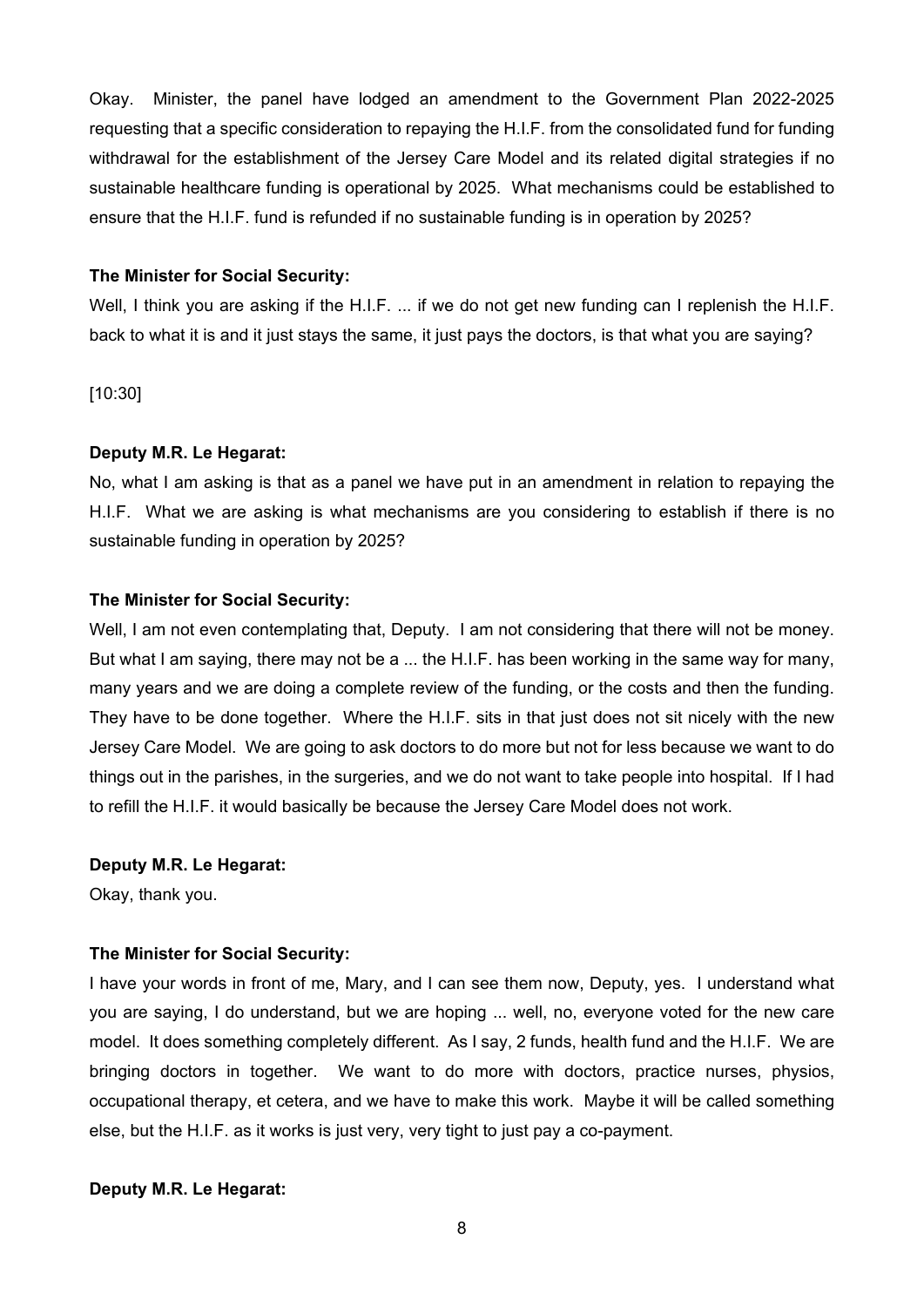Okay. I think people voted for the care model on the principle that the Assembly would get some idea of how it was going to be funded in the future, but we are where we are. Okay. In 2015, the States of Jersey introduced the Jersey Quality Improvement Framework under which payments were to be made to G.P. (general practitioner) practices under a standard contract with the aim of encouraging high-quality outcomes for patients. All G.P. surgeries participated in the framework, which is reported to have distributed payments according to whether practices met some or all around 35 clinical and organisational measures. The amounts paid were around £1.6 million in each of 2015, 2016 and 2017. Can you confirm these payments are from the H.I.F. and, if so or if not, how and when were these payments made and if they have continued to be paid to date with a breakdown of yearly costs [off mic]?

#### **The Minister for Social Security:**

Yes, they were made from the H.I.F. because they were ... I think Sam ... oh, they are still going, yes, but there was a reason. The doctors had to get up to some ... yes, it was part of revalidation. I have Sam on the line, who actually I think drew up the contracts. But yes, it is still going and it has come all out the H.I.F., yes.

#### **Deputy M.R. Le Hegarat:**

Okay, thank you. Since 2017 various other payments have been made by the H.I.F. under contract to G.P. practices and pharmacies for activities such as undertaking vaccinations against influenza. These amounted to around £350,000 in 2017. Payments for other activities were expected following that date. Can you confirm all activities since 2017 and their costs and also that the projected costs for primary care activities was £2 million a year in 2018 but was due to be increased in line with yearly R.P.I. (Retail Price Index) until 2021?

#### **The Minister for Social Security:**

Yes, we can do that. Sue is going to do that.

#### **Head of Policy, Strategic Policy, Planning and Performance Department:**

I can confirm that all of the contracts from 2017 are still running and we have a new contract for diabetic supplies, which runs through pharmacies, so that diabetics can receive free supplies of all the testing strips and things that they need to manage their condition. We do not publish all of the details of all of the individual contracts, some of these are commercially sensitive, but we could give the panel an overview on the total amount [off mic] there is a new contract on [off mic] with COVID doctors have been paid for doing telephone as well as face to face appointments.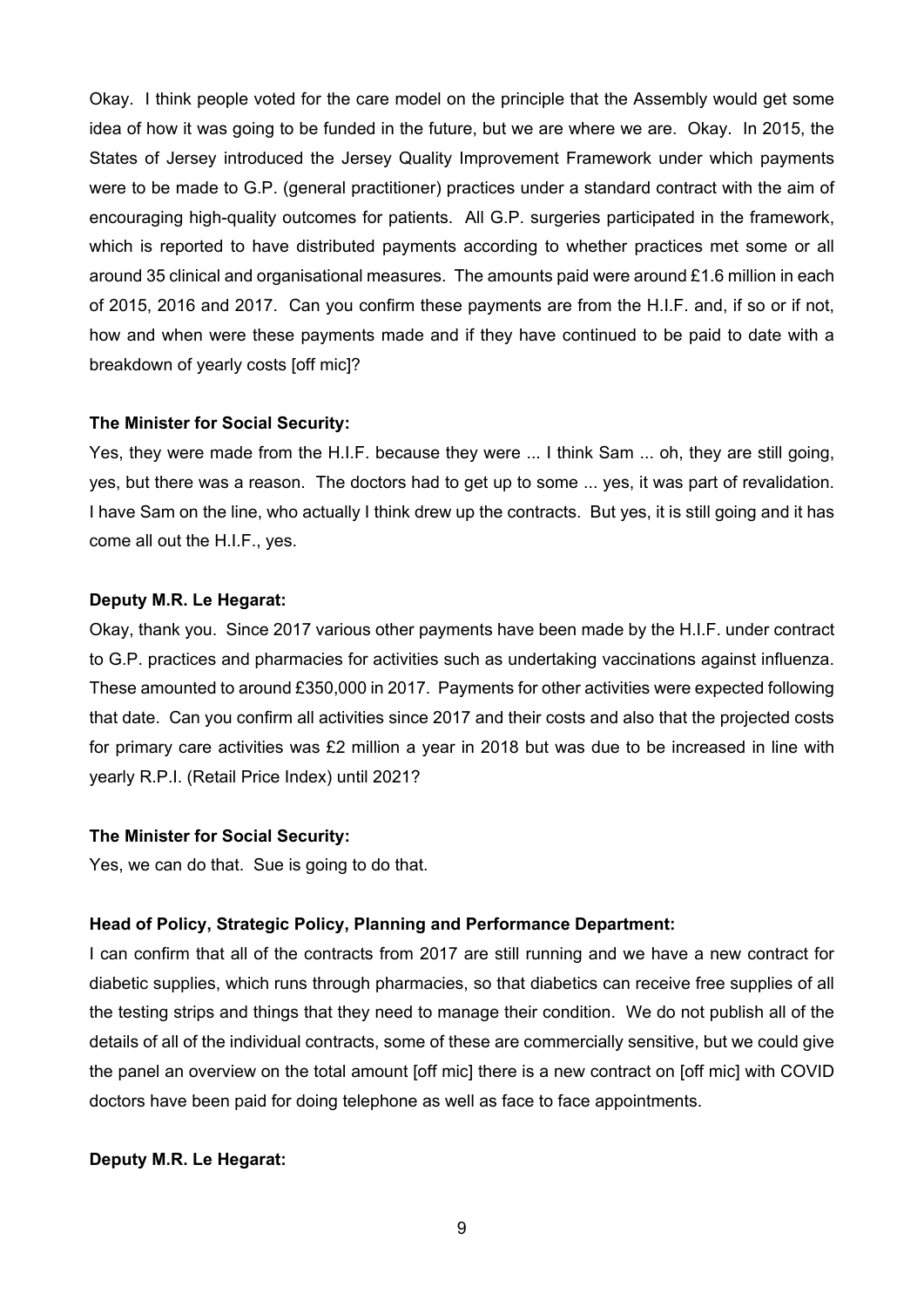Effectively, you can confirm that all of these payments have come out of the H.I.F. and they have continued?

# **Head of Policy, Strategic Policy, Planning and Performance Department:**

Yes.

# **The Minister for Social Security:**

What was the other big one we paid the doctors, £5 million for 3 months' work in COVID? That was another big one.

# **Deputy M.R. Le Hegarat:**

Out of the  $HIF.2$ 

# **The Minister for Social Security:**

[off mic] £5 million.

# **Deputy M.R. Le Hegarat:**

Okay, thank you.

# **Head of Policy, Strategic Policy, Planning and Performance Department:**

In terms of COVID, we transferred some money from the Health Insurance Fund to the Health Department because the Health Department took out a direct contract with G.P.s over the first period of COVID in the spring of 2020. That finished in August 2020. We are now back to the G.P.s being paid out of the H.I.F. as normal, but [off mic] Quality Improvement Framework, that is the biggest individual contract [off mic] remote services contracts, and with the pharmacies they also do flu and they do diabetic supplies [off mic] pharmacies which does not come out of the H.I.F.

# **The Minister for Social Security:**

From when I was at Health, Deputy, J.Q.I.F. (Jersey Quality Improvement Framework) was asked for by the G.P.s because G.P.s had realised that they would come in here and they were not getting the same validation, revalidation, and they were finding it hard to go back to the U.K. (United Kingdom) or anywhere, really. So it had to be done to keep their professional certificates up to date and everything else, yes, and other things that are done. I do not know the ins and outs but I do remember why they came and they needed it. It is something they needed that they had not needed before, but then these things move on. They have to be revalidated here so they can go there, et cetera.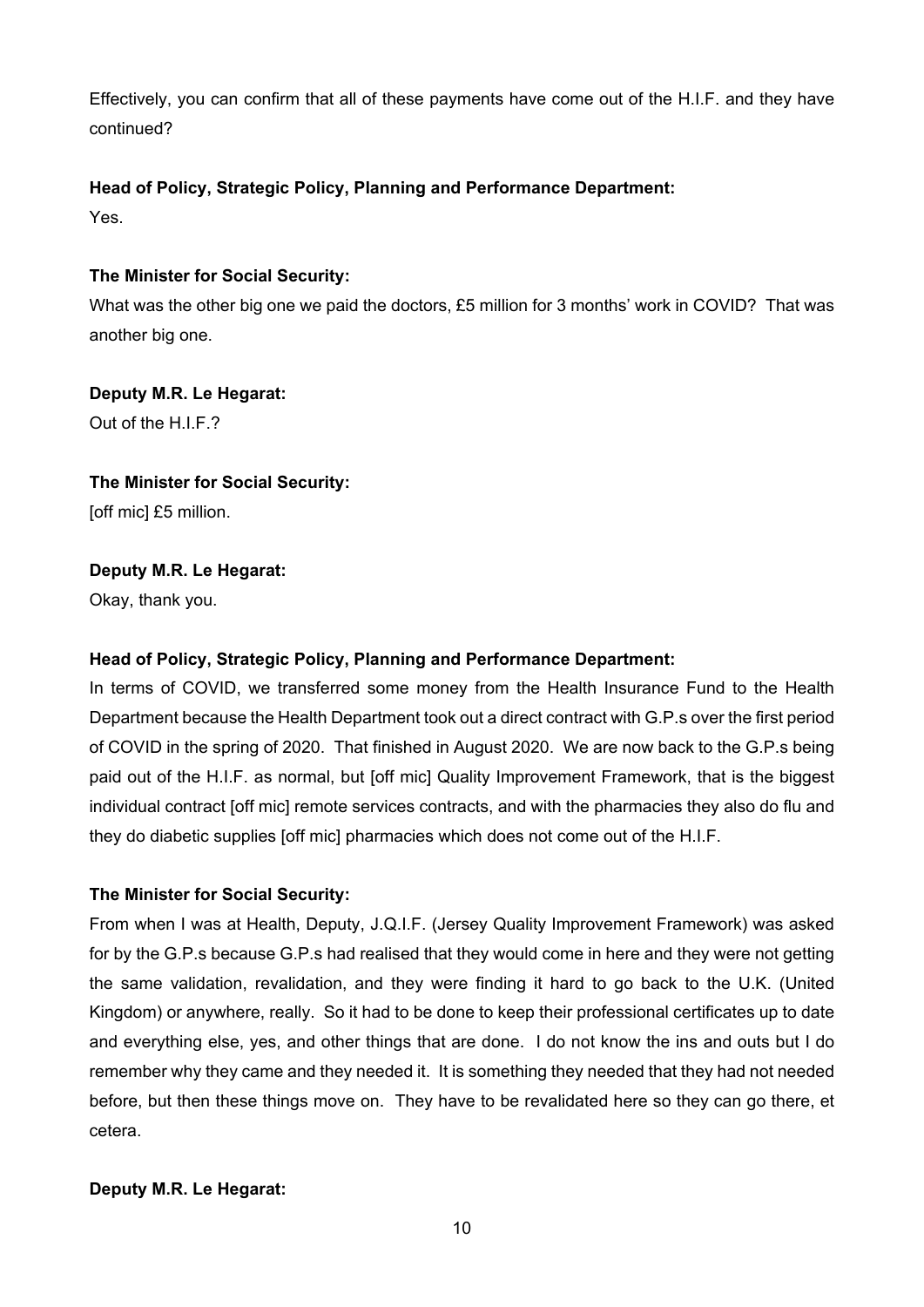Okay, thank you. In the 2017 review it stated that primary care activity related to cervical smears is expected to reduce the number of G.P. visits leading to a medical benefit payment by 3,000 a year from mid-2018. Can you confirm from your information that has proven to be correct and any other similar impacts that have been made since then?

#### **The Minister for Social Security:**

We did have a fantastic take-up, yes, it was really ... free and it could be G.P.s or Le Bas as well. If women did not have women doctors, they could go to Le Bas and it was free, a great thing. I think it dipped in COVID but I am 99 per cent sure we are back up to around the 90 per cent of people who get the letter are taking up the free smear. But I can check that. Sam might know the actual figure. That might be the wrong person but I will definitely get you the actual ... do you know the actual figures, Sam?

#### **Senior Policy Officer, Social Security Department:**

Yes, uptake did dip last year, so it has increased this year because I think people are catching up on screening that they missed. We look to be around about 4,000, 4,200 this year. That will displace some medical benefit claims. That analysis is very difficult to do to that degree of certainty because, of course, last year was phenomenally disrupted with COVID-19.

#### **The Minister for Social Security:**

Thanks. But that is the contract with the doctors, is it not? Yes, to do it for free, yes.

#### **Deputy M.R. Le Hegarat:**

Okay, thank you. It is said in the 2017 H.I.F. review that gluten-free voucher claimants also come from the H.I.F. Is this still the case and how much a year is this following the tightening of these payments? Again, what is the yearly breakdown of costs of these payments?

#### **The Minister for Social Security:**

They have changed because we used to give them out to somebody who just ... then a year or 2 back you had to have a medical ... a coeliac, you had to be only coeliac, and the cost has gone down because, as I say, it was a much more general voucher to buy food. Then the other thing that happened, if you bought one of those loaves, they were probably £3. Now they are about the same in most shops, about a pound. So 2 or 3 things happened, but I can get that breakdown. It is a lot lower than it was, but it is still going on. You have to be diagnosed coeliac.

#### **Deputy M.R. Le Hegarat:**

Is there any means testing in relation to getting these vouchers?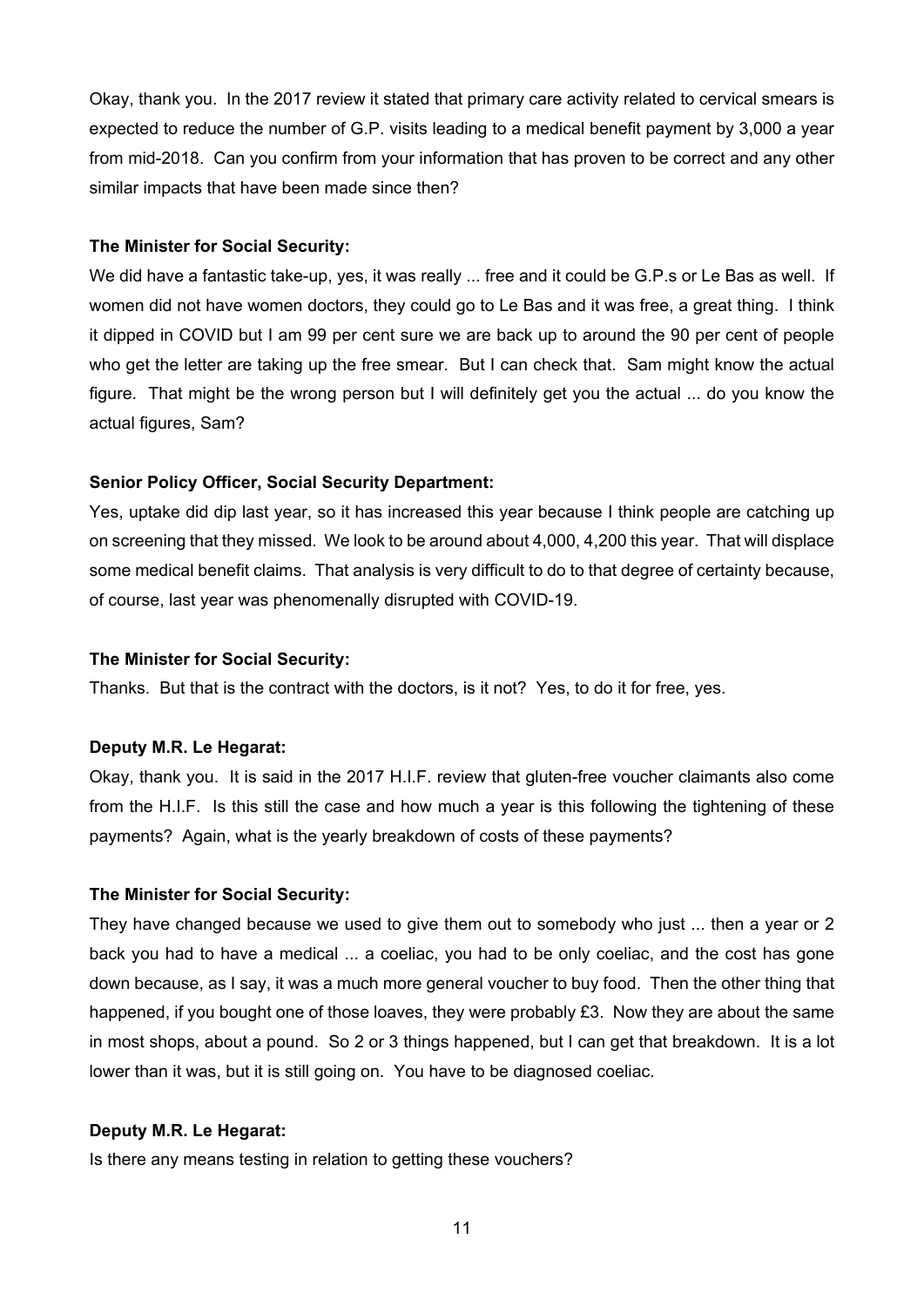# **The Minister for Social Security:**

Any what, sorry, Deputy?

# **Deputy M.R. Le Hegarat:**

Is there any means testing in relation to getting the vouchers for gluten free?

# **The Minister for Social Security:**

No.

# **Deputy M.R. Le Hegarat:**

Okay, thank you. As stated in the review in 2017, primary care activities are the lowest expenditure of the H.I.F. The next is medical benefits, but clearly the most expensive to bear is the full cost of prescriptions. With that in mind and hopefully continued income to the fund by social security contributions, which we note do seem to have decreased following a recent written request by Deputy Morel shows, what can be done to make better and most effective use of the fund to cover all commitments until 2025 and beyond?

# **The Minister for Social Security:**

You were asking about prescriptions? I am sorry, I have really not been ... I did not understand what you were asking me.

# **Deputy M.R. Le Hegarat:**

Okay.

# **The Minister for Social Security:**

I think there is a delay as well.

# **Deputy M.R. Le Hegarat:**

The point that we are trying to make is that there seems to be a misconception that the H.I.F. is only used to pay G.P.s and the difference that we all receive in our G.P. visits, but clearly this is not the case. There are a number of other benefits which are taken out of the H.I.F. and we have gone through a number of those over the last couple of minutes. The final one I wanted to talk about was prescriptions. The most expensive part is the full cost of prescriptions.

# **The Minister for Social Security:**

Yes.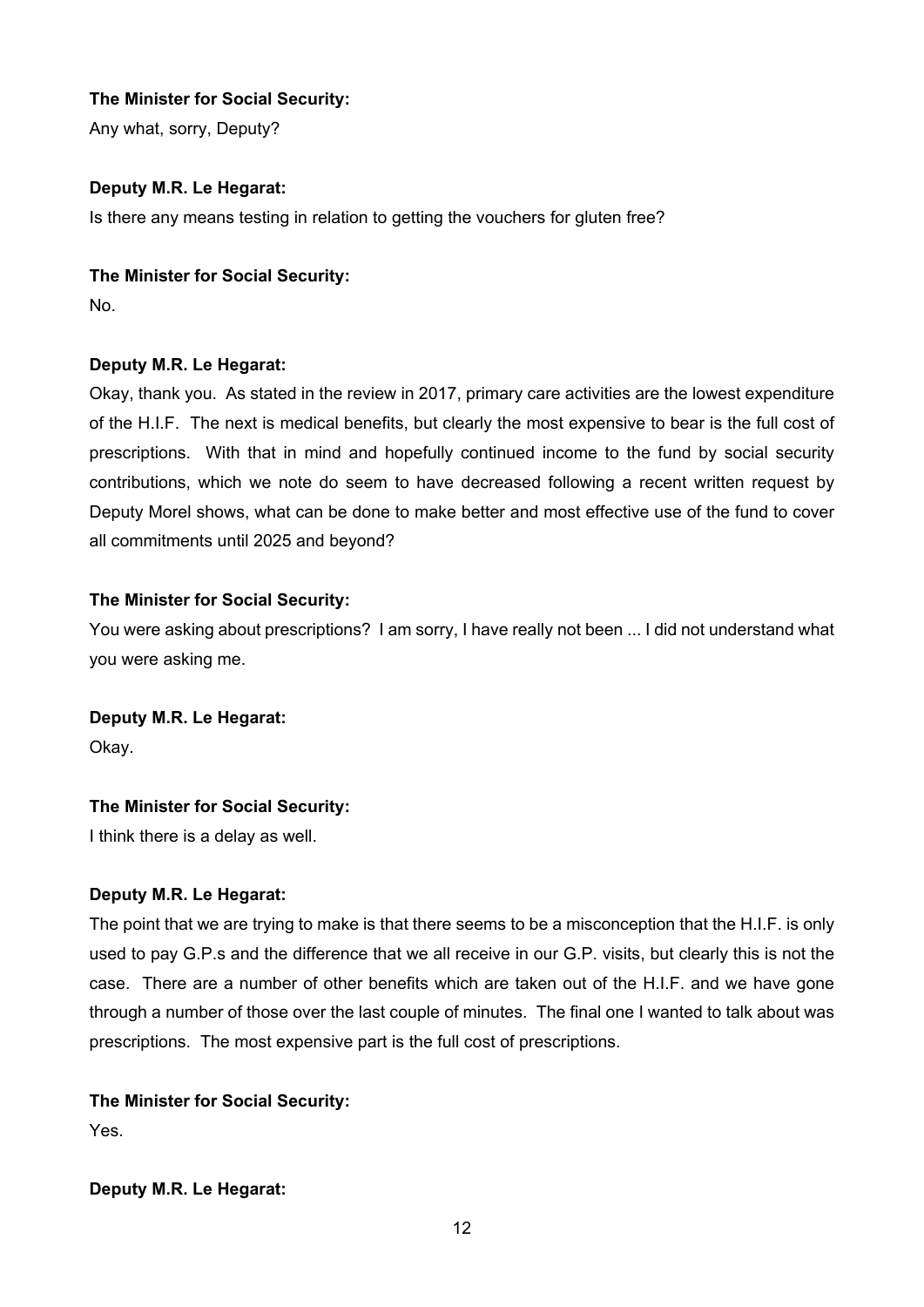So what I was asking was with this in mind and obviously the fact that the social security contributions have decreased, as has been disclosed recently in a written question from Deputy Morel, what can we do to make this better so that we ensure that we are effectively using the money in the fund to be able to cover as much commitment as we possibly can beyond or at least until 2025?

#### **The Minister for Social Security:**

Yes, if you are asking me about prescriptions, I am not changing ... I have no idea to change the charge or anything at the moment. It has been mooted over the years but I do not have any ... but Sue can talk about the other charges. It is not just ... yes, people think it is just the med then but it is not.

#### **Head of Policy, Strategic Policy, Planning and Performance Department:**

So the panel is absolutely right, the cost of community prescriptions is the highest single area of expenditure out of the Health Insurance Fund and we are very careful in the way in which ... so Jersey runs a list of approved medicines, a white list, and that is run by the ... that is overseen by the Pharmaceutical Benefit Advisory Committee. So that comprises pharmacists and G.P.s, people from the Health Department and with an independent chair, and on that committee was also an expert adviser as well. So that committee meet on a regular basis and they are always looking to improve the cost-effectiveness of drug prescribing. So they will ensure that drugs added to the list are cost-effective and they would take careful consideration before they make recommendations to the Minister. So drugs are taken on and put on to the list on a regular basis [off mic] elements of the general health system. Therefore, [off mic] that review of costs and funding. So we are very aware of the costs of drugs and the importance of making sure that people receive the right type of medicine, community prescribed medicine, that the ... yes, [off mic] contributions have gone down [off mic] ...

#### **Deputy M.R. Le Hegarat:**

Can I just raise that ...

## **Head of Policy, Strategic Policy, Planning and Performance Department:**

... very much a COVID issue and I think that will improve again in the following quarters.

## **Deputy M.R. Le Hegarat:**

Sorry to interrupt you, Sue, but we certainly are getting very broken answers. I do not know if everybody else is the same, but we are certainly getting some broken answers from Sue.

[10:45]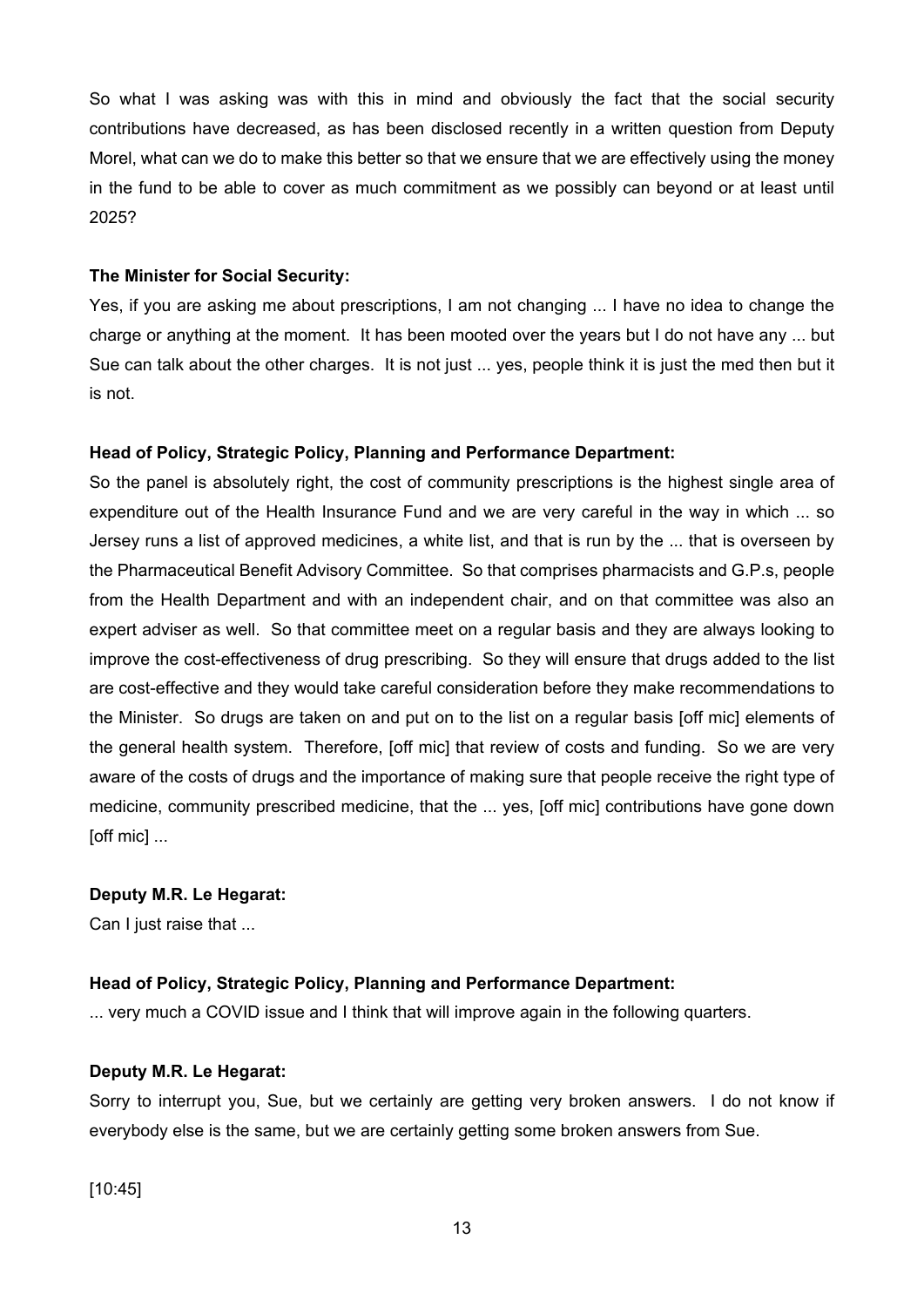It has been okay when we have had the Minister but certainly some of Sue's answers are sporadically breaking up. So we need to be obviously mindful of that point. I am shortly going to hand over to Deputy Pamplin, but just before I do is there any further questions that Deputy Pamplin or Senator Mézec would like to ask in relation to the H.I.F.? Okay, thank you. I will now hand over the hearing to Deputy Pamplin.

#### **Deputy K.G. Pamplin:**

Thank you, Chair, and hopefully everybody can hear me. So just to tidy up that first section and why we put those questions in there was as the Chair stated, there is often misinformation - we live in that age now, unfortunately - that the H.I.F. is only there to subsidise the G.P. visits. But as we have illustrated and as we did hear Sue say, we are right because it is not just that. As you said, Minister, it covers a whole range of things as we have illustrated for the last few years. So the point being in that last actuarial review, going back to the very first question, it does say that it will be projected to be exhausted by the year 2035 if it carried on as it found it in 2017, so that is 13 years' time. Obviously, the new actuarial review will give us a more up-to-date version of that and take into consideration all the payments that have come in and out since then but obviously now the new structure of the taking out of the triage payments will give a new outlook figure of when that fund will be exhausted. What it will also take into consideration is obviously the payments into the fund which Deputy Morel's question to you has highlighted. Obviously, there has been a bit of a dip during the pandemic and, as Sue was just hinting at, we hope that goes up as we progress next year. So the whole point we were trying to highlight for the public's benefit was the H.I.F. is a complicated fund, that it is used for multi-area things. Then to finalise, the care model has as part of the original proposition that it has to come back to the Assembly with a sustainable care funding model by the year 2025. So we were just trying to summarise all of this and what is happening because there are going to be 2 debates in the Assembly. If I have missed out anything there and if any of your officers wants to highlight what I am saying, but that is why we asked those questions. I hope that is helpful for everybody.

#### **The Minister for Social Security:**

No, thank you, Kevin, yes. Deputy, sorry.

#### **Deputy K.G. Pamplin:**

No, it is all right, you can call me whatever you like. So, moving on, I am going to start asking questions around the Government Plan and P.101 and its possible impacts on the Social Security Fund. Minister, in the report accompanying P.101 it is advised that if allocations are not made to the States grant, and I quote: "Borrowing will need to increase further over the period to fund expenditure plans." Was any consideration given to borrow additional funding in other ways instead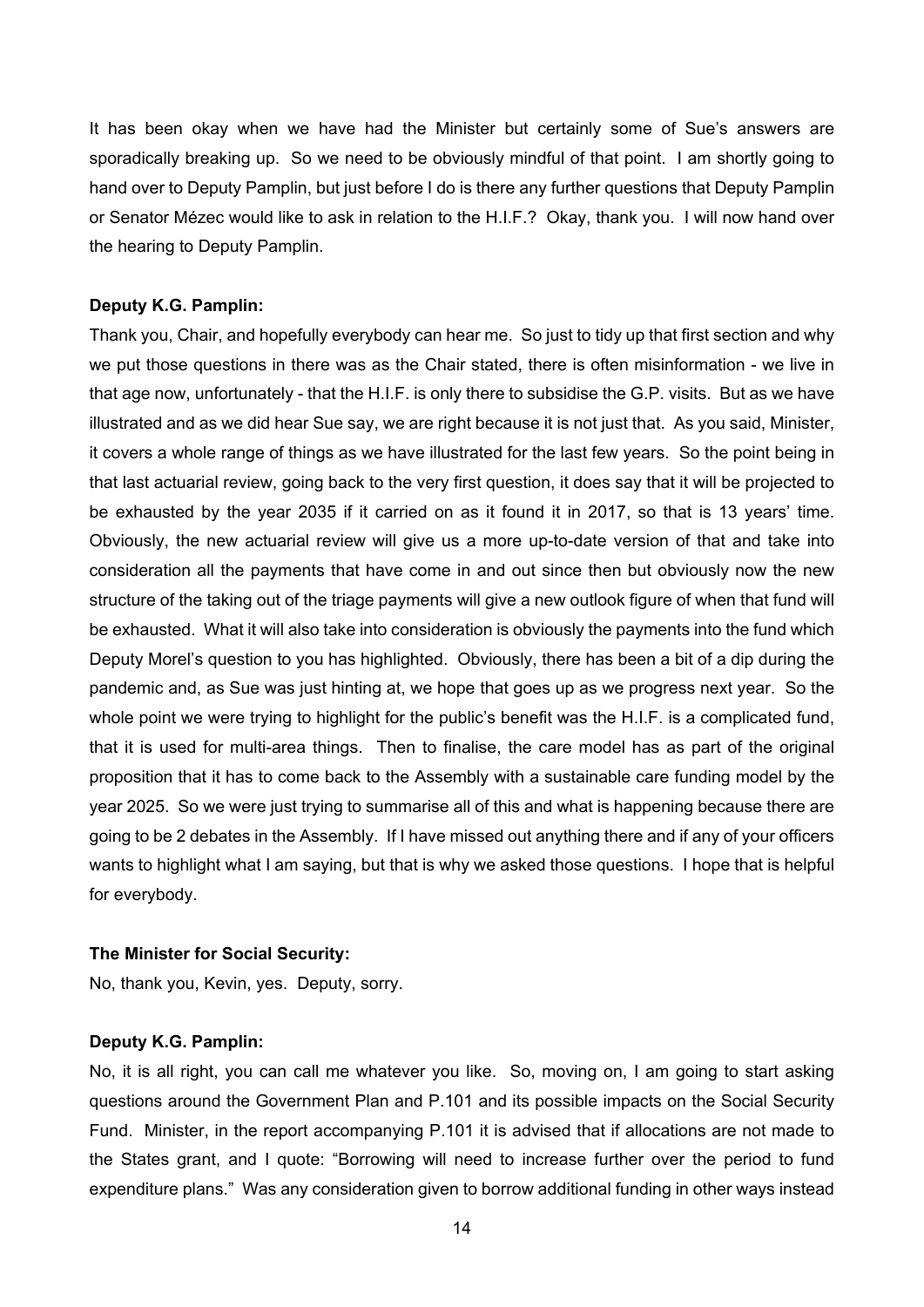of pausing the grant transfers into the consolidated fund, a topic we have talked about over the last 3 years?

#### **The Minister for Social Security:**

Only borrowing from banks, I think. So we are borrowing from ourselves.

#### **Deputy K.G. Pamplin:**

There has not been an alternative discussion, okay, if that falls apart ...

#### **The Minister for Social Security:**

[off mic] we had a big lot of money we could have gone to banks, like borrowing for other things, but we basically borrowed from ourselves, yes. So that fund is ... and then we get it all back ... well, we do not get it all back, it goes back to the proper number, about a million ... hundred million in 2025 ... 2024, yes. We know that is a really strong fund. It is projected out for the next 70 years and we still have money coming into it, so it was something we could ... when COVID hit, from memory, Kevin, there was lots of different proposals and could this be done. Remember when we were up before, I wanted 3 years to be taken out and I think your panel called it in and said one year at a time and we will judge it. But it is, I mean, one year at a time is fine, if something happened and we did not need it, but unfortunately COVID has just cost, cost, cost, a hundred million, which we will not get back, to companies, quite rightly, on the co-funded and then other things, but we will get ... we have done deferrals on social security and G.S.T. (goods and services tax) but we will get them back. It just gives people longer to pay.

#### **Deputy K.G. Pamplin:**

Okay. It also advised that, and I quote again: "The Minister will amend the law again to stop the States grant for 2023, provided that it does not affect the long-term sustainability of the fund." So when do you think a decision to stop the States grant 2023 will be taken? When do you think you will have that summary for yourself as long as you are convinced it will not affect the long-term ...

#### **The Minister for Social Security:**

It is in the Government Plan. It is one year at a time. Is it P.101 that I do after?

## **Head of Policy, Strategic Policy, Planning and Performance Department:**

Yes.

## **The Minister for Social Security:**

So it is in the Government Plan basically. You know that I have said not to do it, but because it is a separate piece of legislation ... and remember last year I had to do it as well. I lodged ... I think it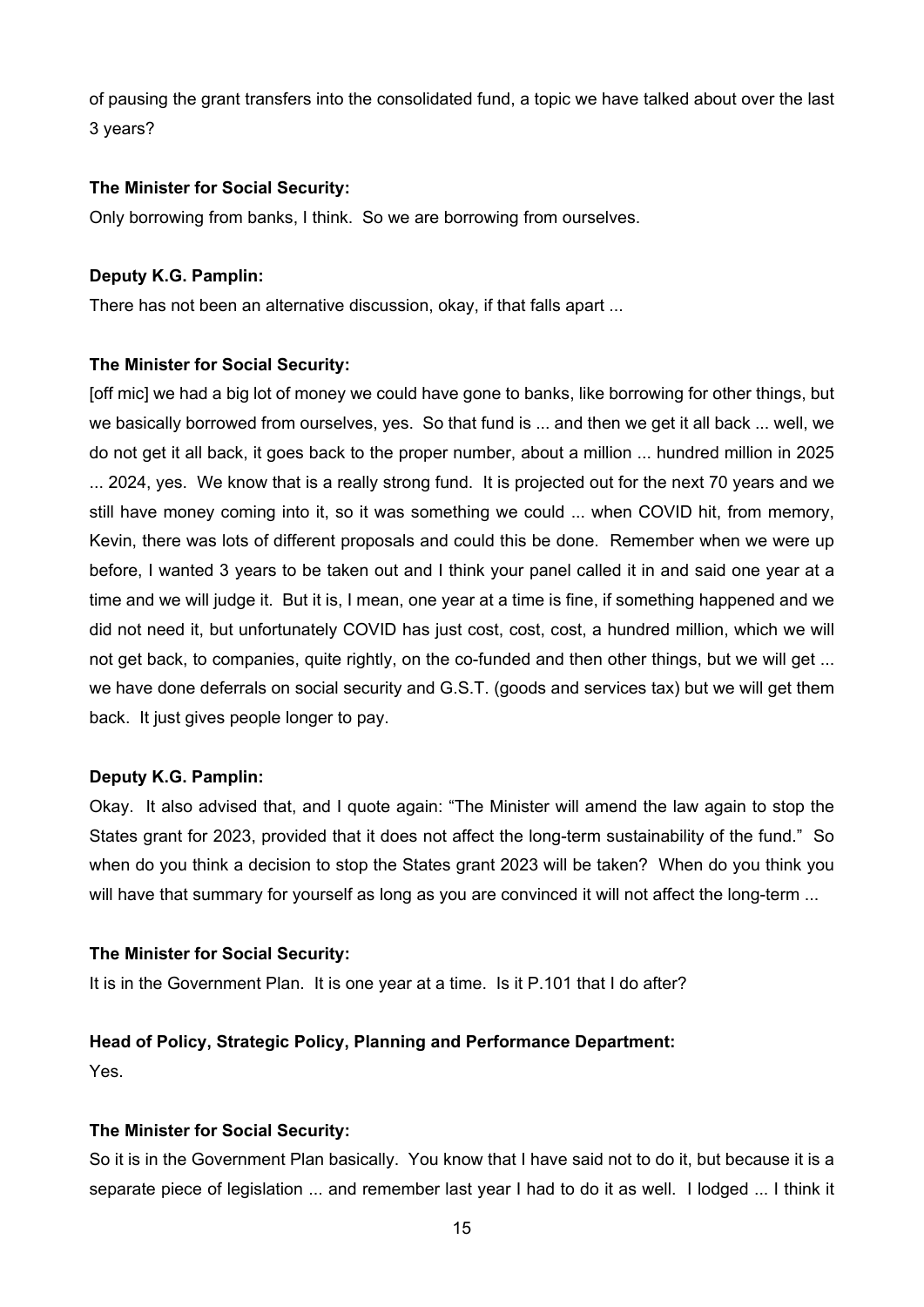was the same number. I think it was 101 and 102 from memory. It is really weird. It just happened to be like that. They went through just after the Government Plan, but everything was sort of agreed in the Government Plan. If there were any amendments I suppose they might have to be rewritten very quickly, but they are just the legislation that makes the Government Plan in that part legal, yes, not the rest because that is all in the thing, it is just because it is a different law and I have to bring these 2 small bits of legislation straight after the Government Plan. I did it last year. I might have even done it the year before but I cannot remember. No, we did not do it, it was COVID then, was it? We took it out ... yes, that is what has happened.

#### **Deputy K.G. Pamplin:**

Yes. So just taking you to the criteria, so you are obviously convinced it is not going to affect the long-term sustainability for this year. Again, this will probably be a decision that will need to be taken in a year's time again, depending on what happens next year and elections, yada-yada-yada. So what is the criteria that you have had to meet - just give us a little bit of insight - to be convinced for sure that it is not going to affect the long-term sustainability and give us a little insight ... because obviously this will be the decision next year unless something changes.

#### **The Minister for Social Security:**

Well, we will have enough money in there to do it. When you think we were ... I think we were just under or on the £2 billion, but the stock and what they have invested in has been so good, even with COVID, we have now £2.4 billion in there. So I am quite confident, as I say, even with the actuaries and they know that coming up ... the last actuary said: "You are coming up to a bulge of elderly, the most people who will take out pensions" and still quite happy projected into years to come. So it is just borrowing from us and not borrowing from a bank, really.

#### **Deputy K.G. Pamplin:**

Okay. I am going to move now on to minimum wage increases. This is touching on P.98, obviously; everybody playing catch-up. So, Minister, you will obviously be aware following the States Assembly debate on 26th November in relation to P.98, the proposition to increase minimum wage as amended was approved by the States Assembly. Could you just advise what data in relation to the economic current conditions and competitiveness could affect the objective of raising the minimum wage to two-thirds of the median earnings by the end of 2024, if you are able to?

#### **The Minister for Social Security:**

That is basically a backstop. I am hoping, and the economy is going one way and that is up. Let us hope we have seen the last of COVID and we have people to do the ... we need people to do the jobs to earn the money to be able to pay the wages. I was taking soundings from the council. Every debate on minimum wage I have listened to, and also if you read the press release from chamber, I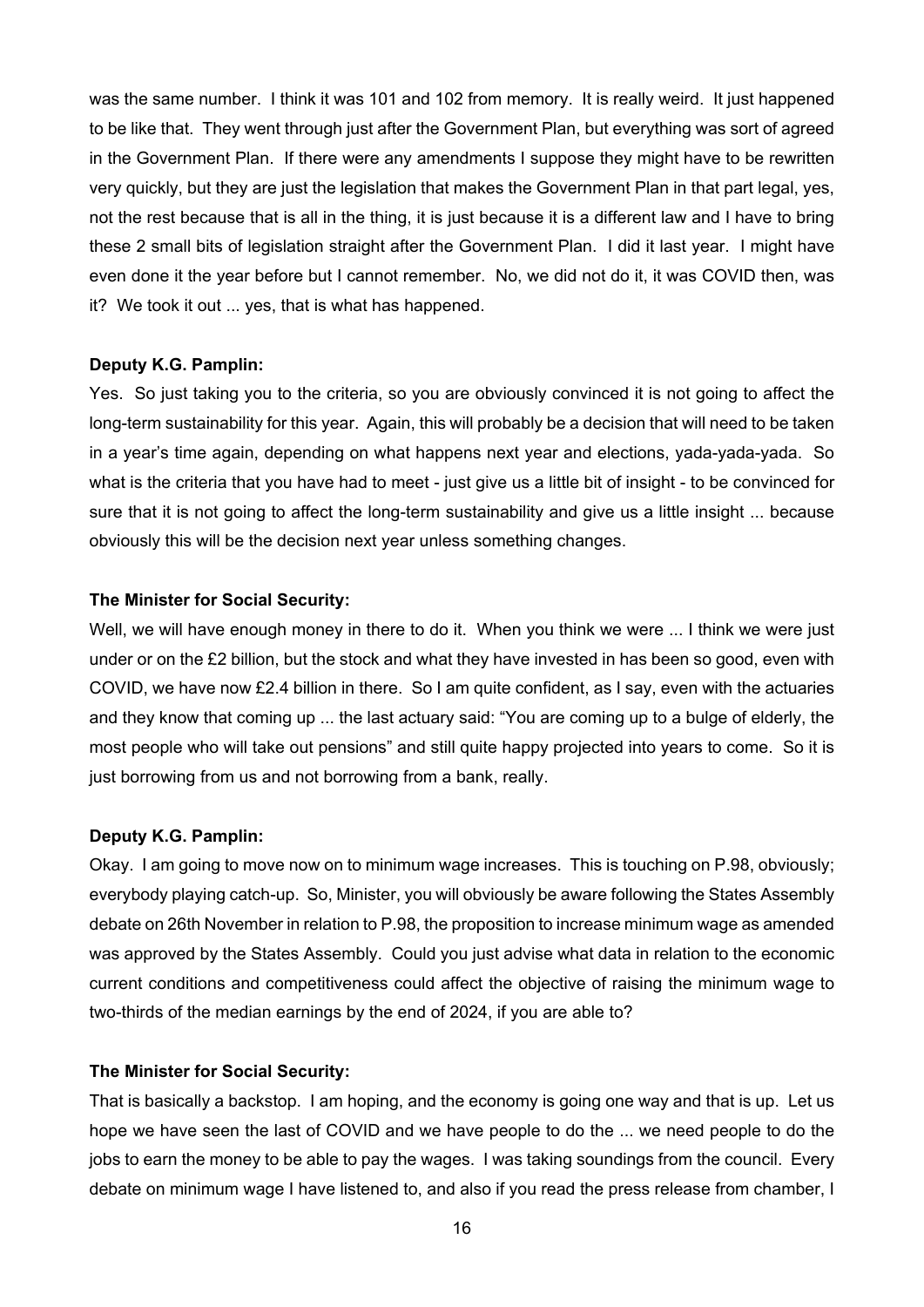think they are even of the mindset that it has to go up. So if you set it at the two-thirds ... and if it had been set 4 years ago it would have been £10.50 now but I do not think that the appetite was there 4 years ago. Then we had COVID, so we got to the 45 per cent of the average a year late and now we have set it up higher to get there by the end of 2024. They may get there sooner. The forum will be doing the work and that was in the survey, everybody wanted the forum back to do it because they are very balanced, employers, employees, union people, et cetera. They understand exactly the industries that they are talking to.

#### **Deputy K.G. Pamplin:**

Of course. I do not know if you are aware but the Bank of England has released a survey. They usually do it at this time of year, and there was a lot of concerns obviously with the high inflation that the U.K. is seeing that obviously we are going to see some in the Island. Is part of that situation the knock-on effect? I am just skimming through the report. I have not had time to read it fully, but they are saying that again they are having the same problem, British companies are struggling to find the staff they need, an expected higher inflation as predicated at this time of year. We are seeing those similar things here in Jersey. Is this playing into the consideration? Because obviously part of the chicken and the egg syndrome is there is high inflation so i.e. the cost of living is going up, but equally people need people to work to keep certain jobs going, but certain people saying: "I cannot afford to take those jobs anymore." So it is a quandary but are you taking all these things into consideration? We appreciate obviously it is not easy.

#### **The Minister for Social Security:**

Yes. It is, yes, but because as I say I did not ... to say a certain amount by October next year, I was even concerned that certain amount might be too low. There could well be a lot of employers out there ... so I had to do similar what was done before but make sure I was on a higher trajectory and make sure the wage will be going up. It went through quite quickly. I think the Bailiff cut a few people off who wanted to ask me questions. He was very, very strict last week. But yes, hopefully it is going to be going up. We always have to be mindful but I think Deputy Morel is on that, working with farmers and others, the ones that ... well, really, it is only farmers. The other industries are already paying, like hospitality are paying, but we all have to be fair in the game, do we not? If we know that we want those people who are bringing us a really nice meal being paid £14 and £15 an hour, we are going to have to pay more at the end. I think that is a fair compromise.

#### **Deputy K.G. Pamplin:**

Okay. In the amendment also to P.98 the panel noted that you were considering consultation with the Employment Forum and other stakeholders you mentioned to examine the feasibility of devising a scheme brought to the States to convert the minimum wage over time to a living wage. Do you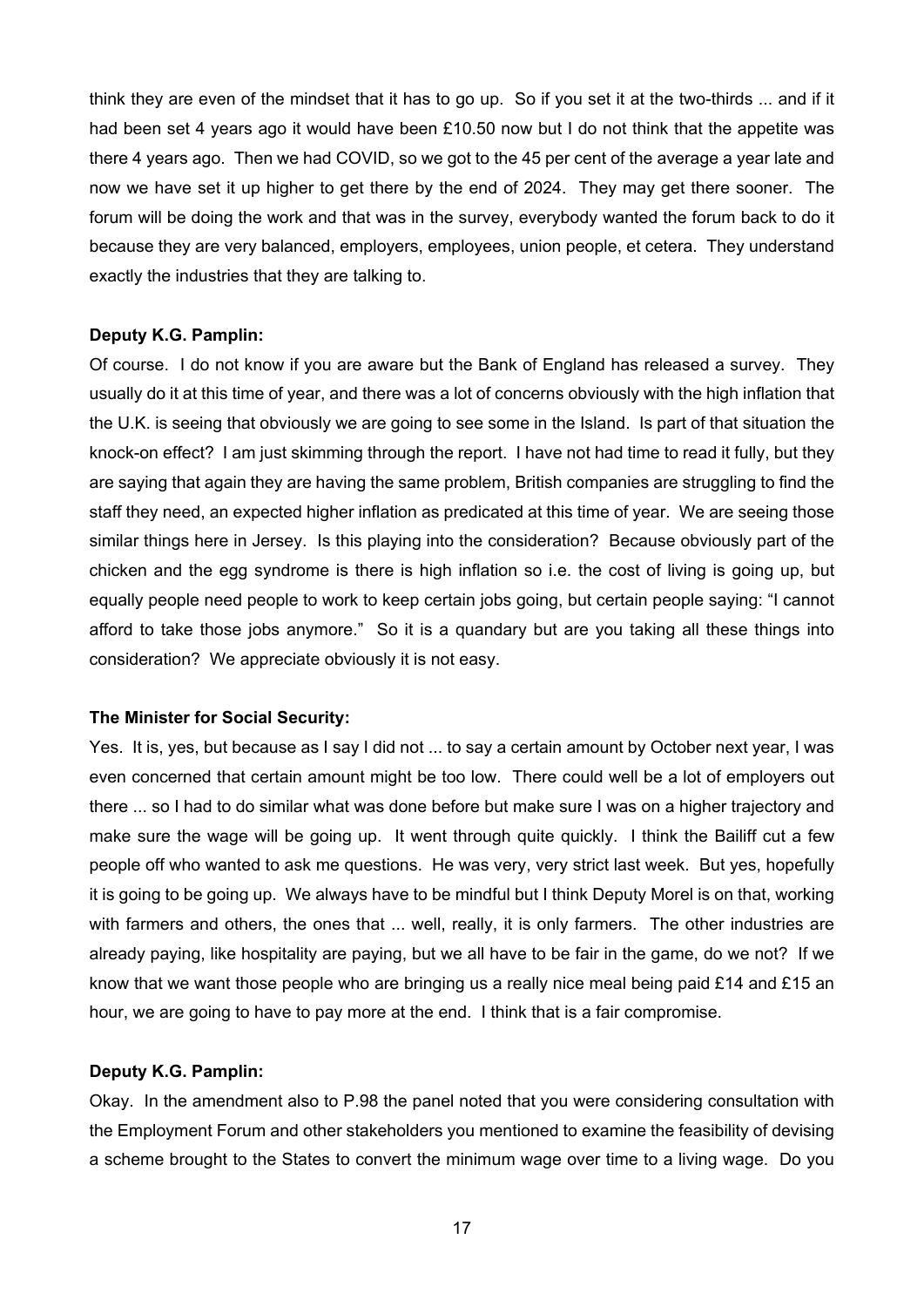believe that such a scheme should be introduced in line with the objective to raise minimum wage to two-thirds of the median earnings by 2024?

#### **The Minister for Social Security:**

I cannot hear you but I think your question is about converting the minimum wage to a living wage. Well, it was more to go out and consult. Again, Caritas set the living wage, completely do not ... there is no consultation, Kevin. There is an organisation that they follow from London or England and they do sometimes put a percentage on for Jersey. So I did not want that in there. I want the living wage to be a Jersey living wage, which as I say they do a figure and then they do something else. But if they came back in 3 years and the living wage was, let us say, £12.50 and the minimum wage came back at £12.55, I have achieved it, have I not? The minimum wage is higher than the living wage. I would not get too ... you know, which one it is, as long as it is a higher wage, if you see what I mean. It is higher than what we have now.

#### **Deputy K.G. Pamplin:**

That is fine. Just for the panel's benefit, aside from all the other things we are requesting this morning - I am sure somebody is taking a note somewhere - would you be able to just provide us a bit more information about the process and the stakeholders and all that sort of stuff? That would be really helpful to us as we go forward. I am just conscious of time. Also, it may help your end, because my voice is pretty loud, it may be distorting your speakers your end so it is just something I have had to learn to live with over life. I am going to move, though, on to the COVID-19 situation, and obviously given the current situation with the ongoing pandemic, the announcements made by Government in response to recently discovered new variants and other changes, we are keen to know about the impact that may be given to C.L.S. (Community and Local Services). So, following the increases of cases of COVID since October, are additional resources being made available ...

#### **The Minister for Social Security:**

Sorry, Ian, yes.

#### **Director General, Customer and Local Services:**

Hello, Deputy, sorry, it is Ian Burns. We missed the last part of your question but I think it was around given the concerns around the pandemic are we adding additional resources into the coronavirus helpline I think is the question. Obviously, yes, we are ... now totally on hold, in fact.

#### **Deputy K.G. Pamplin:**

Yes, I mentioned it because obviously whenever we see new information ... are you still with us there, Ian? You just froze.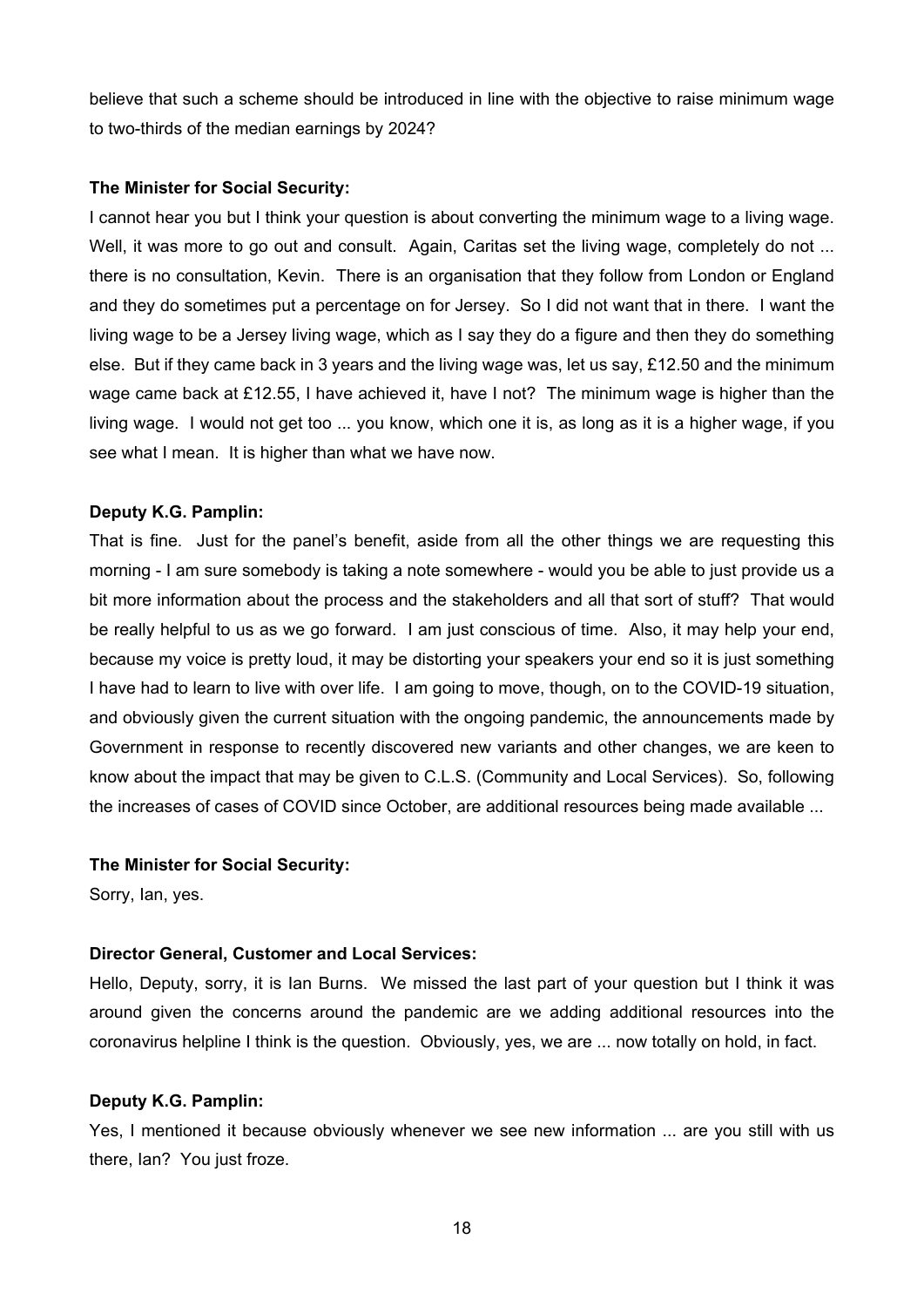#### **Director General, Customer and Local Services:**

Sorry, apologies, we are in the government building and we are plugged into the network but we appear to be having some significant network issues. Hopefully you can still hear me.

#### [11:00]

I think the question is about the COVID helpline. Yes, we have obviously acted to ... given the pickup in cases ... I have gone again. Given the pickup in cases, we have added additional resources to the helpline and I am pleased that we have been able to keep wait times down. I think the average wait time for the last week is just over a couple of minutes, and indeed in about 5 of those days probably faster. So people should not have a problem getting through. Obviously, there are lots of questions about travel and also lots of questions about direct contacts and so on.

#### **Deputy K.G. Pamplin:**

Yes, thanks, Ian, and well done for picking that up. Yes, so basically the follow-up question is, Minister, you as a Minister and to your officers with all their responsibilities ...

#### **The Minister for Social Security:**

[off mic] every 2 words.

## **Deputy K.G. Pamplin:**

Okay. Well, I can safely say that as I am working from home I think it is fine my end and hopefully those listening in the public I would assume ... could be a problem your end, so I will speak a bit more slowly and lower and see if that makes a difference. So, Minister, the question was what involvement have you and your department had in any of the winter strategy and the possible changes that happen either from the recent announcements or through that?

#### **Senator S.Y. Mézec:**

Deputy Pamplin, you are muted.

## **Head of Policy, Strategic Policy, Planning and Performance Department:**

We are having real difficulty hearing ...

#### **Deputy K.G. Pamplin:**

Yes, I was trying to ... I am going to make a decision as the Chair to suspend this hearing at this stage. I think we have tried as long as we can but unfortunately this is not a good service to the public and those trying to transcript this recording. So I propose that we pause this hearing, give you the opportunity to try and get some I.T. (information technology) support to try and help you at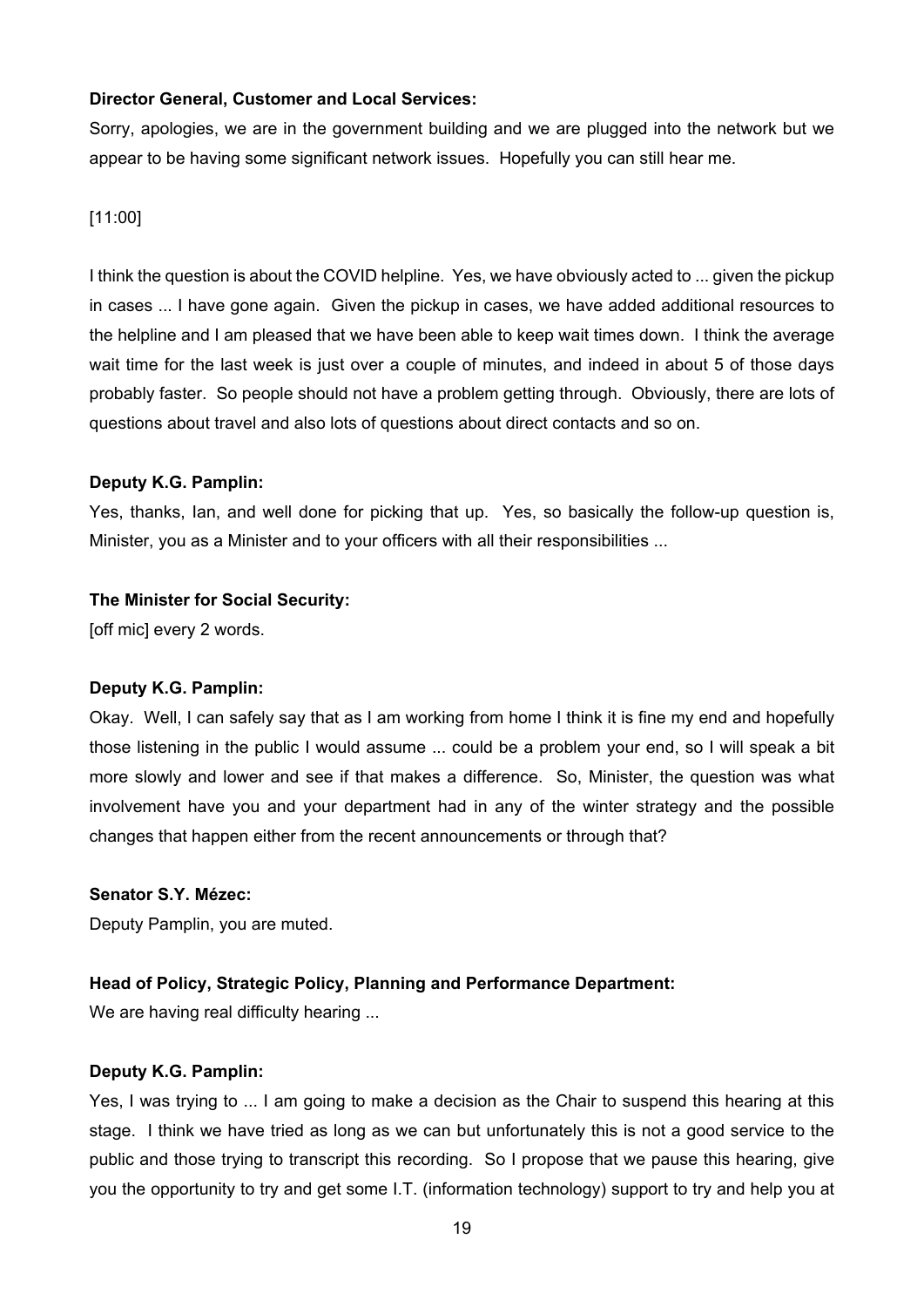your end, and then if we cannot resolve this we will pick up this hearing at a future date. At that, I pause and suspend the hearing at this stage. Thank you.

[11:01]

(Hearing suspended)

# **Deputy K.G. Pamplin:**

This is just a quick update announcement for any members of the public who are still watching. We have had some technical issues with this hearing. That is why I suspended it while we tried to resolve that. We have been informed that the Minister and her officers are making their way to join where our officers are with Senator Mézec in the States building, so as soon as they are in and set up we will resume the meeting and we will pick up. So, just to give you an update that this meeting will continue and hopefully very soon, given the distance that they have to come to join my colleagues. So hopefully that will be very shortly, so pop the kettle on.

(Hearing suspended)

## **Deputy K.G. Pamplin:**

For the members of the public, that was just a little in-joke between the panel. We were taking requests because I felt like I was back doing some old jobs that I used to do, but I have been reliably informed that the Minister and her officers have made it to my colleagues in the States building so we are just letting them set up and then we will recommence this hearing in a couple of minutes.

(Hearing suspended)

[11:24]

## **Deputy K.G. Pamplin:**

Okay, we are restarting our quarterly hearing after a brief pause to accommodate the technical problems that we were having during the hearing. But we are nothing but accommodating on this panel and we are grateful that the Minister and her team are joining my colleagues and we can continue. The question where we sort of paused around was around the recent COVID announcements. We were starting to hear some of Ian's answer but if he could just repeat what he was saying. The question was: given the recent changes and also the rising cases and the announcements made a couple of days ago, obviously a lot of information flying around, what has been the impact, if any, on the services that you provide, i.e., of course, the COVID helpline, et cetera? So if you could just re-answer that, that would be great. Thank you.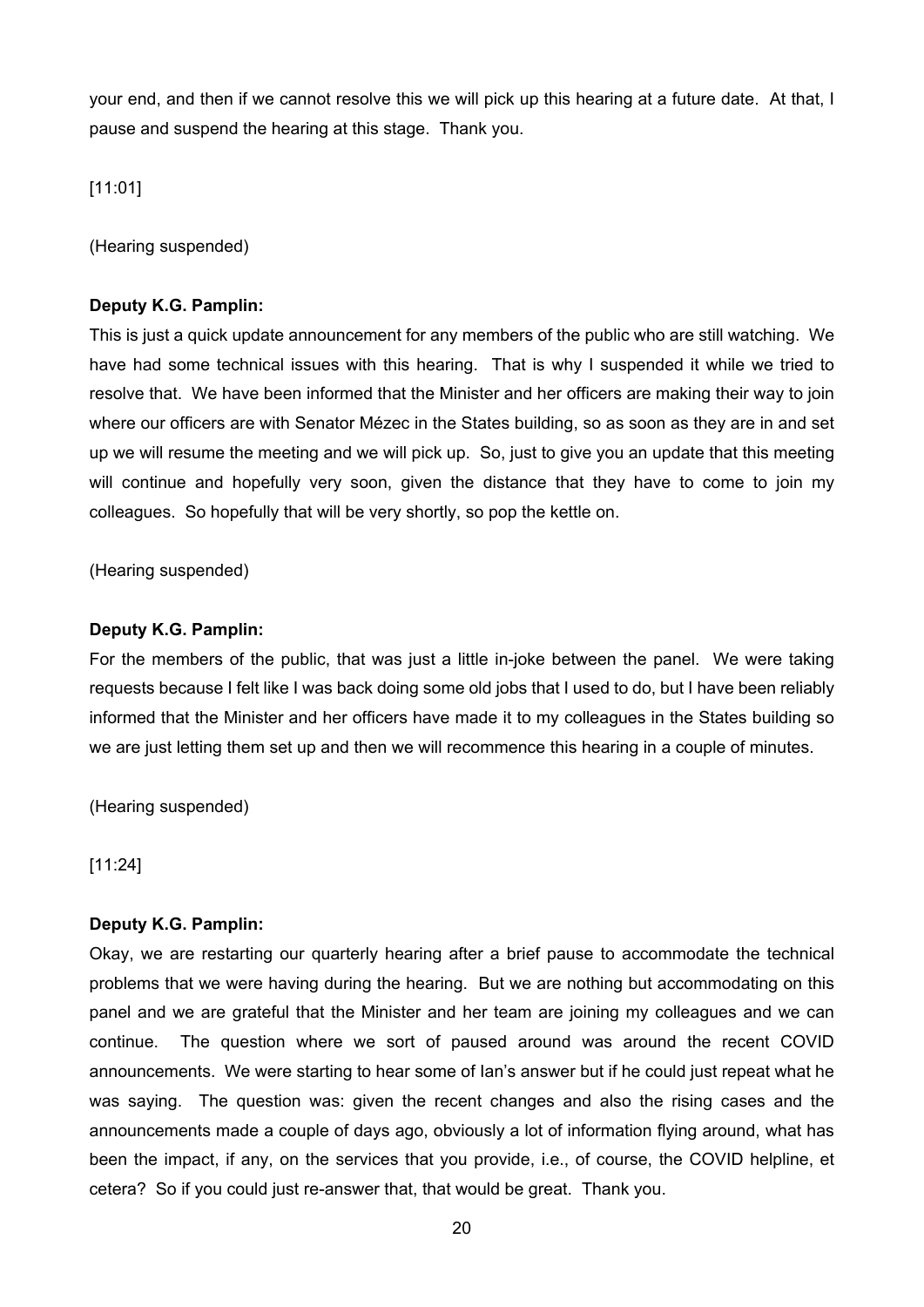#### **Director General, Customer and Local Services:**

Thank you. My camera has currently not caught up yet so I will do this one just audio if that is okay. So, yes, obviously the increase in cases on the Island has caused an increase in activity on the coronavirus helpline and we have obviously recognised that and brought more resources in to help answer the public's queries and questions. That has worked because last week, for example, the average wait time was around about 2 minutes most days. At the weekend we would have thought that there would have been an uptick in calls but it was quite quiet at the weekend, even despite the Omicron news that is breaking across the globe. That was fine and we are obviously monitoring our resource levels to make sure that we can maintain a service behind this.

#### **Deputy K.G. Pamplin:**

Great, thank you, Ian. A general question now. Minister and officers, what has your involvement and your department's involvement been in the Government's 2021 COVID-19 winter strategy and any other possible changes that may occur if and when needed? So what is your general input and involvement with the winter strategy that was published a little while ago and any future changes that may need to be happening because of what we saw in the last couple of days. Thank you.

#### **The Minister for Social Security:**

From memory, I think the winter strategy was put together by C.A.M. (Competent Authority Ministers) with medical advice and then it came to C.O.M. and we obviously discussed it. I do not think there was any reason to ask ... well, there was questions asked but I do not think we changed anything. That obviously came out before the COVID Omicron thing. So, yes, and then officers, obviously Ian, you implemented what they asked, really. Nothing really changed. It is still the helpline, et cetera, isolation and everything, all the same, yes.

#### **Deputy K.G. Pamplin:**

Great. Can you also describe, any one of you, any changes in your approach to any responses during the ongoing pandemic as a result of the classic phrase of learning from the past? We are almost obviously a year ... very different because of the vaccine, obviously, but has there been any changes, anything where you have looked back and thought, okay, we will do things slightly different based on what we learned a year ago?

#### **The Minister for Social Security:**

No, I think the majority of the council - and I say majority, some have slightly different views - it has always been it has to be appropriate and proportionate, et cetera. I cannot think of anything that we know ... the question is about how bad it is, the new variant. Some people are saying it is very mild but it spreads quicker, et cetera. No, we might get to a point where the masks are compulsory, but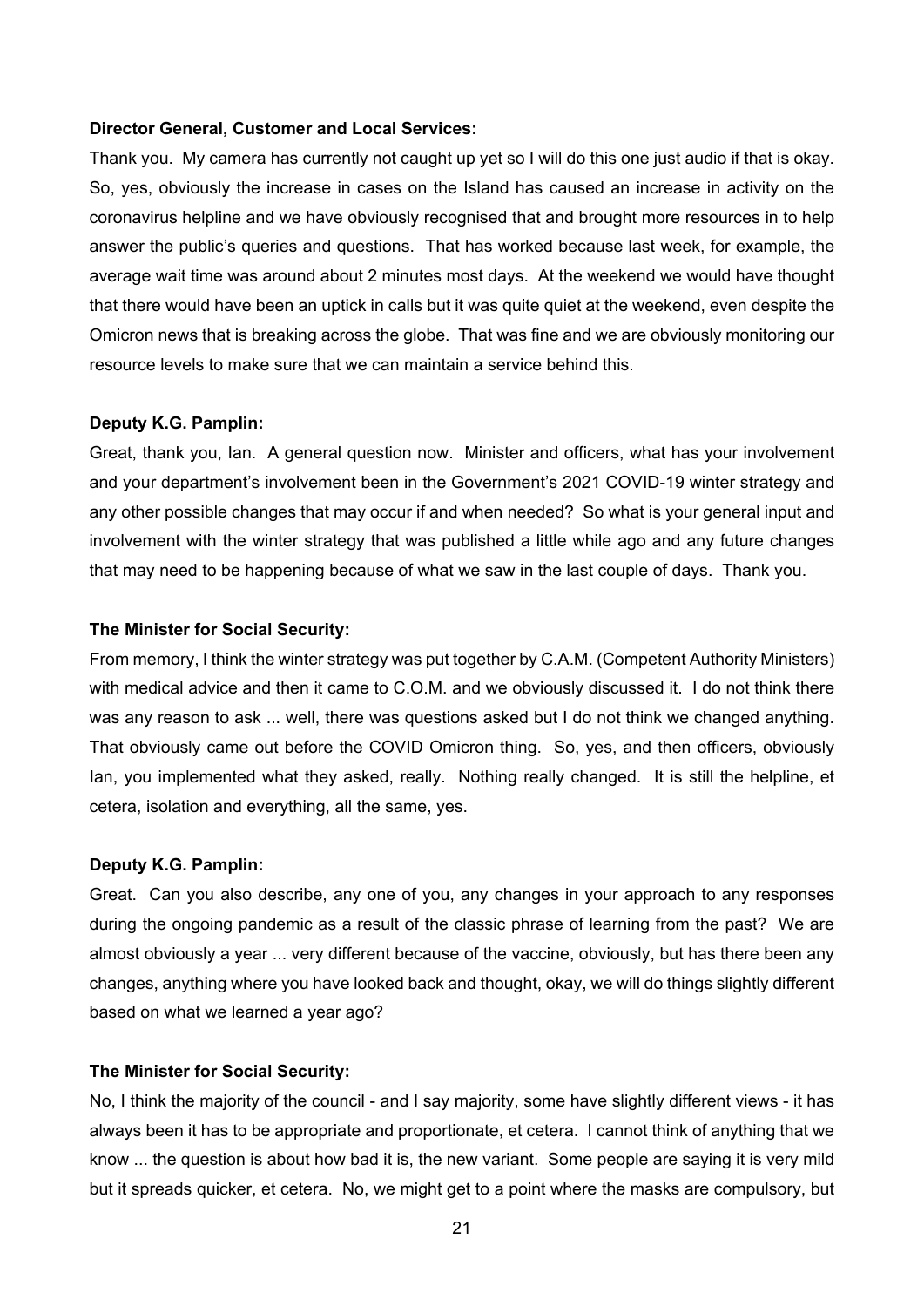they have done that in the U.K. and no one is policing it so what is the best ... the massive Unite union has come out and said do not ask your workers to ask people on your buses and trains to wear masks. If you get out of your cab you are entitled to be fired. I think that is a bit extreme, but they are basically saying it is not your job to enforce masks, do not get involved, and 2 or 3 of the big supermarkets have done exactly the same. Ask politely and if they say no, do not have a row with them.

#### **Deputy K.G. Pamplin:**

It has been a curious part of the pandemic, the whole situation around mask wearing, but I am just generally interested also about ... because obviously things have changed since last year and, as we have seen, any time new information spikes people call the phone lines. There have been changes, obviously, but I am just curious obviously. Some of the testing has changed. We had the harbour and the airport. The airport was stood down. More people went to the harbour. There has always been evolving changes and given what Ian first answered about the phone lines, that is obviously the main issue here. But as far as we are all concerned at this stage anything we have learnt previously is in place and in terms of serving the public for their needs relating to COVID we are in a good place?

[11:30]

#### **The Minister for Social Security:**

Yes, I think everything can be ... because of what we have learned, as Ian said, we can step up everything really quickly. If we have to start testing everyone again, et cetera, it can be all stepped up, can it not?

#### **Director General, Customer and Local Services:**

Yes. Operationally, clearly we follow government advice and this means that we obviously encourage people to do lateral flow testing who work for Customer and Local Services. We still have colleagues spread around different buildings to ensure that if there was an outbreak of COVID we would still be able to provide government services. We ask people, too, when they are moving around buildings from a different area where they normally work to wear a mask, and that has been the case for some time. So we were not doing lateral flow tests a year ago in that way so in terms of learning and changing and the advice that has changed, we are now doing that. We are still encouraging people and colleagues to work from home as part of our attempts to try and make sure we do not have an outbreak that takes out an entire team in one go. Some of those principles are still in place and some new activity as well, and that is the same across all the C.L.S. areas.

## **Deputy K.G. Pamplin:**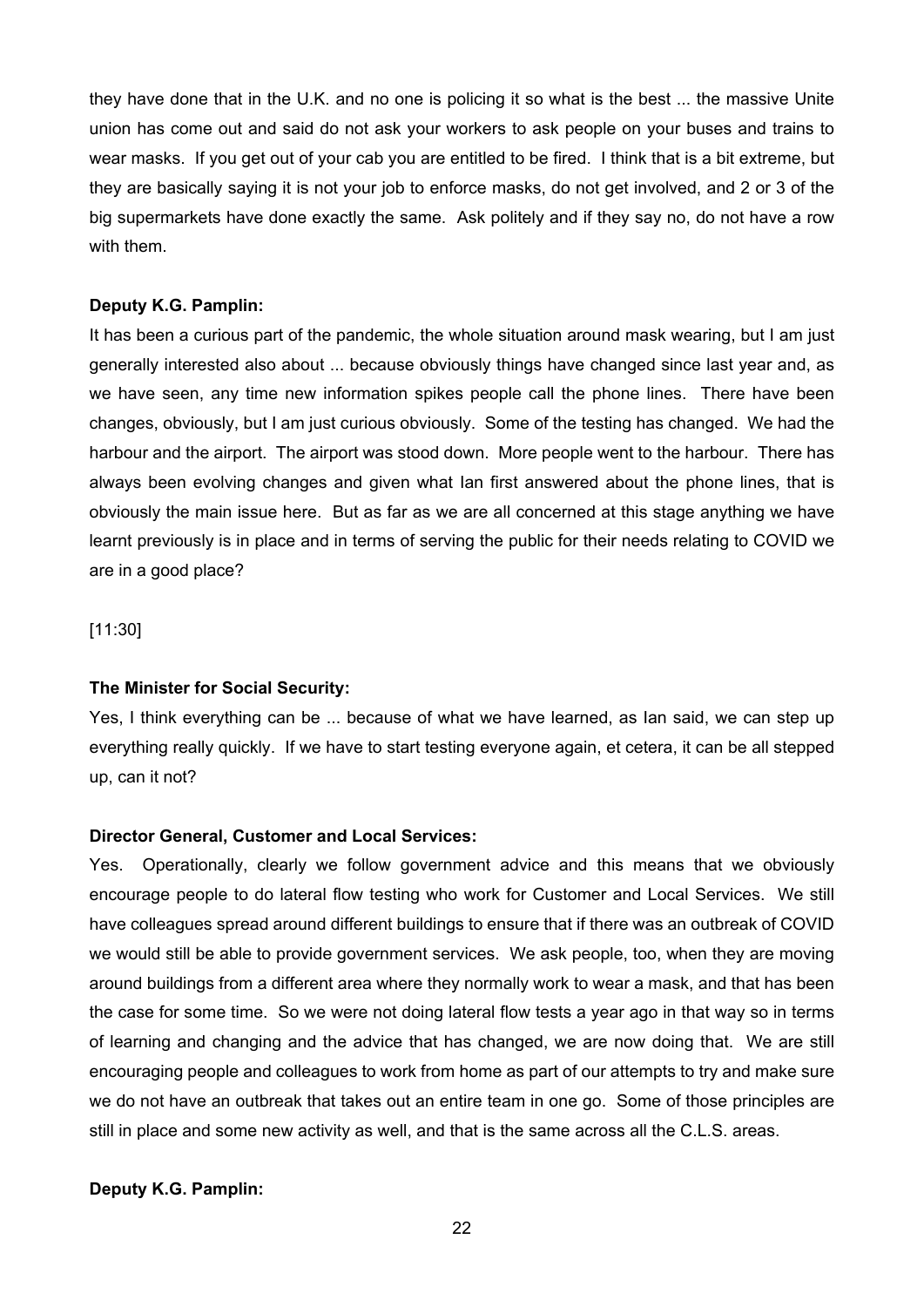On that, Ian, you have not been affected or any of your teams by anybody caught up with outbreaks? We saw in the latest COVID figures that obviously still in the school age, which is the highest, in terms of confirmed cases but equally, unsurprisingly, the 40-year-old bracket, which is obviously, we are starting to theorise, the parents. I am in that position again today for the fifth time with me and my daughter. Have you had any impacts across the whole of the department?

#### **Director General, Customer and Local Services:**

Thankfully, we have not had an outbreak as perhaps it could be described. We have had obviously COVID cases across the teams, but I am pleased that we have managed to keep up our basic hygiene and hands in face to face and social distancing in the department and avoid an entire portion of people being taken out at the same time. Obviously, people can work from home anyway. So even if they were isolating and were able to work from home, then they would be able to still maintain services. So we have not had that impact as yet but we are very mindful of it, particularly in very small teams where you have some specialists in there. We are very mindful to make sure that we look after them and make sure we can keep providing a service to the public.

#### **Deputy K.G. Pamplin:**

Good news, long may that continue, especially over the next couple of months. Okay, moving on to a subject we have touched on many times in the last year or so, appointments with C.L.S. at Philip Le Feuvre House. The panel, as we know, C.L.S. remains open, is open for telephone and online enquiries, of course, but what steps - and this is the question we raised at the last quarterly hearing - are you doing to improve public awareness about the reasons for the general closure of walk-in services and obviously given the climate that we are in now, to remind people and keep up to date through public awareness schemes? Has there been any social media campaigns, all that sort of stuff that we have seen with the vaccine rollout? Are you finding ways to get that message across, because that was based on our last hearing when we had feedback from the public informing us that they were not aware?

#### **Director General, Community and Local Services:**

Yes, so obviously as you said there, Deputy, we are open and people can walk in and they will get served. There have been some good examples recently of where that has helped us identify issues with certain individuals and really provide a great level support for their particular issues. But most people will want to just pop in and drop things off and have a basic enquiry. As I mentioned last time, we were optimistic that we would be able to get online appointment booking live by the end of November. I was pleased that went live on Tuesday, so by the end of November. We are just up launching that, testing it out on the website and once we are satisfied that is robust, which, hopefully, will not be too much longer, we will be able to communicate that. I think that is what I mentioned last time, we wanted to have that in place before we can go out and help explain the message about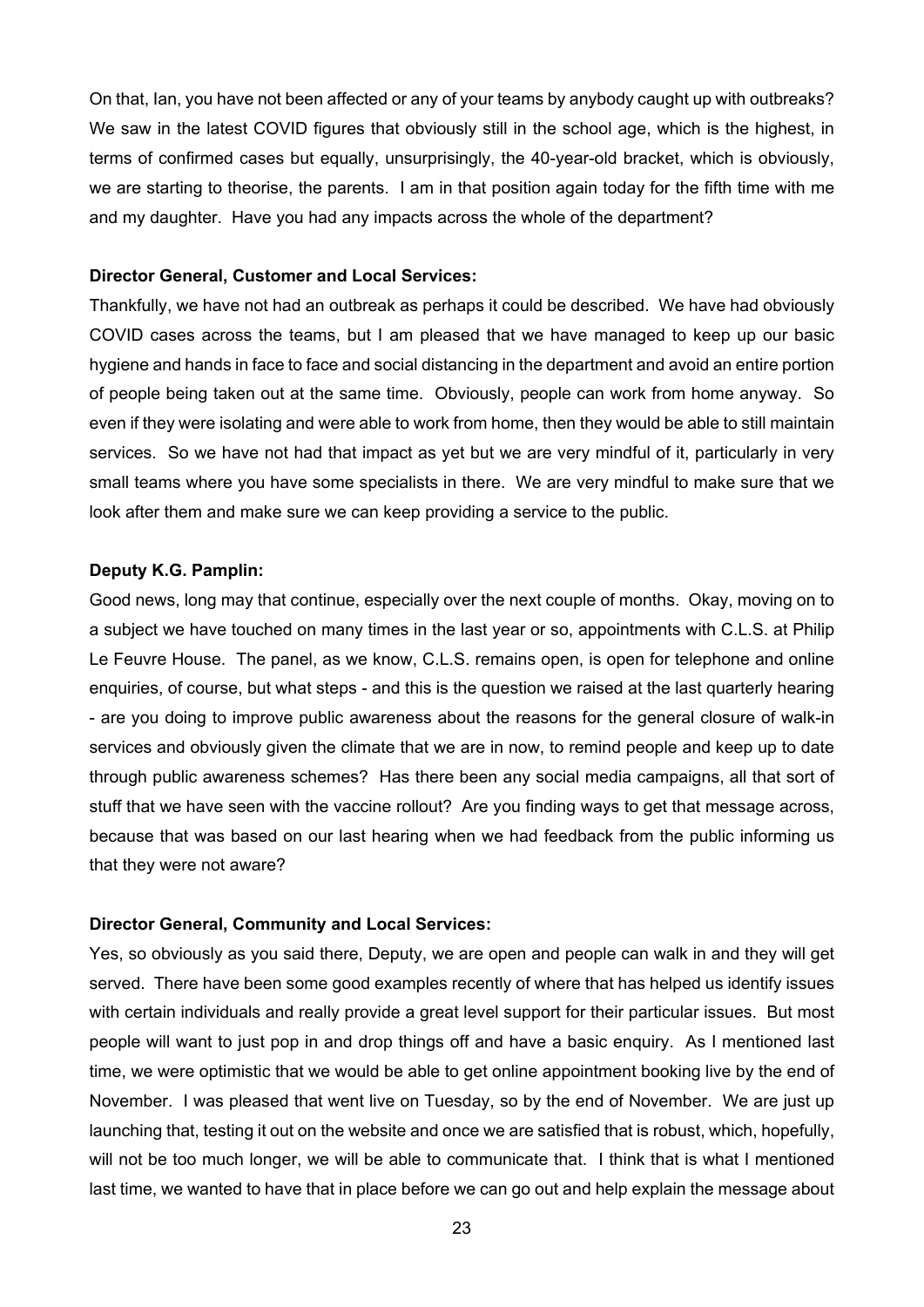how we are now operating. If people can see there are appointments available, then I think it is a positive step forward, it makes it easier and more accessible to book appointments. Having said that, we have been operating appointments now for some time and when people call us up to book an appointment on the whole they will find they do what they wanted, what they thought they needed an appointment for online or over the phone, so they do not need to come in. We do have a low level of appointments at the moment, roughly about 20 a day. But we will be able to test out how that changes going forward with the availability of online appointments.

#### **Deputy K.G. Pamplin:**

Are you hearing much of the same from your colleagues in tax because we are getting to that point of the year where people have to have their tax paid off and they will be getting their I.T.I.S. (Income Tax Instalment System) adjustments and obviously for next year's? Are they seeing similar numbers and turn up?

#### **Director General, Community and Local Services:**

They do operate appointments as well at the moment in Jersey and they will, I hope, in the future be joining the online appointments. They cannot for some technical reasons, just to carry on with the theme today, that prevent them from currently operating online appointments but I am optimistic that will be fixed shortly. But they do operate appointments. They also obviously would encourage people to phone first and speak to them on the phone. But there are, of course, challenges in terms of the volumes of that but also everything else they are trying to do around independent taxation. They are still obviously implementing their I.T. system and so on. They are perhaps more challenged than they would like. As for people calling Customer and Local Services, again, we are performing well, you can get through very quickly and get through to somebody typically in about 20 seconds. It is something that we have prioritised to make sure that we are accessible to all members of the public. I think I mentioned last time that we are still seeing as a benchmark in the library ... we are not back up to pre-pandemic levels of footfall in the library. There is safe space, it is big, there is lots of space and they are still running at about - I think it is slightly better now than it was the last time we spoke - 80 per cent or so of footfall. But that just shows that there are people who obviously do not feel comfortable coming into town, would not feel comfortable coming in as before but obviously can pick up the phone to us and get through and speak to somebody very quickly, so that is why we are prioritising that. As you see the pandemic, every time we think we are almost out of it, it comes back. As we are in winter now, I am pleased that we have prioritised that service because we can still provide a good service to the public. We have seen that this week, less people coming in and more phone calls, partly I am sure because of the weather, as well as worries about COVID.

#### **Deputy K.G. Pamplin:**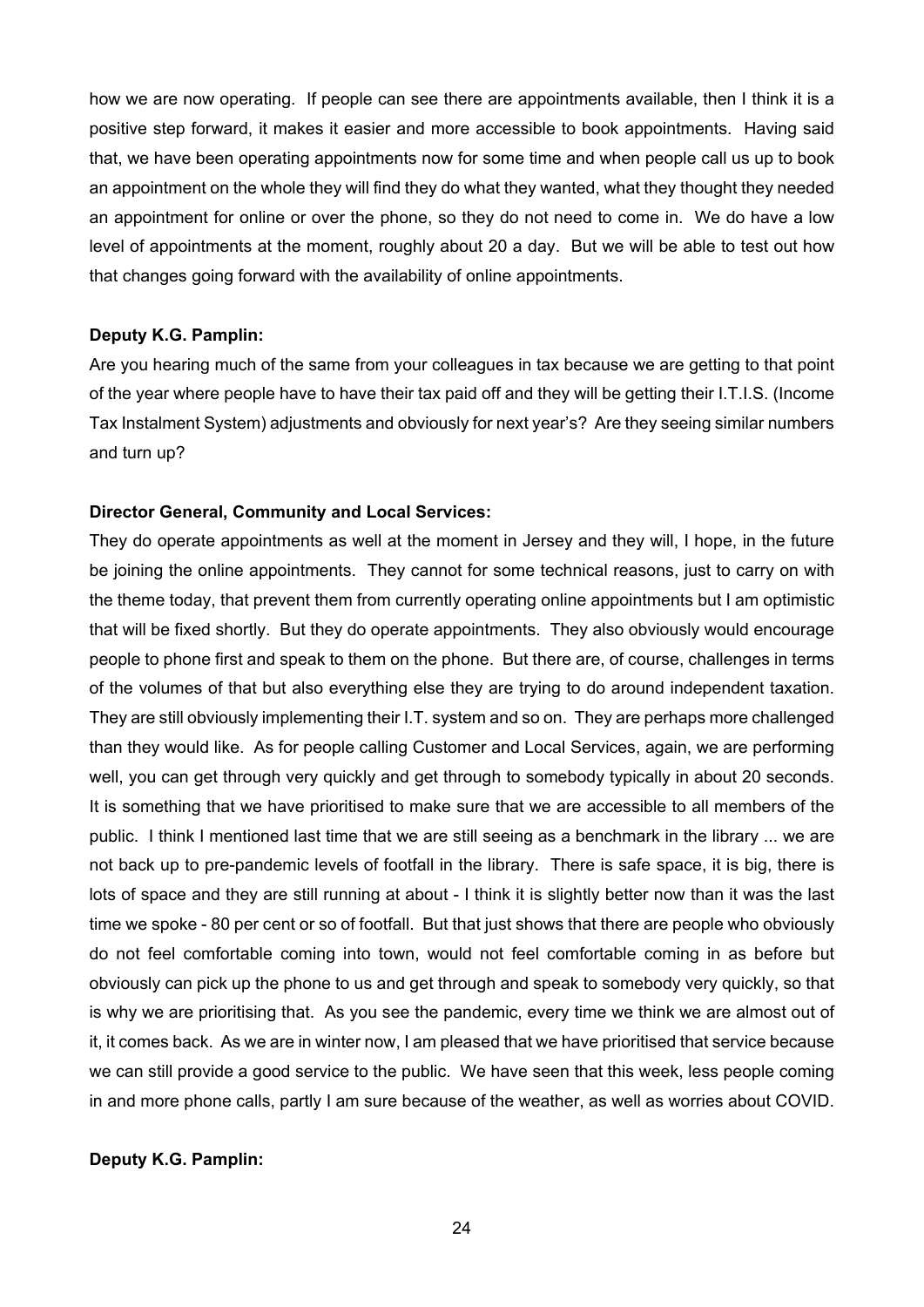Yes, I was going to say and that is curious about the library, is it not? Because obviously, yes, the weather has not been great but there still seems to be some parts of the community who we know especially enjoy it. I am thinking about the elderly and seniors and those students as well use the library, a lot of people use it for lots of reasons. But you are saying the footfall is still low but is there any sort of work going on, a bit of survey work to just touch base with people and get a sort of sense, is it definitely weather, is it COVID?

#### **Director General, Community and Local Services:**

We are obviously comparing ourselves to the library networks in the U.K. and we are significantly higher than those. They are still running at about 45 per cent to 60 per cent and we are about 80 per cent. We are confident that we are doing well, compared to that benchmark, and it has improved since we spoke back in October. The library, of course, it carries on and running some fantastic community events and doing a lot of work, of course, ready for Christmas for children and so on. They are doing everything that they can to promote the library and not only the main library but our branch library at Communicare. We would expect that to be as high as it possibly can. But I think the real point is that not everybody yet feels comfortable. Of course, the library does have online services. You can download books, you can listen to audio books as well and with magazines and newspapers all via the library app. If people have not signed up for that, I would strongly recommend that they do that because it is a great service and it is free.

#### **Deputy K.G. Pamplin:**

Exactly and, of course, when benchmarked against U.K. libraries, our library is top quality and we are very lucky to have it. I would imagine that all of the things that have come out of the pandemic, life has changed, more people stay at home and stream than go to the cinema; it could be the same reason. But we also have the mobile library, which of course is very important as well, so maybe there are some adjustments. It would be good to see a bit of case work carried out to put some figures on that in the future.

#### **Director General, Community and Local Services:**

Yes, Paul McGinnety, he oversees the library with Ed Jewell. He just wants to add to that if that is okay.

#### **Director of Local Services, Community and Local Services:**

Yes. Since the pandemic online activity has gone up by about 180 per cent, so we are seeing people access books, as Ian said. We have improved our digital offer. The mobile library, again, it is meeting the needs of different customers, as you say, Deputy, and we get everybody from one year up to 100 years coming to the library from all sorts of background. It is a fantastic space and we are very fortunate. But then other people have a different way of accessing the library, whether they will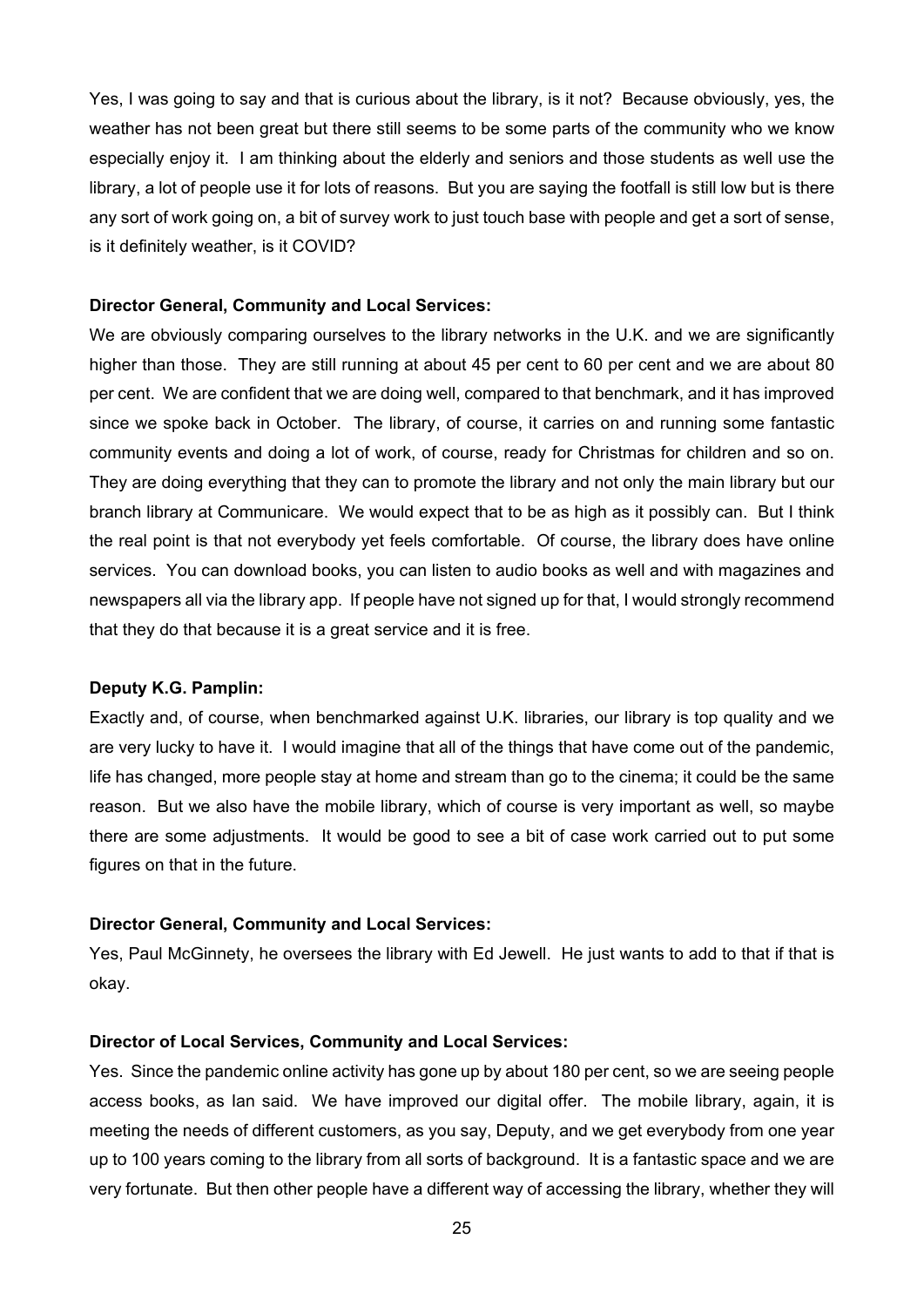be going to Communicare, that has been very popular, but the online activity has been really popular and it is just a different way of people accessing it. One thing I would say, Deputy, is when we did the Summer Reading Challenge, we had an increase of 700 children participate this year because we aimed it and we were more targeted to children who maybe we do not normally see in the library. That was really good and we are going to build on that. As you know - as a shameless plug - we always have activities here that cater for everybody. Again, I think we are in a good place. Certainly, our chief librarian, the feedback we get from the libraries in the U.K. is they are learning from us, as opposed to the other way around. I think we can be very proud of the library service that we have.

#### **Deputy K.G. Pamplin:**

Yes, I totally agree. I guess the worry is always not to be too cynical but there is job offering. When a service reduces it obviously could mean a shrinking of a service, but I think we need to protect that space and that library as much as possible going forward and I am sure that will be an argument that will come round the houses if it ever got to that stage. But I do not think it will, especially from what I am hearing today.

#### **Director General, Community and Local Services:**

We have expanded the opening hours of the library since C.L.S. started supporting there and obviously we have moved to improve the access of Communicare by moving the library there, which is a much easier place for residents around Les Quennevais to access with increased opening hours.

#### **Deputy K.G. Pamplin:**

Yes. No, that is good. Very quickly on this, you said at the last hearing you were hoping to restart the Closer to Home programmes and get the services out and about the Island. Any update on that? Has that been able to happen?

#### **Director General, Community and Local Services:**

No. Keeping it short and sweet, no, sadly not.

## **Deputy K.G. Pamplin:**

No, and I think we could probably all estimate why. Okay, thanks, Ian. I am going to move on to the disability strategy before handing to Senator Mézec. With reference to the recent disability strategy survey that we have discussed and obviously now published, could you just confirm where we are with things in terms of timing, when things are published and where we are, just a bit of an update of where we are since we last talked about this?

## **Director of Local Services, Community and Local Services:**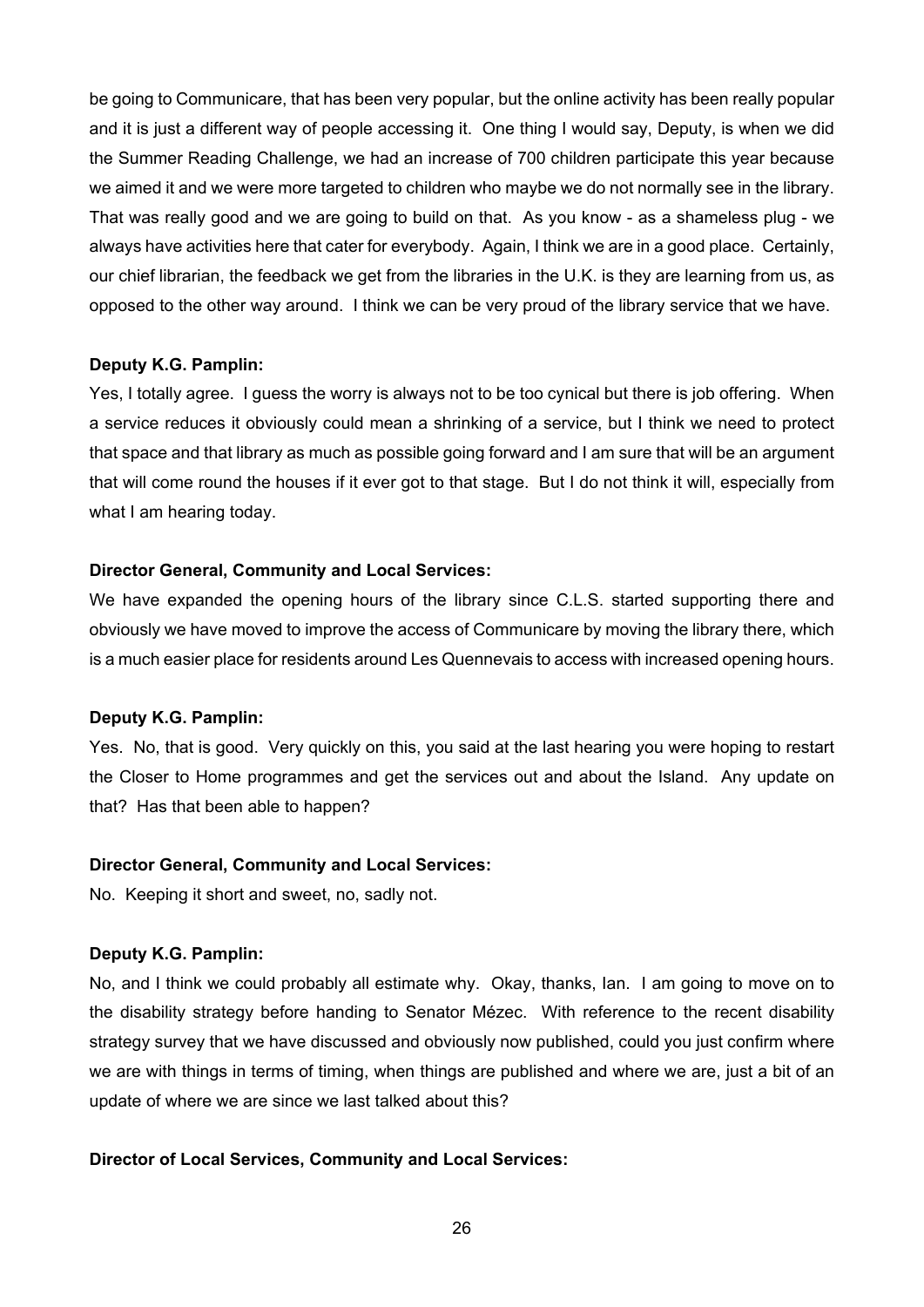Yes, of course, Deputy. We are looking to launch the report early next year, January. All the focus groups are looking at the data; that will include interviews, work of our civil society partners, and that is already feeding into our plans as we move forward. Working with the I.o.D. (Institute of Directors), raising educational awareness, and I am delighted to say that is a mirror, it is the International Day of Persons with Disabilities, which obviously started in 1992 by the U.N. (United Nations). We will be launching a campaign just to see what little steps Islanders can do to increase access, to reduce prejudice and learn and engage with disabled people. I think one of the big things that came through is that 80 per cent of disabilities are hidden. Again, it is those small steps. That campaign will run tomorrow. It is great to join a global movement and there will be adverts and comms going out tomorrow to mark that very special occasion. But in terms of moving forward the 788 people who participated, their views will fit into our strategy when we view what we are doing; we need to link in. The key themes that came through were around access. Transition is a key area and we are working right across government because it is not just about health, it is around housing, it is around C.Y.P.E.S. (Children, Young People, Education and Skills), it is around opportunities. Again, there were some hard truths in the survey but, again, got to take them on board, and as I think Lord Blunkett said at the event, there is also lots of positives and it is about having that narrative and that conversation and we are moving forward. We are in a great position with our civil society partners, we have the team on board and this really helps us to listen to Islanders and put forward and work on the key issues that impact them on a daily basis. That is the sort of timeline. It re-energises the focus, I think, Deputy, having Lord Blunkett come over, having almost 800 people take part in the survey, having a very good event. But it is not just about the event, it is what we do with the research afterwards and what we put into place, and the team and I are working on that right across government but, crucially, with experts, by experience and also our civil society partners like Enable, Mencap, B.S.K. (Beresford Street Kitchen), Les Amis, all the fabulous organisations that we work with.

#### **Deputy K.G. Pamplin:**

Thanks, Paul, as ever. I know the survey is being published in January, as you say, but has there been any actions that have been immediately acted upon that came through and you thought we can do that straightaway, we could do that right now? Why wait, why wait for all that? We can do that now. Could you pick anything out or are you able to?

[11:45]

#### **Director of Local Services, Community and Local Services:**

This is about cultural changes, which sometimes take longer than one would imagine. For example, as I say, working with the I.o.D., so we will have 20 places for disabled people to sit on on boards. Again, that is a culture shift, it is getting people to think about that. We have had 44 government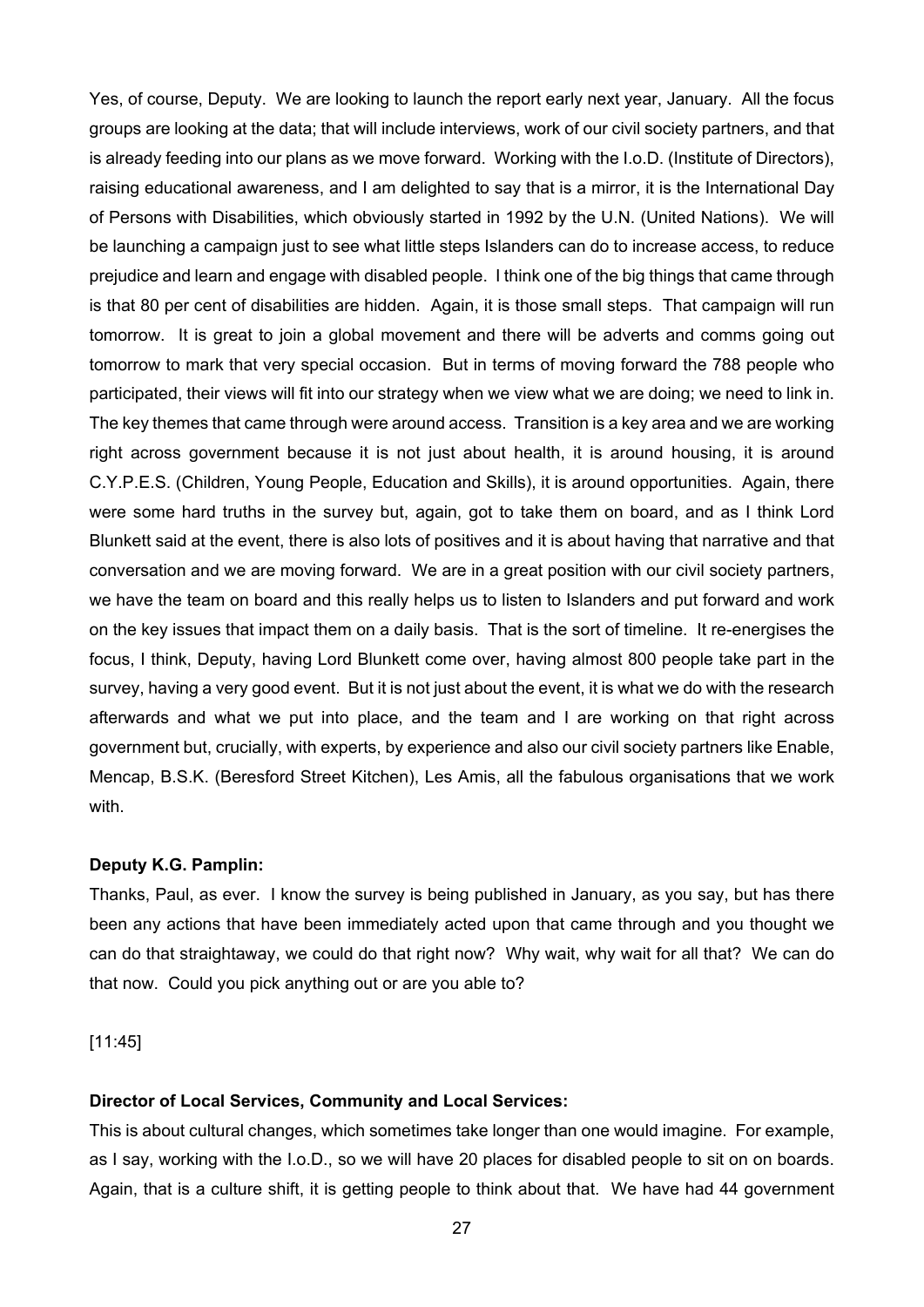buildings have been accessed for accessibility. We are working with the business community. We are working with the Royal Association for the Deaf. You will see the campaign tomorrow. Again, when we looked at the survey results, we are very confident that we have a fantastic community here and it is not malicious prejudice, it is maybe just not understanding and not knowing. It is asking people to take that little step just to understand a little bit more, speak to people directly, search online, what tools can we use? Yes, we are not waiting until January. A lot of what we were doing already has been reaffirmed by the survey, it has probably given us a better insight. But the same issues are there. Access was an issue before the survey, it is still in the survey now. We have probably got more granular detail about what that looks like. Prejudice and hidden disabilities, we knew that was an issue but, again, he can reaffirm that and we can take that forward. Transition, that is a huge issue. We talked to families and Islanders and that transition from Children's Services into adulthood is a challenge for us all but it is probably more challenging for the young people with disabilities. In terms of that we had a meeting last week where we are going to focus on that. We are not going to wait for the survey to be published. Hopefully, I will be the senior responsible officer and we will lead a team to look at transitions collectively right across the board. We are not waiting until January, we want to get cracking now. I think tomorrow having that as a sort of very important date in the calendar shows our ongoing intent to listen but also to act.

#### **Deputy K.G. Pamplin:**

A very good report. Through that about communication, was there talk through the strategy about forming an organisation, an umbrella organisation that amalgamates all the charities and all the groups to act as a voice for the community? That would be helpful for Government, implementing policy or if there are any debates or any public culture debates that pop up, so somebody could represent and bring all their voices as one loud and clear. There has been a couple of highly contentious debates in the Assembly of late where voices of people with disabilities was aired but no authority behind it. It was just plucking things out of the air. But if there could be a group that could be acting as their representatives, like a union or like an association, like chamber, for example, that their voice can pierce through and can be heard by the people who are at the top.

#### **Director of Local Services, Community and Local Services:**

That is very timely, Deputy, because we realised that we had different levels of engagement. We also have our team, our team comes in with all civil society, again we partner with them. There is the operational side but you are quite right, we need that sort of voice and that strategic overview, which I do not think can just be Government, it needs to be business, it needs to be right across the board. What we are looking at is developing an advisory group which will have key people across the Island who will be able to advise and represent people with disabilities and carers. Again, just a plug, there is a carers' event on Monday at the Royal Yacht relaunching that particular strategy. We see that as being a really good way forward to get that narrative and people's experiences on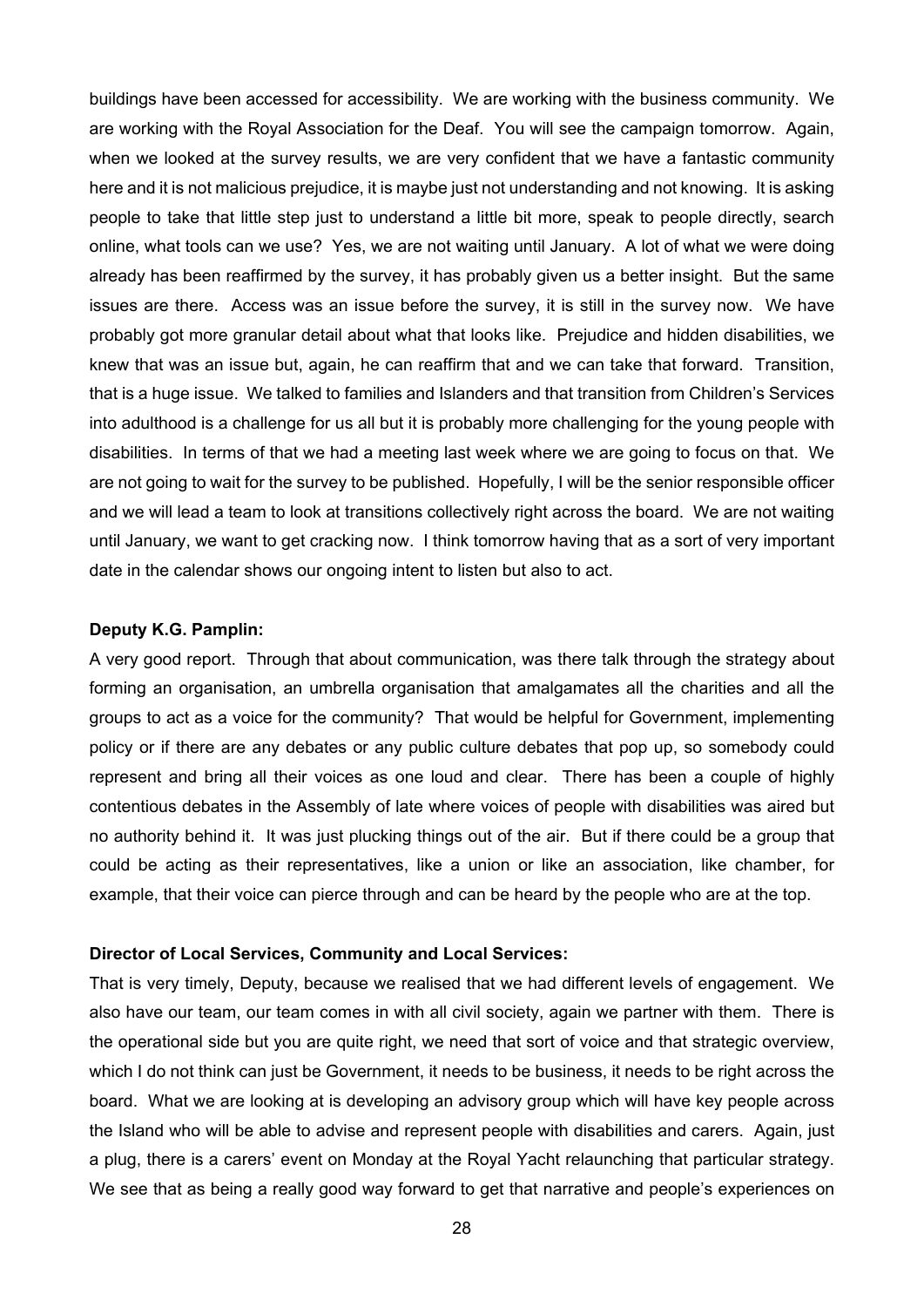the ground to go and write up to influencing policy and how we function. That is sort of the matters in train and the team are working on that as I speak.

#### **Deputy K.G. Pamplin:**

As part of the work, did the cost of care come through at all and the concerns voiced, especially as the generations above my generation grow up, the people who are the carers of their children are themselves needing care or maybe thinking about going into retirement homes or themselves needing care, then suddenly their role as being the carer to their child with a disability or living with a condition like Downs Syndrome, suddenly there is a growing pressure put upon that those people whose carers ... suddenly that role would need to be replaced and where would that money come from?

#### **Director of Local Services, Community and Local Services:**

[off mic] the financials but what I do know is that one of the big concerns from parents who care for younger people is what is going to happen when I am not able to care anymore? That is why getting the transition right is imperative. I think one of the other things that we really need to focus on, you look at the fact that we have some of the best connectivity, apart from Estonia, in Europe. We should be using technology a lot more to support independence. The sort of view that technology only supports people in maybe their later stages of life, that we could support a lot of young people to remain independent. We have seen some great examples, whether it be the stuff that you can get from J.T. (Jersey Telecom) or other providers that are available or Jersey Electric, stuff that you could get from the likes of Google, et cetera, can really be life changing and can prevent and support independence. I think there is a bit of an issue there. Obviously we know the labour market and I know that the J.C.M. is looking at that, it is a key component and we work closely with them. But I think it is that transition aspect that we all feel concerned about: what is going to happen to my loved one when I am not here to care? That is why it is fairly important that we get that transition pathway absolutely spot on.

#### **Deputy K.G. Pamplin:**

Okay, thanks. But we look forward to all the stuff coming forward in January. That is it from me for now, I think everybody will be relieved to hear. But we are not done because I am going to throw back to Senator Mézec who is going to take on from now. Thanks.

#### **Senator S.Y. Mézec:**

Thank you. Most of my questions are about getting updates on bits and pieces that have been going on anyway, so just bearing in mind the time I will try and be concise about some of these. The autumn employer incentive that was launched, the last time this panel asked about that you said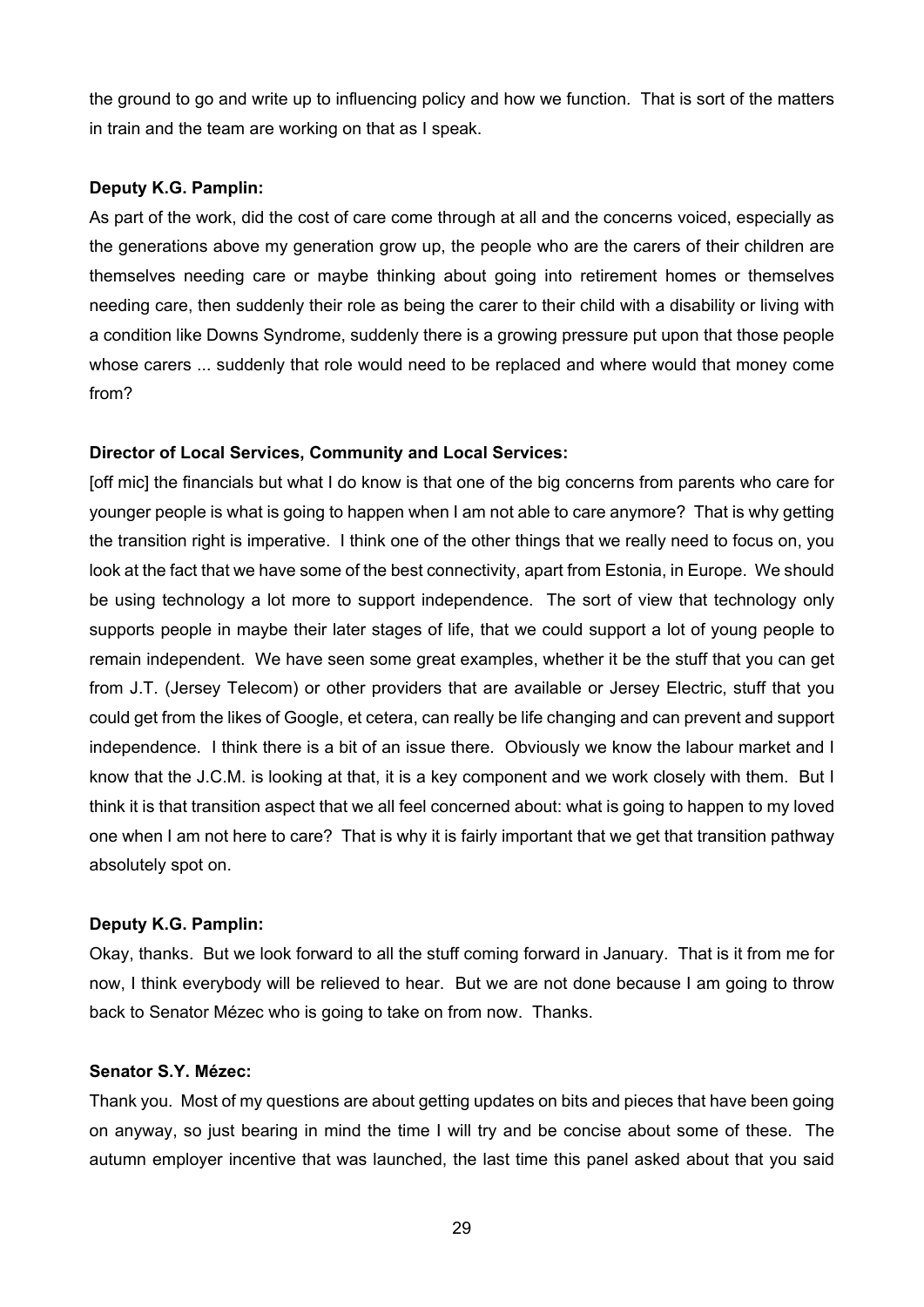that there had been 84 employees who had been taken up on that. Now that we are in December, are you able to give us updated numbers on that for how many were taken up through it?

#### **Director General, Community and Local Services:**

Yes, by all means. I am pleased to report that we now have 108; that is split through 3 different types of incentive. The main one is the 6-months permanent contract arrangement and that has gone from 72 to 81. Then the paid training, which is 12 weeks of financial support, which has gone from 9 to 16. The autumn incentive, which was the title of the question, that has gone from 3 to 9. We were quite pleased in some respects that the uptakes be higher in the other 2 because they are for longer periods and obviously the permanent contract one is our ideal situation and that is the maximum amount of financial support. Yes, good progress and that has been seen alongside a reduction and obviously the official employment numbers come out in January for the end of the year. But we monitor a daily ticker and we have seen some good progress in terms of reducing unemployment over the last couple of months and that helps and is supported by this initiative, so good.

#### **Senator S.Y. Mézec:**

Okay, thank you. In terms of the funding that was allocated to get this off the ground, how much of that was spent and is there anything left over from it?

#### **Director General, Community and Local Services:**

We have received permission to extend our business activity until the end of March and at the same time that is when we also got permission to change the scheme slightly. We are on track to spend almost a good chunk of it. Probably at the moment there may be some left, I think, but we would need to either go back to the Fiscal Stimulus Panel to ask how that could be spent differently or return the funds, yes, but we are doing very well.

## **Senator S.Y. Mézec:**

What would you say are the key things you have learnt from putting this together and the success that there has been and in particular getting people eventually into permanent work, rather than just a temporary thing? What are the key lessons you have learnt through it?

#### **Director General, Community and Local Services:**

The Back to Work has obviously got quite a lot of experience in this area. What has been different, I think, this time is the willingness of employers - and that is because of the latest market conditions - to give people more of a chance. When we did the employment incentives post the low value consignment relief at that sort of time when there were lots of lower skilled people coming out of the labour market at the same time, we did not have a great take-up. The labour market conditions at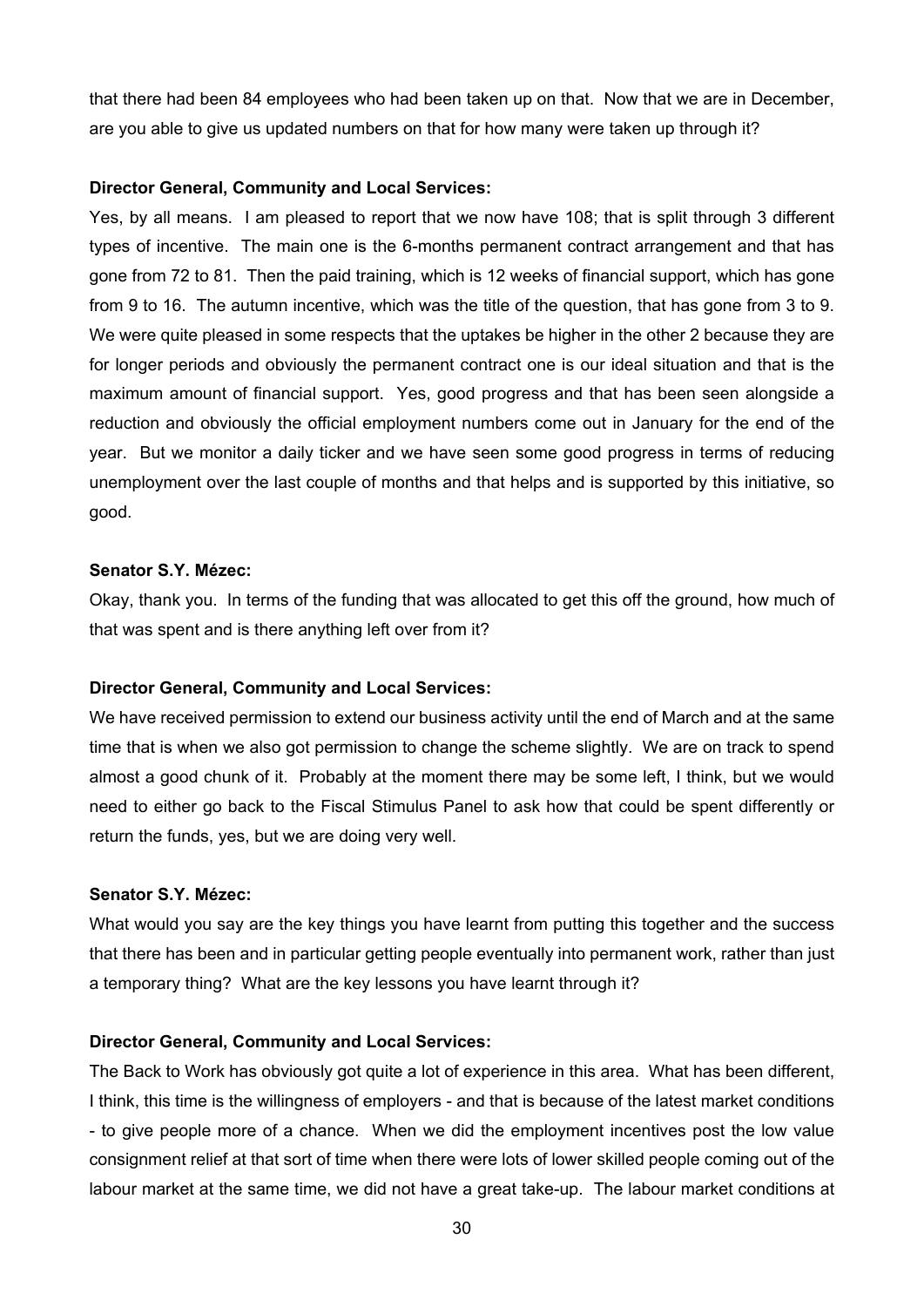the moment are encouraging people to support people who have been out of work longer than 12 months and that is very encouraging. We had some great feedback the other day from Liberation Group and they run job selection processes in Guernsey, where they have pubs obviously, and also in the U.K. and they were complimentary about it was the best sort of job centre type recruitment apparently they have ever had. That was very positive and the team worked very hard to motivate jobseekers to turn up and give it their best shot so they can secure some work. At the moment the labour market is very helpful in that sense. We are obviously making the most of the conditions, I think, is a positive outcome.

#### **The Minister for Social Security:**

You would know, Senator, it is much harder sometimes to get people back into work, even their confidence after they have been out of work for so long and also then say to the employer: "Confidence, we are going to give you some money, so there is that bit of confidence." Even then, though, as Ian said, we are always up for that but now, hopefully, that they will stay because it is the 6 months one, is it not? Yes, that they will stay and they will enjoy the work and the employer would realise that just a little bit of time and effort people will do the jobs and work. Some might want to know what industries mainly …

#### **Director General, Community and Local Services:**

Yes, it is a broad range from construction through to retail and everything in between really.

#### **Senator S.Y. Mézec:**

Is there any sort of difference in terms of those that are only up being permanent, as opposed to more short-term ones? Is that evenly spread across the industries …

#### **Director General, Community and Local Services:**

Yes, broadly it is spread across the main industries; construction, hospitality and retail, that is our target range really. We obviously do not have many of these type of incentives being used by finance. Obviously they do not need the extra funding in the same way but also perhaps the individuals we are now supporting are more suitable in terms of their job goals to work in hospitality, retail or construction.

#### **Senator S.Y. Mézec:**

Okay, thank you. A very quick one on everything that has gone on within minimum earnings threshold recently. Just now that that has been passed by the States and you gave your undertakings for what will be the next steps, could you just tell us about the efforts you have made in communicating that, not just other government departments that think it might be necessary but more broadly, what communications have you begun putting out in regards to that?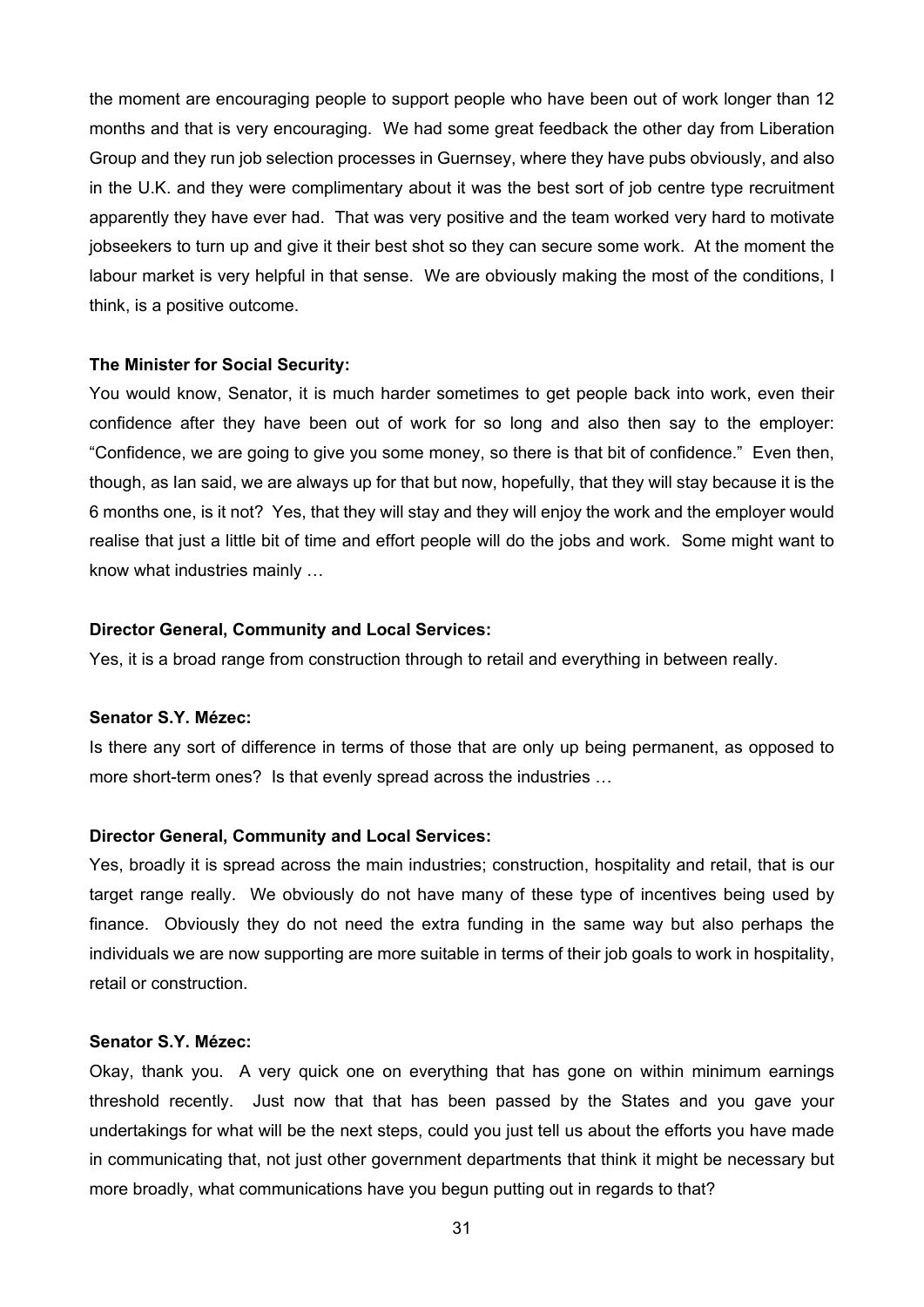#### **The Minister for Social Security:**

I think we had to wait for the order to go. After the debate it was a certain amount of time and then we are going to go … we have a full comms to get to the employee, not the employer because obviously that was a concern. A lot of the employers who know have told the employees but it is the ones, maybe the smaller ones, who are using a third party to pay the payee roll; they may be a small company and a lot of them already use a payroll. We have not done it yet but we have a big plan to go as soon as the order is out, yes, that is sorted this weekend, yes.

#### **Senator S.Y. Mézec:**

Okay. Since that became an issue and was discussed in the States, just have you had any extra feedback from anyone really that has noted the changes that you have proposed from where you were originally on it or is ...

#### **The Minister for Social Security:**

It comes in in January or February will be the time I think to law because that is the actual when it will ... employers, instead of doing 3-monthly, they will be doing everything monthly, will they not, that will pay into us? Then the employer, that is when the change … it was already a bit complicated, some will probably be better off because they were just putting down the hours, et cetera. Yes, we need to keep an eye on that, sort of January, February and March, yes.

#### **Senator S.Y. Mézec:**

Okay, thank you. Moving on to the rising gas tariffs, at the beginning of October in a States sitting you said in response to an oral question that research was beginning to look into the amount of lowincome households there are out there in Jersey who are reliant on gas. Obviously it is fairly quick to get that from the housing trusts and Andium but less so for those out in the private sector. Have you been doing that research and have you discovered anything through that in terms of the numbers of people out there who may be severely affected by this?

#### **The Minister for Social Security:**

As I say, it was very hard to get the private sector and the Chief Exec of Jersey Gas wanted to meet with us and they offered us a scheme where they can supply the money and they were also going to do an update. It would not be in Andium and it would be in the trusts. But some of these privates, you say they are going in and making sure that the weigh days are even, giving out the right amount and they are fit for purpose. They offered us this scheme because we were so low in the low income that we knew about in Andium, I think there was about 4 or 5 and, yes, very, very small, heating and gas, cooking and gas. This scheme, they contact Jersey Gas and then they will be assessed. I have not gotten into what the assessment if ... it is not in my rules, so it could be anybody. I am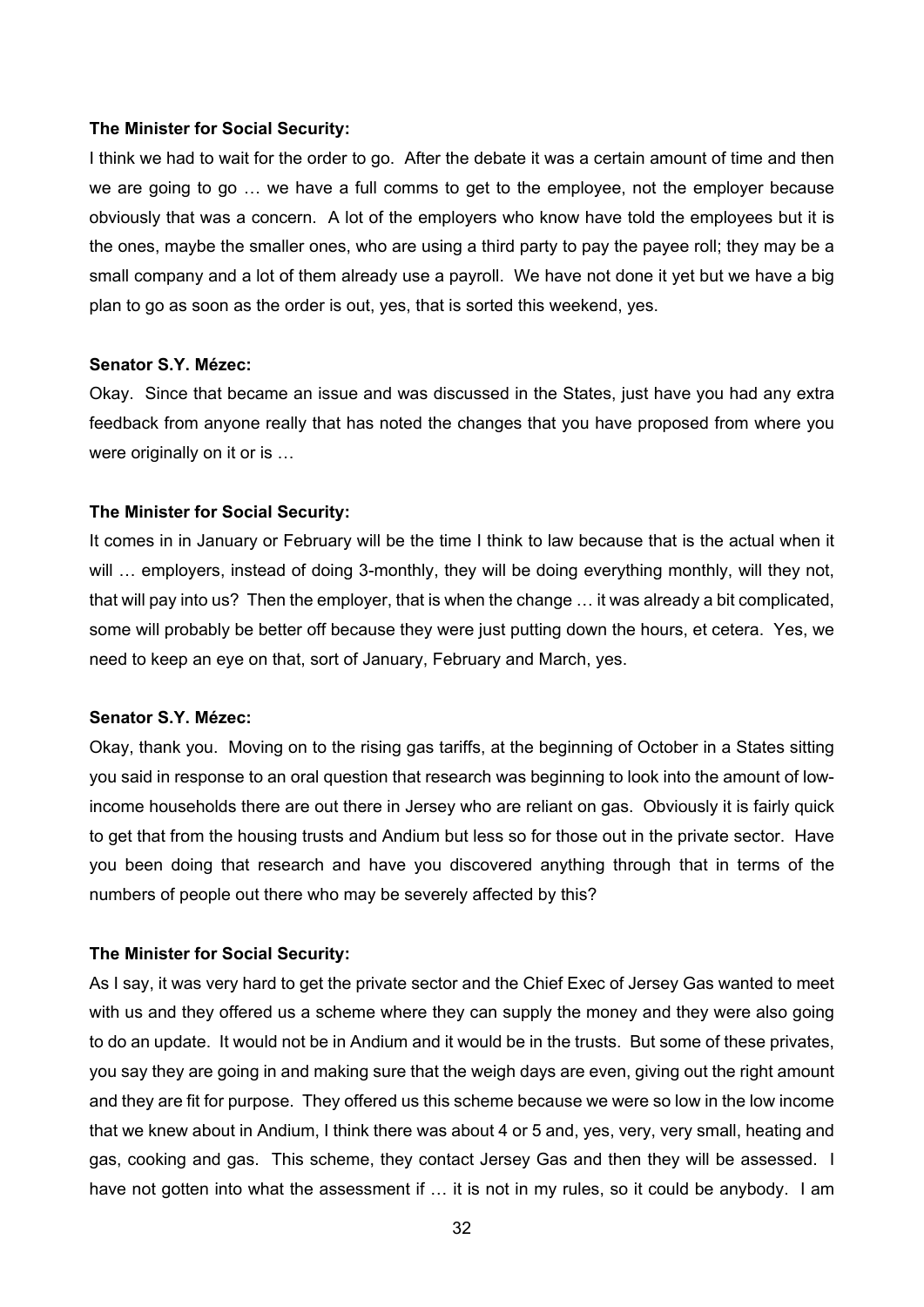thinking that it would not need the 5-year rule, I think, but Jersey Gas, it is their scheme. Citizens' Advice assess, then they will give them help, they will probably give them things but it is the money that goes around in a circle, it is a voucher from Jersey Gas to go and give back to Jersey Gas.

#### **Senator S.Y. Mézec:**

Okay. Is that in force now, are people physically going and getting those vouchers now?

#### **The Minister for Social Security:**

Yes, yes. The *J.E.P. (Jersey Evening Post)* published something yesterday and asked for my officers to go straight back and say ... put out again what they can do.

#### **Senator S.Y. Mézec:**

That was going to be my next question along the communications of that. You mentioned the *Jersey Evening Post.* Is there anything else you are looking at?

#### **The Minister for Social Security:**

We did everyone. Channel 103 followed me over the weekend to ask how it works and talk them through it, which was done.

[12:00]

## **Senator S.Y. Mézec:**

Are you able to do any direct communications with people who you are pretty sure might be eligible for this? I know that it is not many …

## **Director General, Community and Local Services:**

We are requesting Jersey Gas also include this in their own communication to the customers. We have sent something out recently, have a regular weekly community update that goes through charities but also the parishes, and this week it included a reminder of the scheme that is on offer and the support that is available for people. It has only got colder, we do not want people being worried about that if the support is available.

#### **Senator S.Y. Mézec:**

Okay, thank you. In the States in September you were asked by Deputy Doublet about menopause support in the workplace and you expressed interest in Deputy Doublet's suggestion of a workplace menopause policy for the Government. Is that something you have had an opportunity to look at, since it was raised in this debate?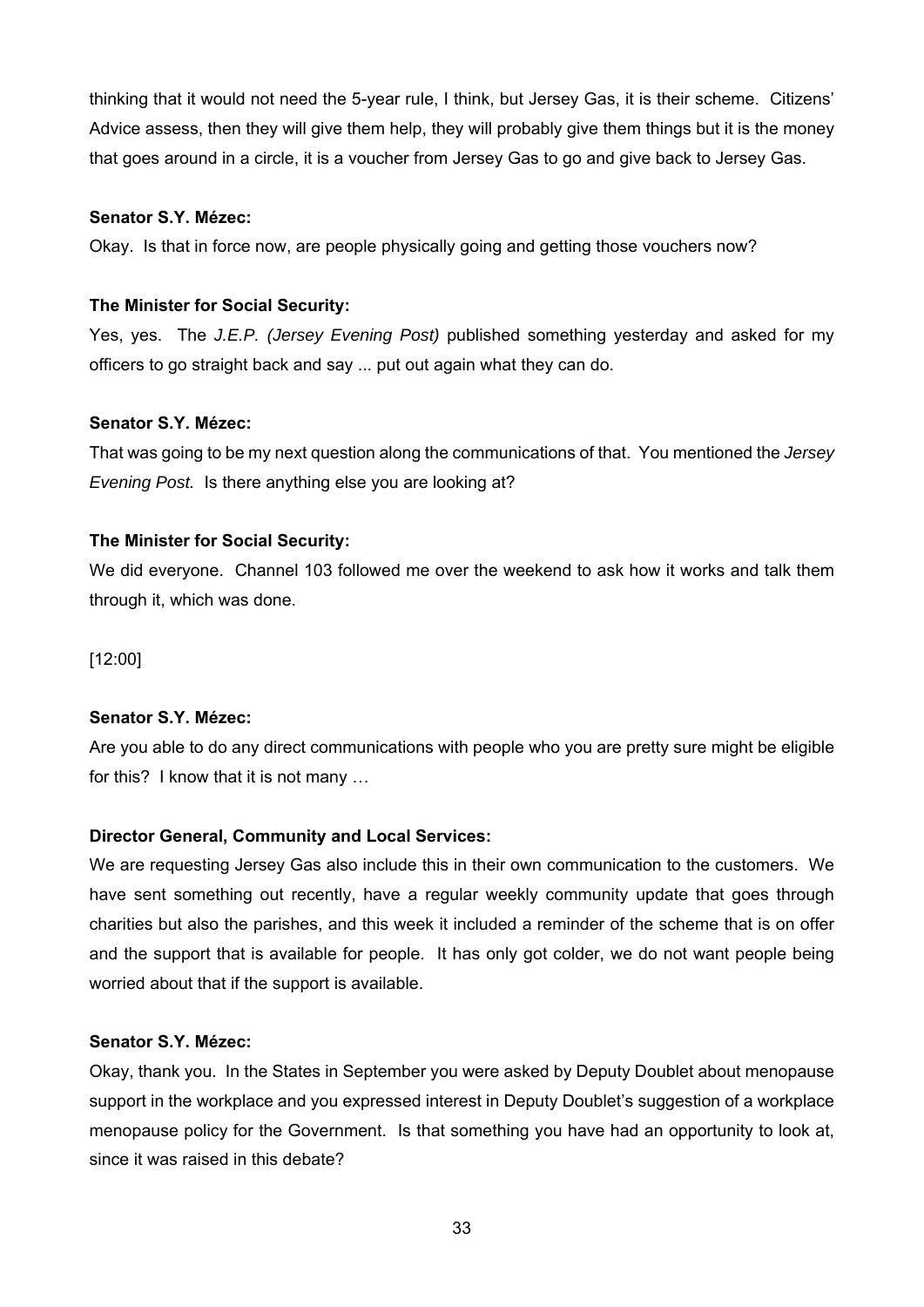#### **The Minister for Social Security:**

Yes. Initially, myself and Deputy Doublet had just a one-to-one meeting, wanting to find out more. Then probably 4 weeks ago we opened our door to women States Members; a good few came, the Constable of St. Martin, there was about 5 out there, Deputy Gardiner was out, Deputy … might have been there and we had Patricia from J.A.C.S. (Jersey Advisory and Conciliation Service) and there were some brilliant things to do. She said: "Do not get hung up on policy, just get some practical things in." We were going to have another meeting this afternoon. One of the practicals was to approach the Bailiff about the toilet upstairs for women. I mean, it is just a thing but it is a thing. I cannot go, I have a funeral and Louise could not chair, so it is in train. I must go back to the Radio Jersey, 2 women yesterday morning, was it, talking about 14 points? They advised all companies, they had a good 14 points that would help women through the practical things again. No, absolutely, what we can do and that would obviously branch out to the whole of States workers. I think a lot are doing it, you can ask for flexible hours, et cetera, but ...

#### **Senator S.Y. Mézec:**

I think that was the next point then, which was to say if you think you have made some good progress on that in the Government, have you begun thinking about what you might want to do then to encourage other employers to start adopting, whether it is those practical things or some best practice you might be able to find somewhere?

#### **The Minister for Social Security:**

Yes. As I say, I think I need to talk to the 2 ladies who have already been and they never said who they were working for. You know we have something like a law at work and that and revising all different things. I never got the name of the company but they were very, very good and they were dealing with companies. We will do our bit but they roll it out. Obviously it is not legislated for but I am told there is enough in our Employment Law like the flexible hours, et cetera, and now rest breaks and that, that it should help if you are having a really bad day through your menopause that they should help. Definitely I think it is something we can have a really easy win and get it out there to other companies and they should take it on board. Obviously if you are construction and they are all men and they are not going to bother, I suppose. But if it is a company that the top are all men, they are the ones you have to convince. That is who you have the conversation with, yes.

#### **Senator S.Y. Mézec:**

Okay, thank you, so more to come, hopefully.

#### **The Minister for Social Security:**

Yes.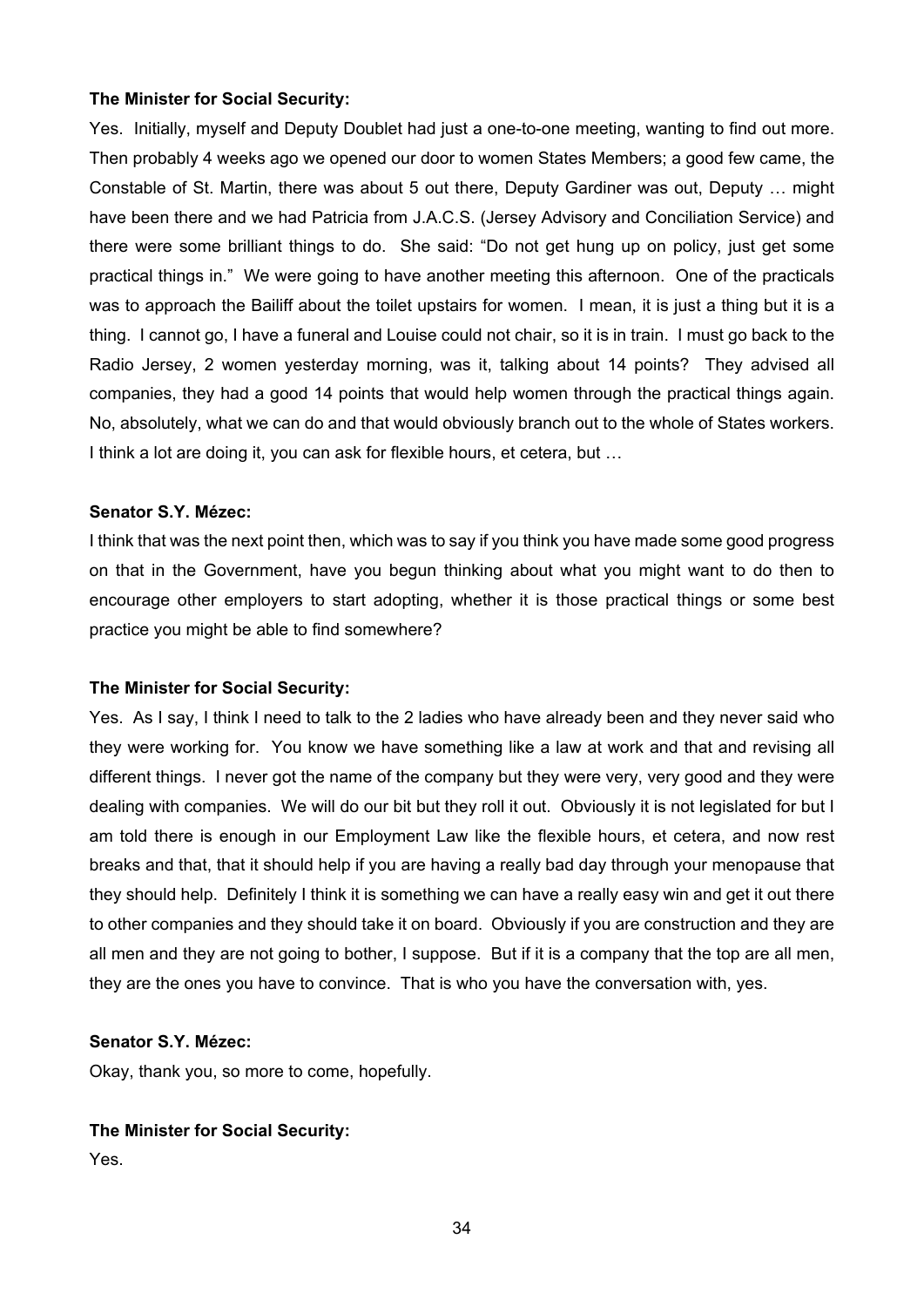#### **Senator S.Y. Mézec:**

Moving on to the Jersey Dental Fitness Scheme, are you able to tell us how many children have been involved in that scheme this year in 2021?

# **The Minister for Social Security:**

It has gone right down, has it not? Yes, I think 2021 623 and that is …

**Senator S.Y. Mézec:**  Sorry, can you repeat that, sorry?

# **The Minister for Social Security:**

Sorry, Senator, 623 and did it start in 2012?

# **Head of Policy, Strategic Policy, Performance and Planning:**

I think it has been going quite a long time.

## **The Minister for Social Security:**

Okay. We have figures from 2012 and that was 1,209. Yes, go on, if you want to ask this question.

## **Senator S.Y. Mézec:**

What would you attribute that drop in numbers to?

## **The Minister for Social Security:**

To get on the scheme it possibly could be your teeth have to be of certain fitness.

## **Senator S.Y. Mézec:**

Right.

## **The Minister for Social Security:**

Apparently it is complicated. We are launching today or tomorrow, so what we want to do if you can give us 15 minutes, all of you, at the end we will tell you what we are doing. We have a scheme to go for low-income children. It is so near that we are talking to dentists now but we want to give you a proper overview, if you have 10 or 15 minutes at the end.

# **Senator S.Y. Mézec:**

We will see.

## **The Minister for Social Security:**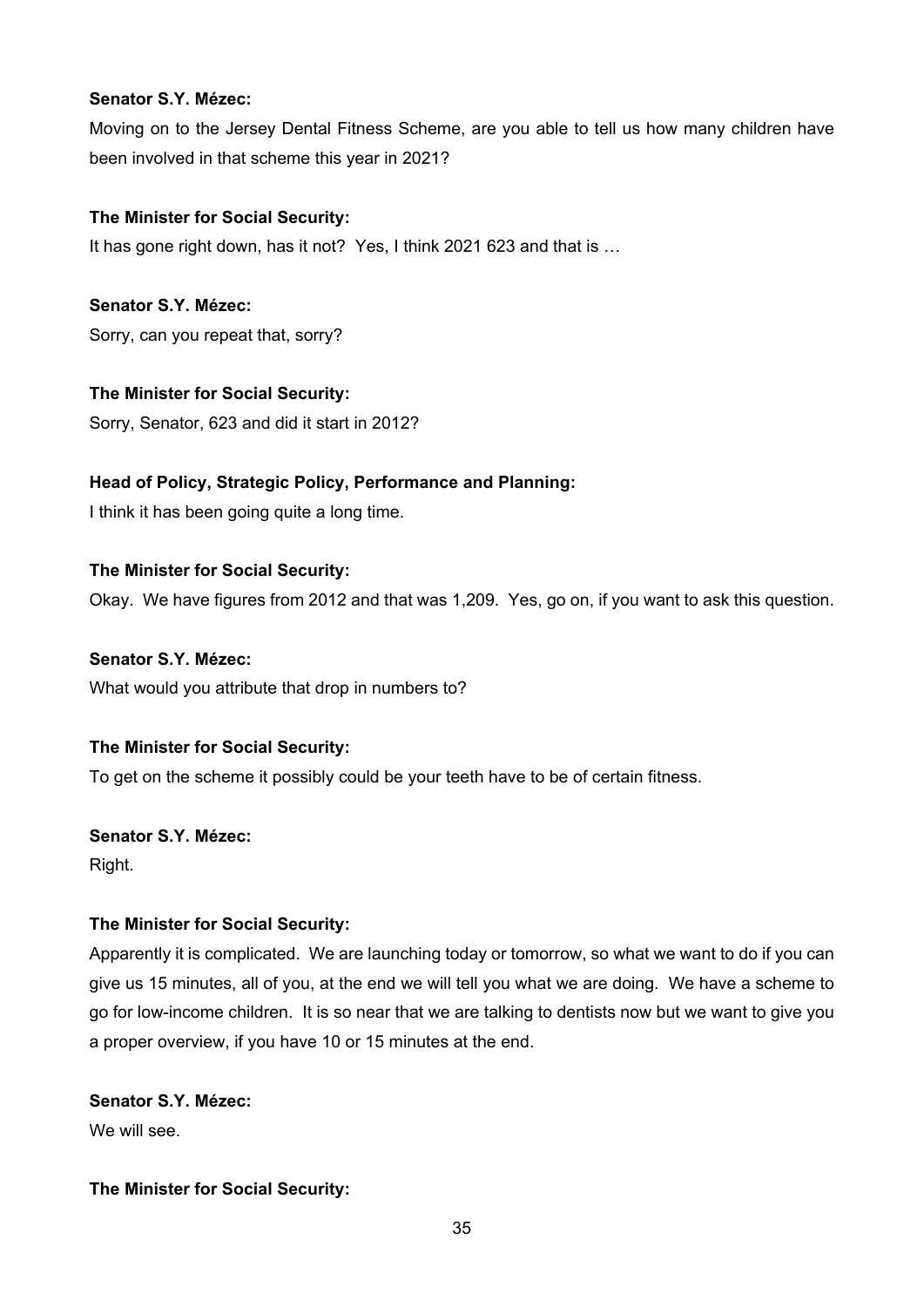Okay, yes.

#### **Senator S.Y. Mézec:**

But that would be helpful either way. Some people would find what you were almost suggesting at the start of that answer to be concerning, that for the Jersey Dental Fitness Scheme to get on it you do have to have a basic standard of health in your teeth to get on it in the first place.

# **The Minister for Social Security:**

Yes.

**Senator S.Y. Mézec:**  The number has dropped considerably.

**The Minister for Social Security:** 

It has halved, I think.

# **Senator S.Y. Mézec:**

Are you suggesting it is possibly because the general health of young people's teeth has got worse in that time, so they are not qualifying on that basis? Because that would obviously be something to be very worried about.

# **The Minister for Social Security:**

I have Sam on the line who deals with all this. I think it is a complicated scheme as well and that you get free dentists if you go to the hospital up to year 11. Sam, can you answer the Senator's question? In fact, if it is what I have said it is and if it is not, it is not, thanks.

## **Senior Policy Officer, Social Security Department:**

Yes, there is a requirement to be dentally fit before you join the scheme and then the scheme helps people maintain dental fitness. But the dental department at the general hospital do help children attain dental fitness. There is a separate part of the scheme that is kind of a pre-entry thing where children can be brought up to dental fitness. I think the scheme itself has been in operation for quite some time and is due to have a good review about how well it is working. There is an income bar that is quite high, it is up in the £50,000s but there is also a requirement for people to pay themselves to top up the amount. I think with those elements involved, I think all of it needs to be looked at again. I think also the Minister would probably mention that we have the oral health strategy coming down the line and there is a slight sort of pause to see what that is going to recommend before we would be able to make any wholesale commitments about what the Jersey Dental Fitness Scheme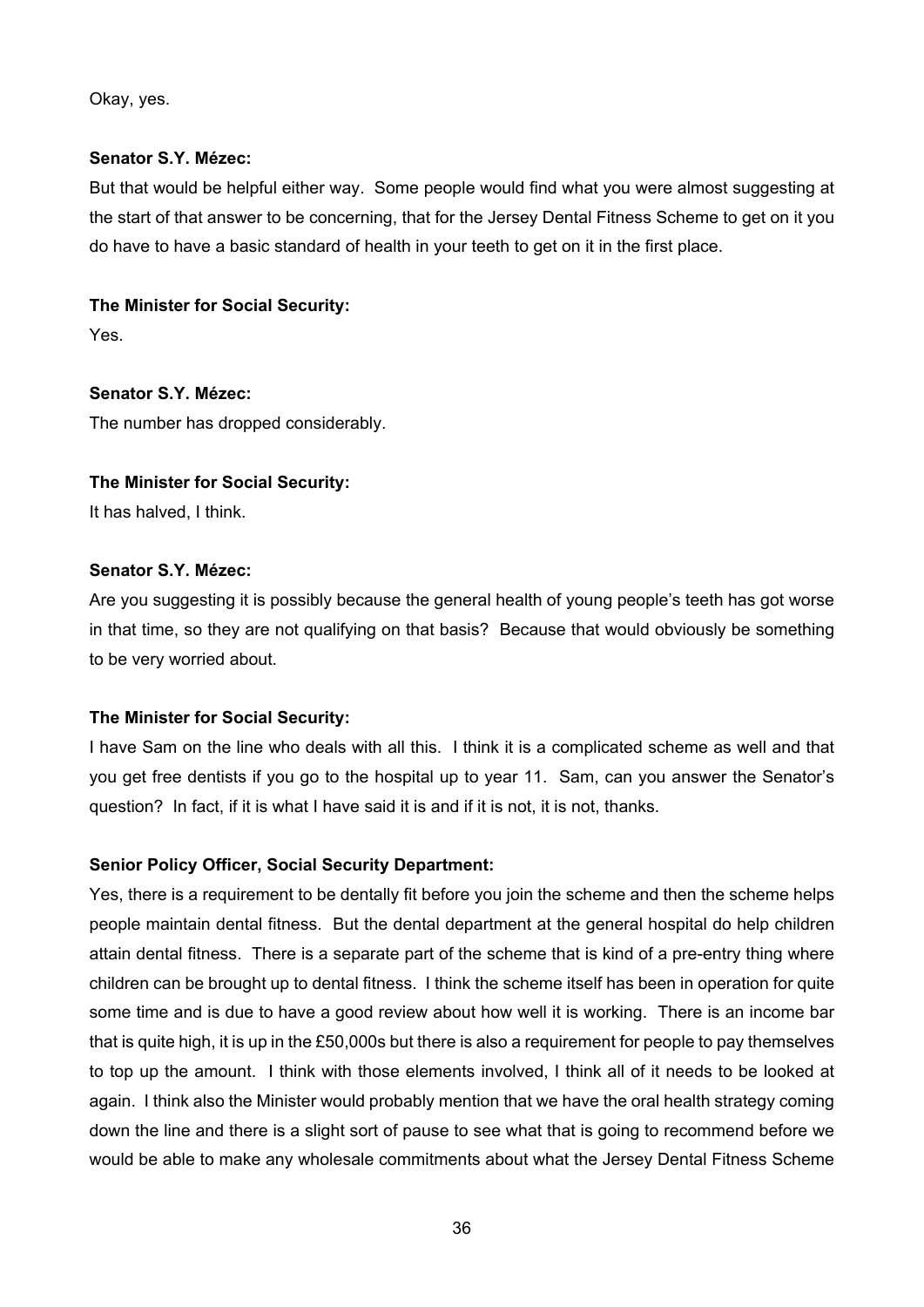should look like. It is running at the moment and we heard that there are some grains of value in that that we can pull out for the future when we have the oral health strategy.

#### **Senator S.Y. Mézec:**

Thank you. That was going to be my next question about that strategy and what the Minister for Social Security and C.L.S. is doing alongside the Minister for Health and Social Services in developing that. Some reports have been said about the co-payment, which can be difficult for some people in these services, and basic dental fitness for young children. We know that for lots of those children before they reach the age of this particular scheme have long waiting lists for dental treatment as well. Are you able to update us on where the oral strategy is and what you have done to contribute to that alongside the Minister for Health and Social Services?

#### **The Minister for Social Security:**

It is the Minister for Children and Education, Scott Wickenden, as well. Obviously we met and I thought we … when will it be released, Sam? We met only 2 Fridays ago but it was in between those I think in the …

#### **Senior Policy Officer, Social Security Department:**

Yes. They are looking to publish in March. They have done a series of workshops, it is something that is being led more by health colleagues. There has been a series of workshops with clinicians and with high street dentists, just putting together the kind of options to consider in that strategy. I believe it is an entire all-health strategy, so it will be looking at older ages where there are children, access, all aspects of that. I think there was a briefing a couple of weeks ago just to bring the Minister for Children and Education and other people up to speed with their process and their progress.

#### **Senator S.Y. Mézec:**

I might be asking you to predict the future with this question but when that strategy is complete and available, do you anticipate that that would lead to some quick changes to the schemes that are in place or is it likely to lead to a more long-term transition perhaps to something else? The reason that I ask that question is just because if it is a more long-term thing then perhaps some thinking about how you promote the current scheme may need to be thought about as well. I say that because I look at the website page on it and some of it is a little bit confusing when you look at it and that could have an impact on take-up because of it. Do you think when that work is done it is likely to lead to quick change or is it likely to be a more long-term transition to perhaps something better?

#### **The Minister for Social Security:**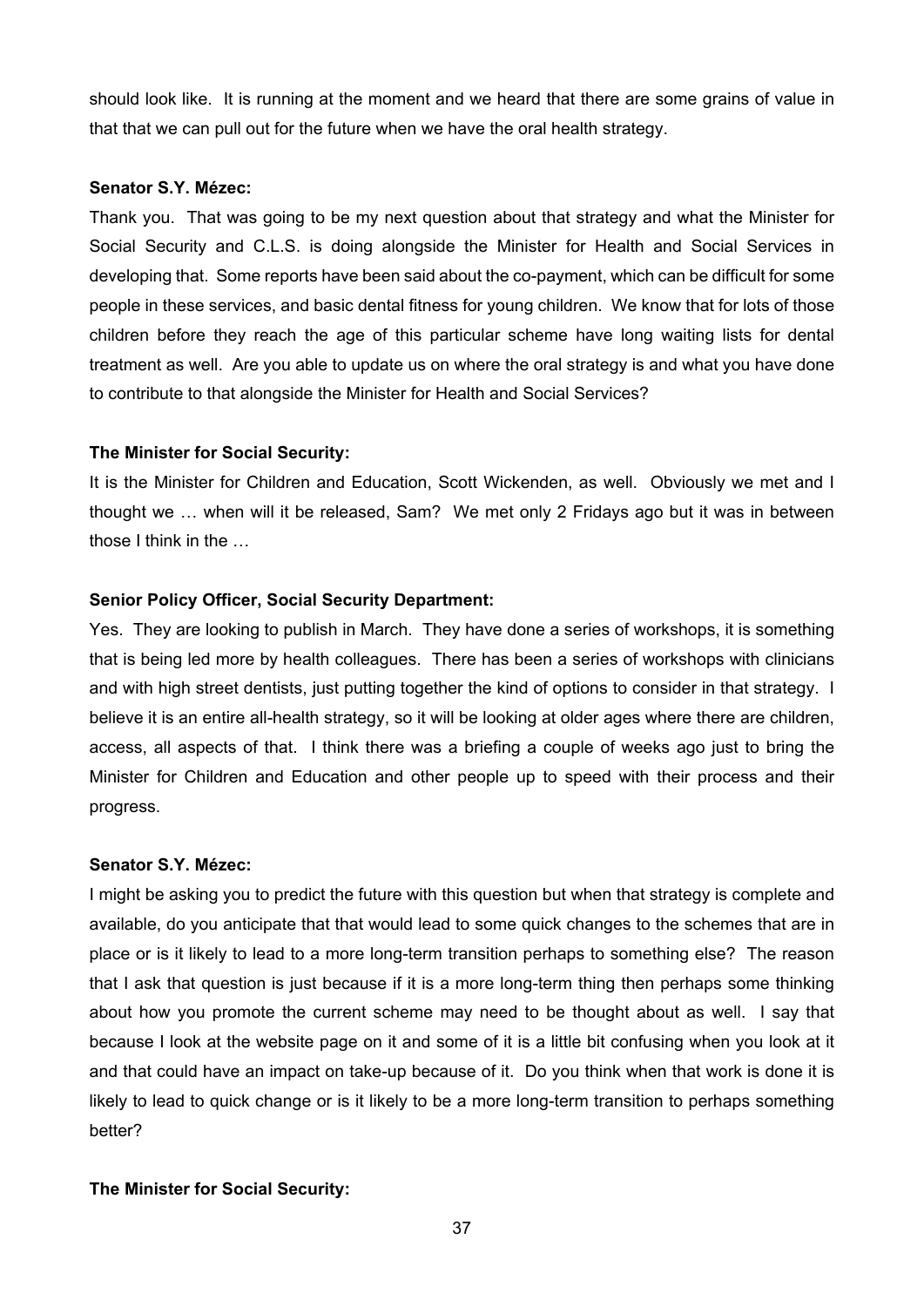I think it is going a bit quick …

### **Director General, Community and Local Services:**

Yes, there is obviously money in the Government Plan under the heading of COVID recovery to address some children's dental health issues. There is money there, albeit under COVID recovery decree action as well and that, I am sure, will be in line with whatever the oral dental strategy comes out with. Certainly, the feeling I am getting from health colleagues is that there is energy behind it, yes.

#### **Senator S.Y. Mézec:**

Okay, thank you. Financial independence in old age, I was not a member of the panel at the time but I know in the Government Plan public hearing in October when that was raised you mentioned D3P Global Pension Consulting were looking to finalise and publish their report on this and you were hoping to get that by the end of the year. Is that still on track, the end of the year for that?

#### **The Minister for Social Security:**

It could be on track but it would be really late in December. People are saying it is best published …

#### **Senator S.Y. Mézec:**

A nice Christmas present.

## **The Minister for Social Security:**

We still want to know what was in it because January and February brought Deputy Tadier on board but they need to update it, it is over a year old now. I could push it but then it is going to come out right when the Government Plan are all away. We are probably now looking at the first week or 2 in January, only for the practicalities really. Everyone can start fresh and read it and the work has to go back to … get on with it. My officers want it, I want it, it was always going to be tight, unfortunately, with COVID; it is going to go really well.

#### **Senator S.Y. Mézec:**

That engaged your attention as well.

# **The Minister for Social Security:**

Yes, absolutely.

# **Senator S.Y. Mézec:**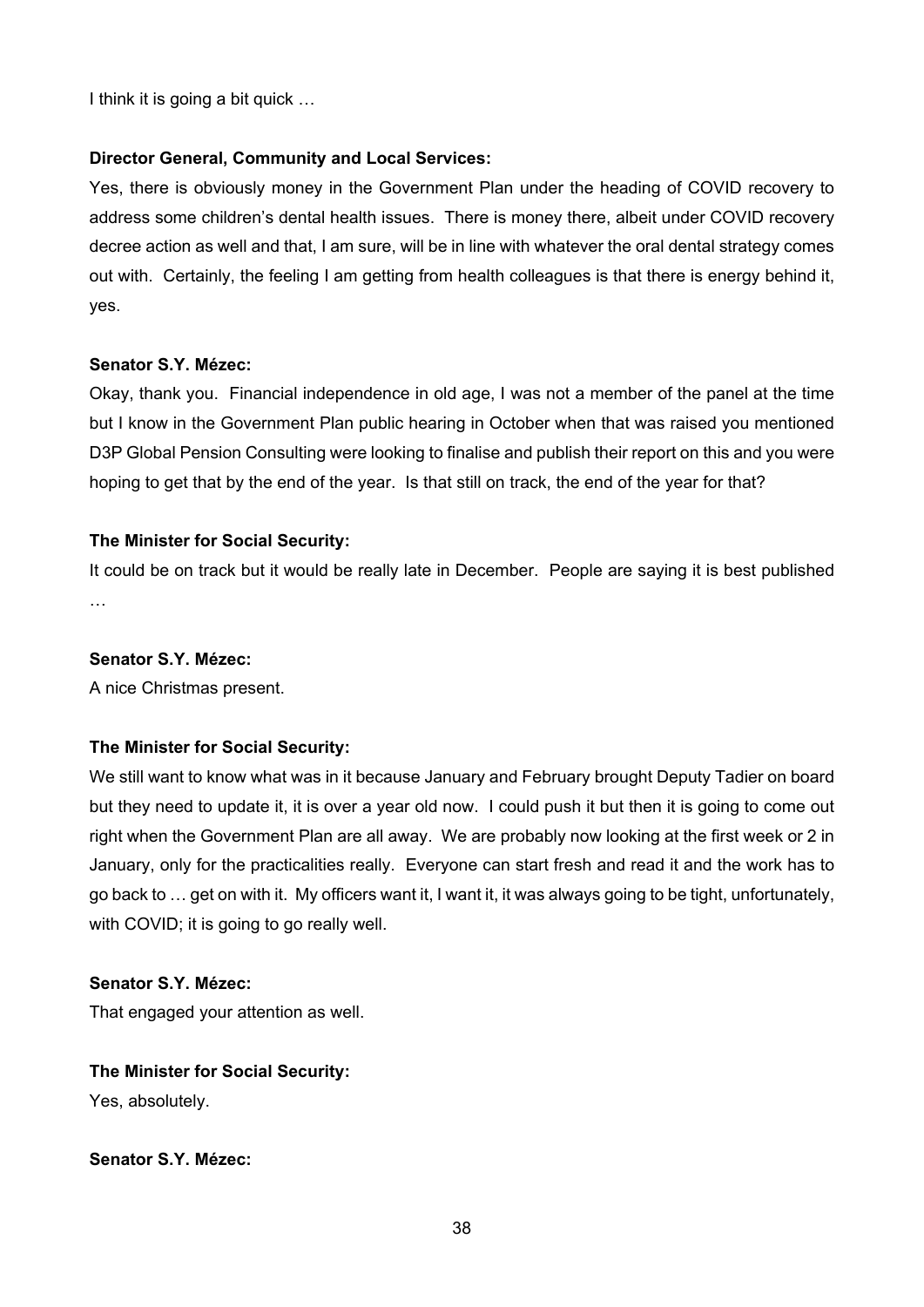Just on that then, can you just advise whether your intention is to give this panel access to that report as soon as possible and the free thing and the rest of it?

#### **The Minister for Social Security:**

Yes, yes, definitely.

#### **Senator S.Y. Mézec:**

Okay, thank you. My last one before handing back over to Deputy Pamplin. You issued a response to the petition recently about the repeal of the overlapping of benefits order and in that you do mention an intention for a new tax-funded payment, which would be created to provide extra financial support for family carers in the Government Plan. Can you update us on work that has been done for that and what are you looking at delivering through that?

## **The Minister for Social Security:**

That is the one that has been put back again. I know you have not been on this particular panel but it has been put back, it is clearly to home and it is for quite vulnerable people who spend a lot of time in their home and their carers. But individuals have to go into their home. It got put back, people did not want them in their home in COVID. It started again. Is it under a different officer now, I think, or …

## **Head of Policy, Strategic Policy, Performance and Planning:**

Yes, it probably is, yes.

## **The Minister for Social Security:**

Yes, yes. It is looking like it will be rolled out early next year.

#### **Head of Policy, Strategic Policy, Performance and Planning:**

Yes, as you talked about with the closer to home, the ability to kind of get into the community has been really compromised recently. But, Senator, it is a joint project between C.L.S. and S.P.P.P. and also health officials but planning to make the visits soon. Obviously Omicron has rather kind of caught us by surprise, so we will see what happens. But assuming that nothing else comes our way in terms of COVID, then those meetings will start to happen imminently, probably not immediately, probably after Christmas now before Christmas holidays and things. But that will lead to gathering really good detailed data from individual households and the types of costs they face. Then that will lead to the, probably to start with, individual packages kind of on a case-by-case basis and then following that to a more organised kind of a benefit. There is money in that next year in the Government Plan. We have been delayed because of COVID but it was so inappropriate because these are some of the most vulnerable people in society and there was no justification for going to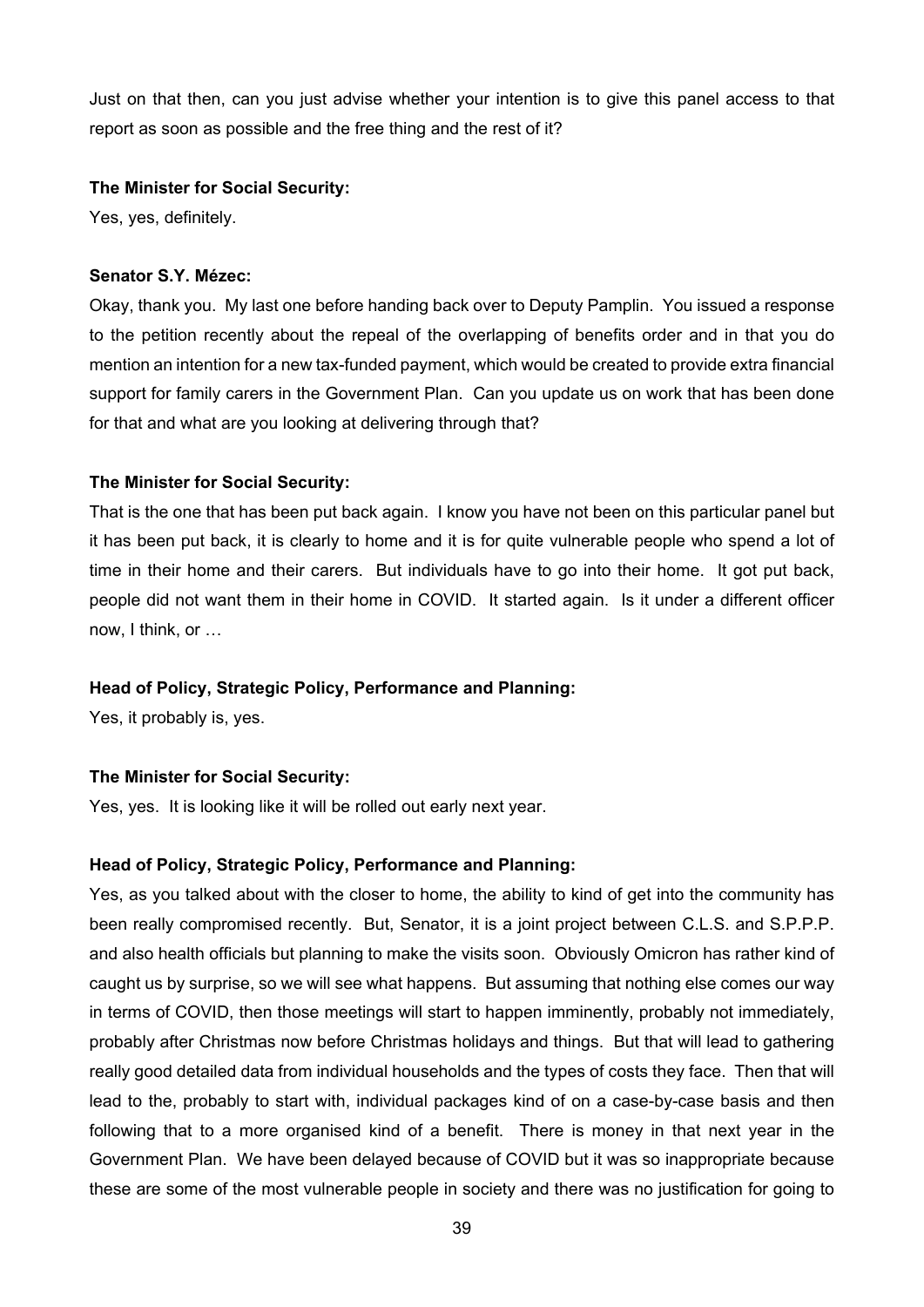people's homes when people were so upset about things. As soon as we can get going again we are hoping to get …

#### **Senator S.Y. Mézec:**

When would you anticipate that being finished?

# **Head of Policy, Strategic Policy, Performance and Planning:**

I think it will take most of next year to work through all the evidence and come to the kind of conclusion but that does not stop some people getting some help during the year but that is all. But until we have gone out and done some of the visits it is too hard to really kind of give a definite date for that at the minute.

## **Senator S.Y. Mézec:**

Following on from that, do you have any idea at this point how much extra financial support you will be looking to provide through this?

[12:15]

## **Head of Policy, Strategic Policy, Performance and Planning:**

I do not have it in front of me

## **Director General, Community and Local Services:**

I think, is it £550,000?

## **Head of Policy, Strategic Policy, Performance and Planning:**

Something like that, yes, it is about £500,000 we split. It is the full budget.

## **The Minister for Social Security:**

Yes, how many families is there?

# **Senator S.Y. Mézec:**

That is my next question. Around about how many do you think it might be? Are we talking dozens or  $\ldots$ ?

## **Head of Policy, Strategic Policy, Performance and Planning:**

I think the scope of the scheme eventually will have reached 100 but it is starting with a small group of younger people because they are some of the biggest challenges. But the intention of the scheme would be to go out to older age groups as well. There are several hundred people we assume with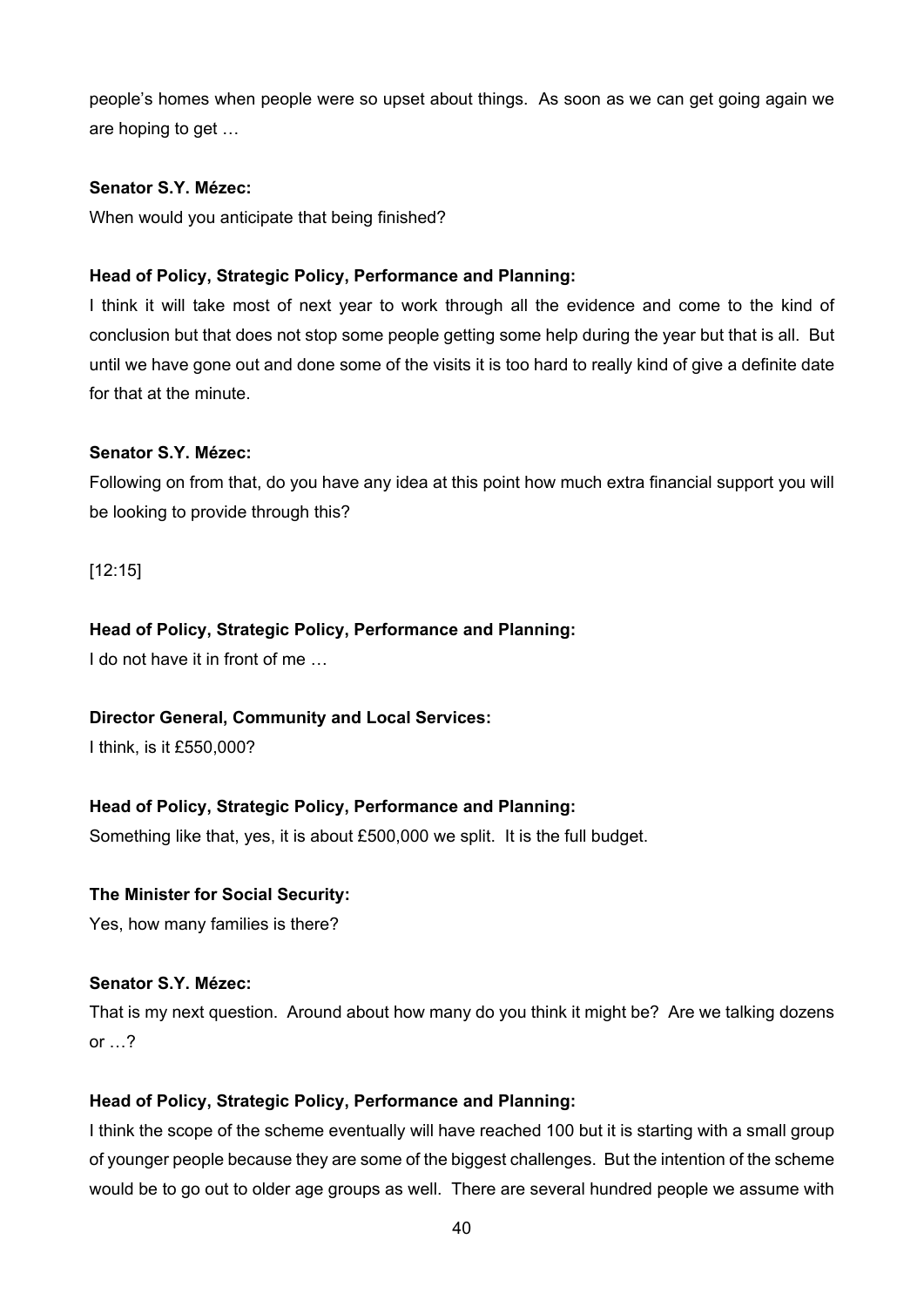care packages through the long-term care scheme. Not all of them would need this kind of extra financial support because it is more about people who cannot afford their domestic costs. But it is just buried under the desk at the moment. We have been really held up by not being able to get into people's houses and take on the initial research. That is our first step, it has to be that.

#### **Senator S.Y. Mézec:**

Going back to the petition, which was very specific in what it was asking to be done, if you were to repeal the overlapping of benefits order, do you have any idea of what the cost of that would be? I know there is stuff in the response about the I.T. difficulties and what that would be, but do you know what it would cost if that was what you decided to do?

## **The Minister for Social Security:**

Clearly, no, but you could say for about every benefit at the same time and it could cost £1 million.

#### **Senator S.Y. Mézec:**

Actual millions, not hundreds of thousands or …

#### **Director General, Community and Local Services:**

If you think about a single, this type of benefit is worth about just under £11,000 a year.

## **Head of Policy, Strategic Policy, Performance and Planning:**

Yes, yes.

## **Director General, Community and Local Services:**

Yes, so it would only take 10 people to get to £100,000 a year, so that is people claiming more than one contributory benefit, so it would be in the millions definitely.

## **Senator S.Y. Mézec:**

Do you get much feedback from people who have difficulties when they are transferring from receiving support through one benefit to another benefit? One of the cases that has highlighted this issue for the petitioner were people, as they become pensioners and not being eligible for other types of support that they were before, do you get feedback about people who struggle at the point of transition in terms of paperwork and delays and that sort of thing?

## **The Minister for Social Security:**

Transitioning from one benefit to another should not really be because that is what we do, less than great but have the paternity and the short-term sick, long-term sick. If you get 100 per cent they are all the same rate, to the penny on a pension. There is pennies in it, is there not?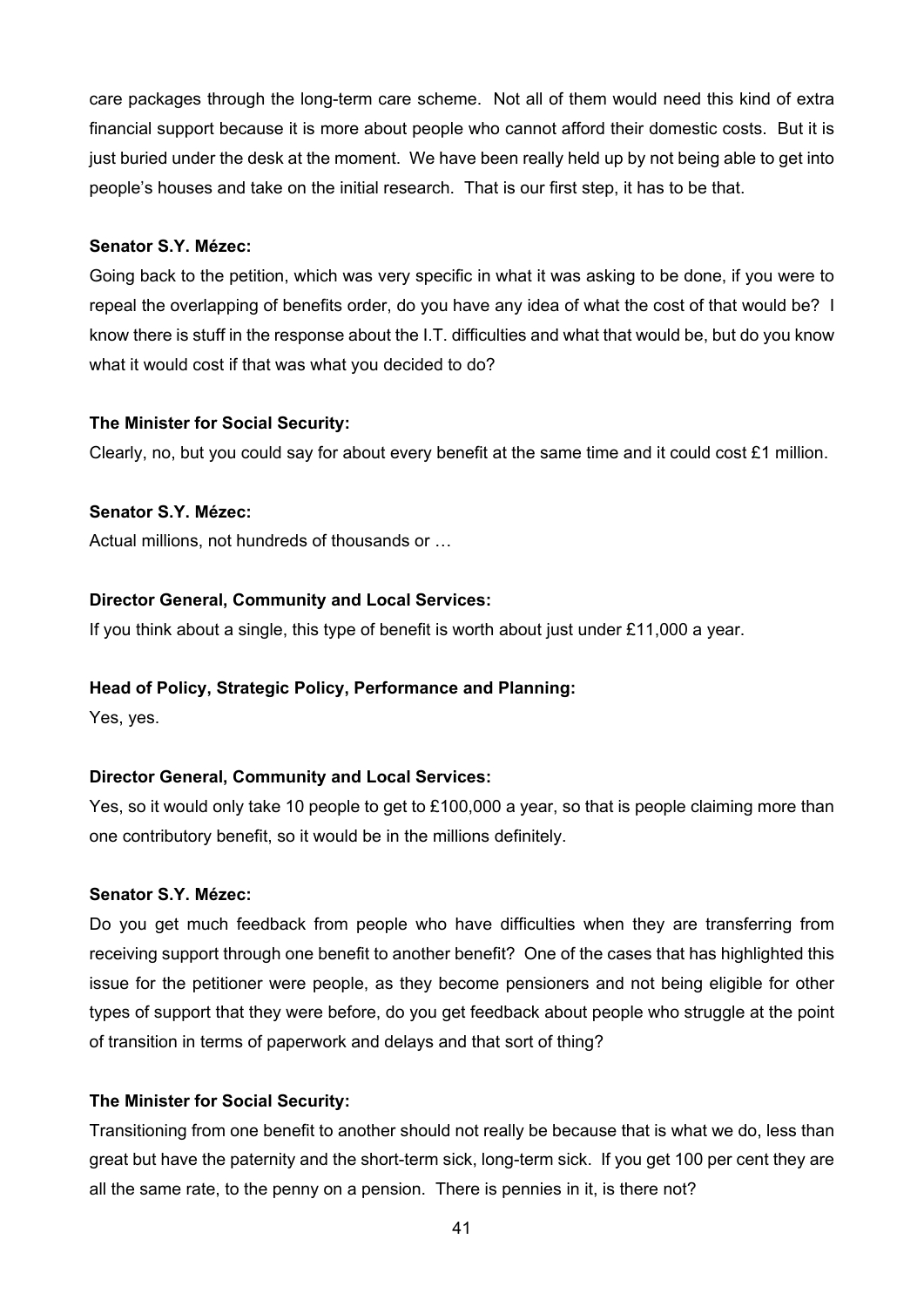#### **Director General, Community and Local Services:**

Yes. There is no delays in moving people's pensions and obviously the real important issue is that at the same time people retire they may also lose their income, their wages if they decide to retire, and obviously there is income support with this but it is a means-tested benefit. That is the level of support to make sure that people maintain an income.

#### **Senator S.Y. Mézec:**

But just looking at it from the point of view of the receiver, do you get feedback that they find that easy? Also, because it can be complicated to understand some of the technicalities behind these schemes, just asking from their perspective, do you get feedback from people saying: "We found this difficult" or is it genuinely seamless to everyone who comes to you?

#### **Director General, Community and Local Services:**

From all capacity that we get and had, I cannot recall a theme coming through there to say that this is what the Government has to do something about this. From that perspective obviously we say no. I am sure there have been some but not to the extent that it is consistent.

#### **Senator S.Y. Mézec:**

Okay. That is all I was going to ask, so I will hand back to Deputy Pamplin who has some questions that came through from the public.

#### **Deputy K.G. Pamplin:**

Yes, thanks, Senator. Similar to our other hearing we did recently with the Minister for Health and Social Services, we asked members of the public to give us any questions they would like to put to the Minister, so that is what we are about to do, so here we go. First up we had this one in: "Minister, the payments of class 1 social security contributions is currently capped at the maximum of £986.75/month of a person's earnings at or above £21,030 per week, per month or £250,000 or thereabouts per year. What consideration has been given to increase the amount paid by class 1 social security contributions earning more than £252,000 per year?" That is their question.

#### **The Minister for Social Security:**

I put it up to the £250,000 but I did a lot of research and I needed the money for the parental benefits. I have not really considered it much more because I have the money I need.

#### **Deputy K.G. Pamplin:**

Okay. There has not been any other considerations after that to raise the cap limit, is what you are saying, other than what you previously did earlier?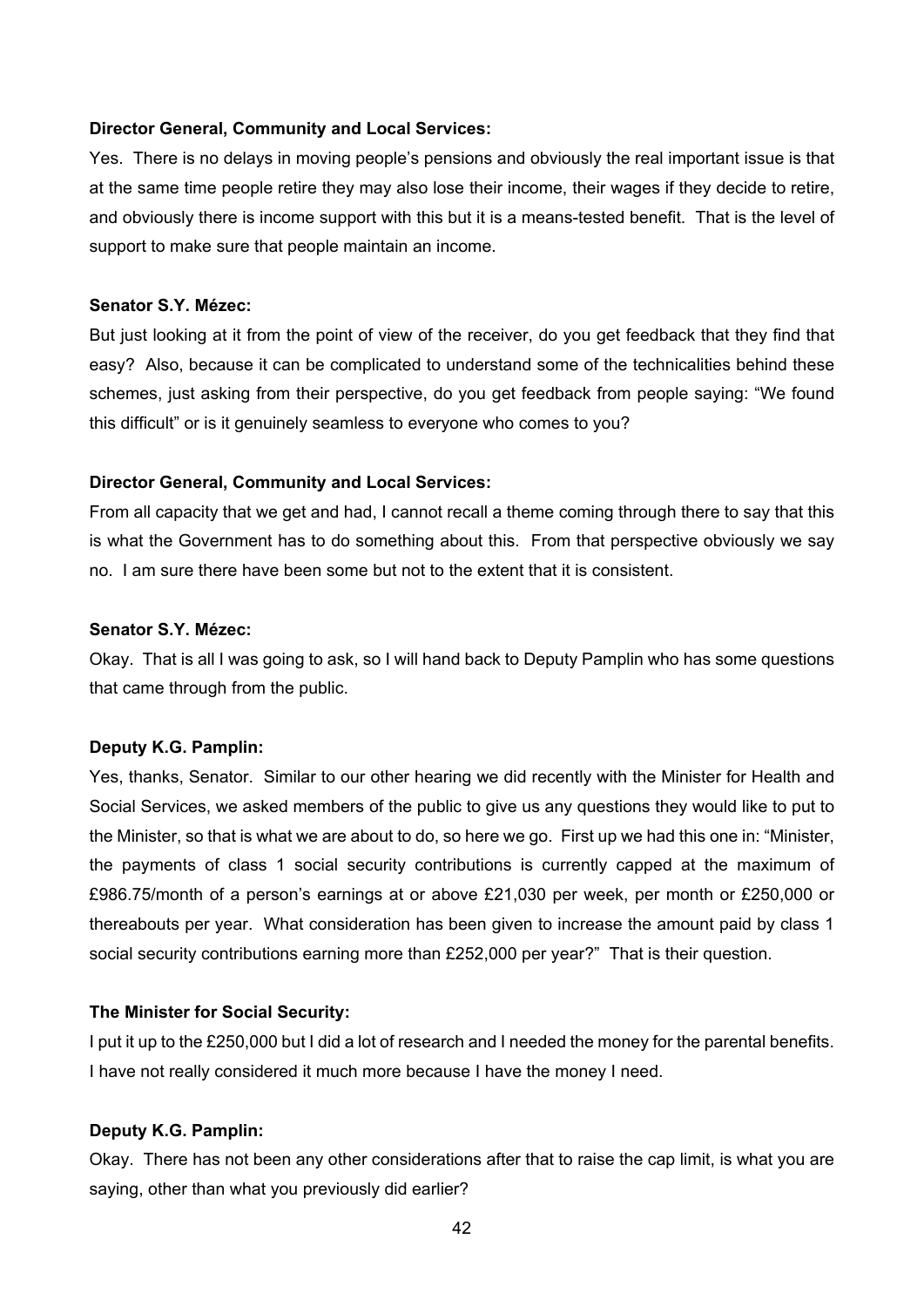#### **The Minister for Social Security:**

No.

**Deputy K.G. Pamplin:** 

Okay.

#### **The Minister for Social Security:**

I think there is an amendment in but I am literally able to say I have about 10 minutes. I know we had that interruption but we were 11.50 a.m., but literally we have done 10 amendments at C.O.M. and then there is another 12 or 15. I have not discussed any of the ones to do with the cap yet with the council or treasury.

#### **Deputy K.G. Pamplin:**

No problem, no, that is fine. You are quite right, we did start late and then we ran over late, so we have a bit of time. Okay, so that was that question, I hope that helped the person who asked it. Next question: "Minister, on 8th June 2011 a proposition, P.58, submitted by the Minister for Social Security to amend the state pension age from 65 to 67 was approved by the States Assembly. This proposition enabled the pension age to increase from 65 to 67 from 1st January 2020." This person asks: "Please can you advise whether the Minister for Social Security is required to undertake any consultation, legal or otherwise, in relation to changes to the state pension age?" They ask.

## **The Minister for Social Security:**

I do not think we are required. Obviously it was debated a long time ago to give a good warning in that it would be going up. We do a couple of months for each year much better than the U.K. I think we have handled it much better. Yes, obviously consultation, I would imagine not many people wanted to work longer. I am told 60 is the new 70 and I am feeling great, halfway there. But, no, it was done legally. I saw somewhere to say was it done legally. Yes, it was done legally a long time ago but I was in the Assembly at the time and we saw it coming down the line. It will be for the next Minister to decide and it may even need to rise again. It can only go one way; bring in more money and work longer.

#### **Deputy K.G. Pamplin:**

Indeed, it does feel like a long time ago now when you think about it, when you look at those dates. But, again, the person who lodged the question, we thank them for it. Next one: "Minister, what work, if any, is being undertaken to introduce efficiencies or reforms to simplify the administration of the various elements of the current social security schemes?" I think we could all testament because we had many discussions of late when we were talking about the minimum earning thresholds and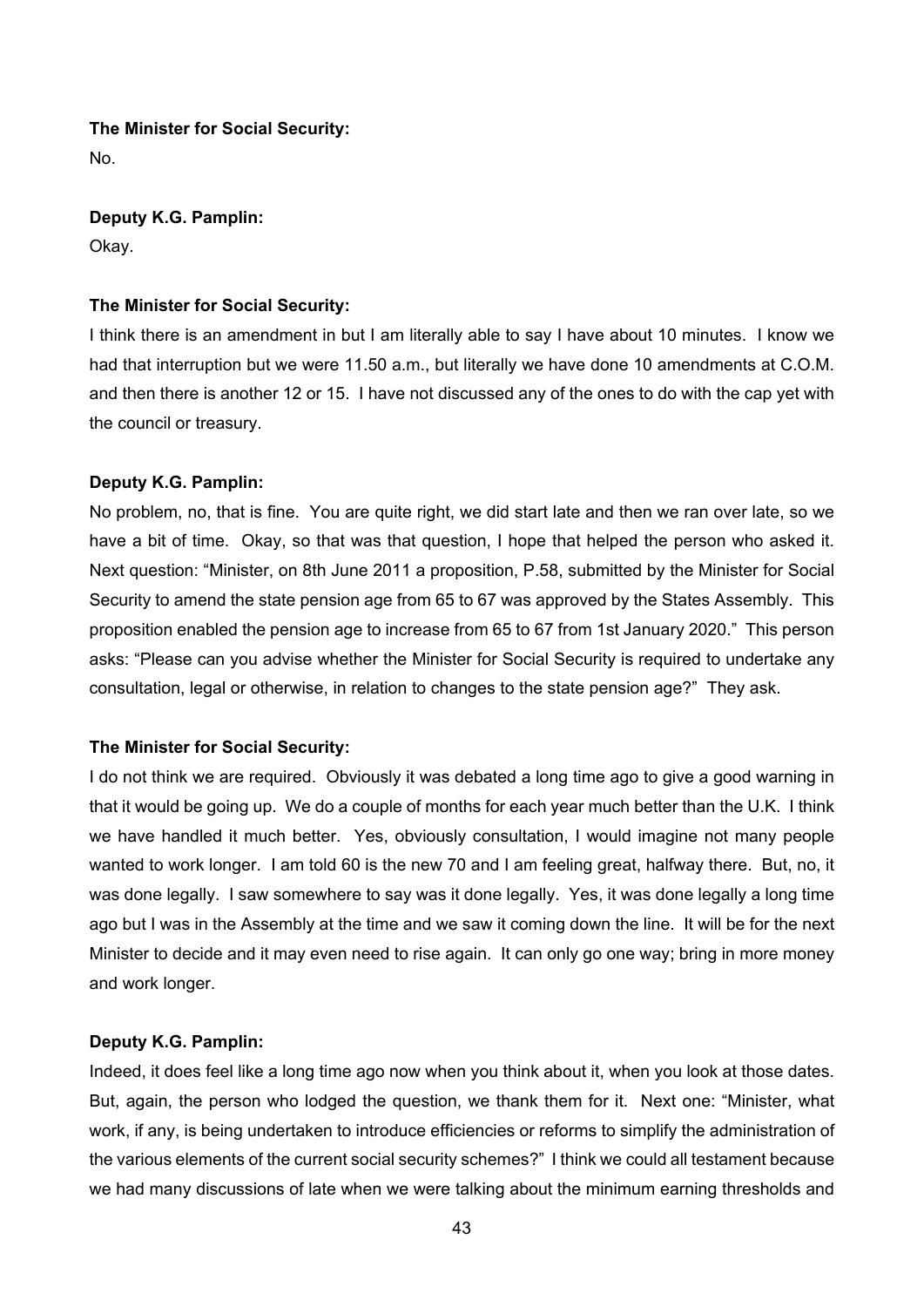I lost count about how many times we all said it is very complicated and that is at our level. I think this member of the public is saying what can be done to make it even more simpler.

#### **The Minister for Social Security:**

I think that was the only one that has sort of been there since social security came in that was an odd one. Go back to just the pension one, you can go in, you put your date of birth, you know exactly the date you are going to get your pension. You do it a couple of months before, you get your card that allows you to start getting your bus pass, et cetera. I am not sure what you think we are very complicated ... it might be if you have never been …

## **Director General, Community and Local Services:**

While overall it is a straightforward concept, items of the benefits and the waits and so on, there are the edges of complexity most definitely. The example of the minimum earnings, it is one of those. Obviously the social security scheme was set up many years ago and the principles behind it do exist. We consulted with the public in 2017, Sue, I think, yes, 2017, 2018 and there was a great deal of support for the current contributory system. Therefore, the concept that you pay in and become entitled to claim benefits way of contributions was a popular one. We have consulted but obviously we can make things simpler. We very much strive to ... the mantra around the Minister to make things easier for customers is what we try and do. But of course some of these rules exist for specific reasons and to remove them would have unintended consequences that sometimes are not obvious at first light.

# **The Minister for Social Security:**

Yes, I think it is that people understanding that when we … 70 years ago in September, was it, the social security thing?

## **Director General, Community and Local Services:**

Yes.

# **The Minister for Social Security:**

Yes. But the pension thing, people's pensions, they have started collecting money and paying out straightaway, so it is the younger generation paying now to hopefully me very shortly, et cetera. The states grant, it is like if you are paying your full contribution on a lower-paid job and other people are paying more, the states grant used to be called supplementation, it tops your pension up down here. It does not matter if you have been in lower paid work but paid all your contributions, you will get the same pension as Mr. Bloggs who is on £100,000 a year. That seems complicated but at the end of the day I like the scheme that if you are earning lower but you get the same pension as the other one. But that is why we also need the private pension or workplace pension, so that will be your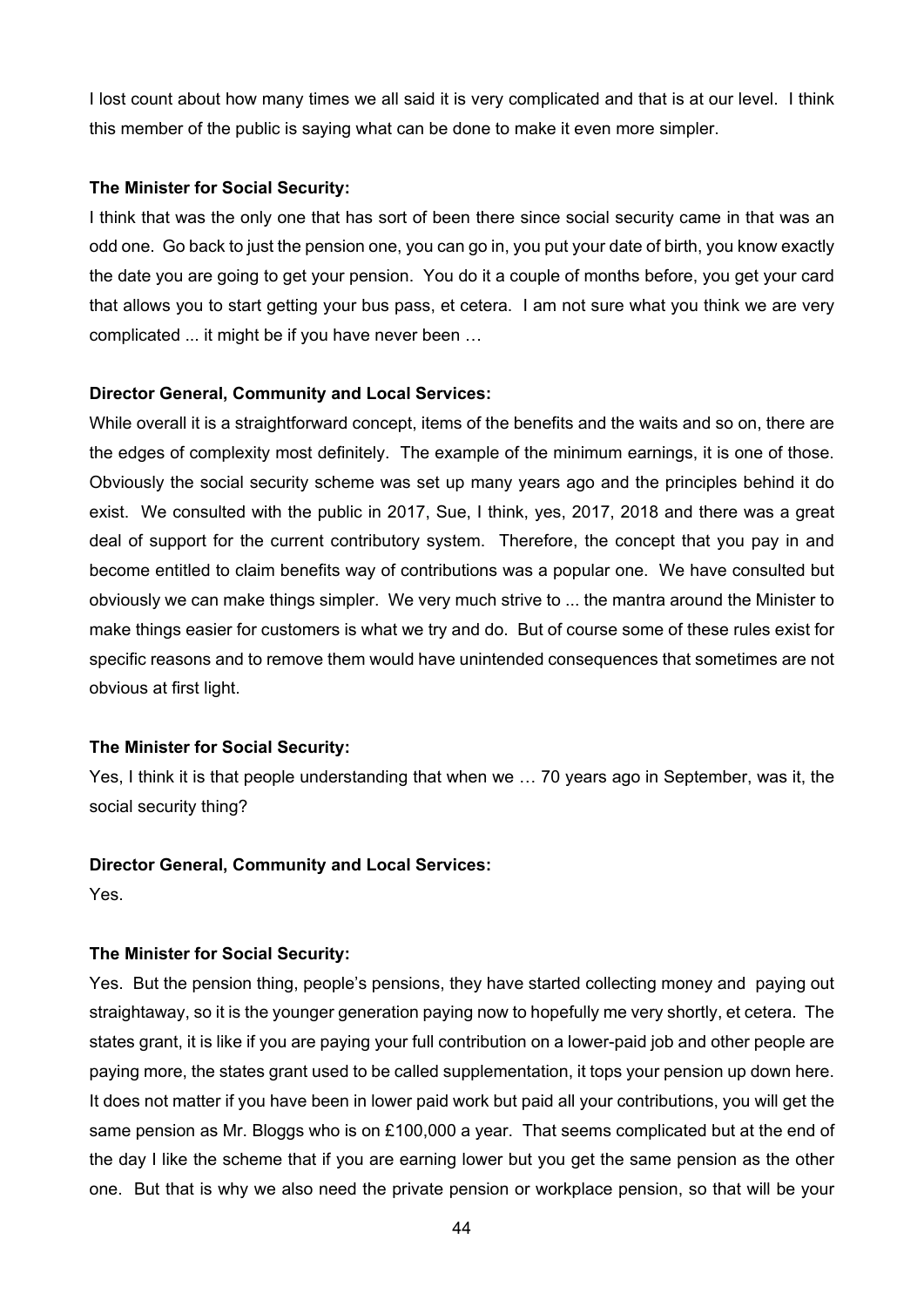part and you can put as much in it as you can afford and you can see it grow, et cetera. It is working well in the U.K.

#### **Deputy K.G. Pamplin:**

It could be just a generational thing. There has been a lot of changes, as we have said, since 2015 but it is still embedding in people's minds how these things work. But maybe because of the pandemic and maybe because of this high inflation that we are probably going to see next year, again Bank of England say 4.2 per cent, people are going to feel the pinch next year regardless of pandemic or not or where we are, and we are in a good upwards trajectory, hopefully. Do you feel more of these questions may come through because now people are going to absolutely look at every single penny in and out of their own person? They are going to look at things that they may have just not thought about for the last 5 years and suddenly looked at it and went: "That does not make sense." Do you think that could be a reason why people are maybe now piping up and wanting to know what this means and could this be simpler? Because people are now focusing on how it works.

#### **The Minister for Social Security:**

I do not really know; yes, maybe.

## **Head of Policy, Strategic Policy, Performance and Planning:**

I will make a comment about complexity, if you like, that a few years ago there was a significant increase in prices and they would go above earnings. We have made the system a little bit more complicated by allowing pensioners each year to get an upgrade based on … yes, when interest is high, when prices go above earnings the pension operate flips to matching R.P.I. Pensioners are never worse off because of high inflation. That is where this is meant to be more complicated but it has also meant that pensioners are guaranteed to see that prices are not going ahead of their pension. Complexity is sometimes important. Our job obviously, as office administrators, is to make sure it is easier for people to claim the pension. Claiming the pension is extremely easy and then behind the scenes there are some more complicated things going on that mean that your pension each year is keeping up with your prices but also affecting the general working economy in good years. Those are 2 sides of the dynamic I think.

## **Deputy K.G. Pamplin:**

Yes. No, it is good to air both sides. I guess, as we are hearing, the best thing to do if you have any questions, phone the phone line, they are waiting and ready to take anyone's calls. That wraps up that part of the hearing. We thank the members of the public for their questions and that is it. As the Chair said, this is our last public hearing of the year, so we would like to thank you, Minister, and the Minister for Health and Social Services, your officers that are with you today and those who are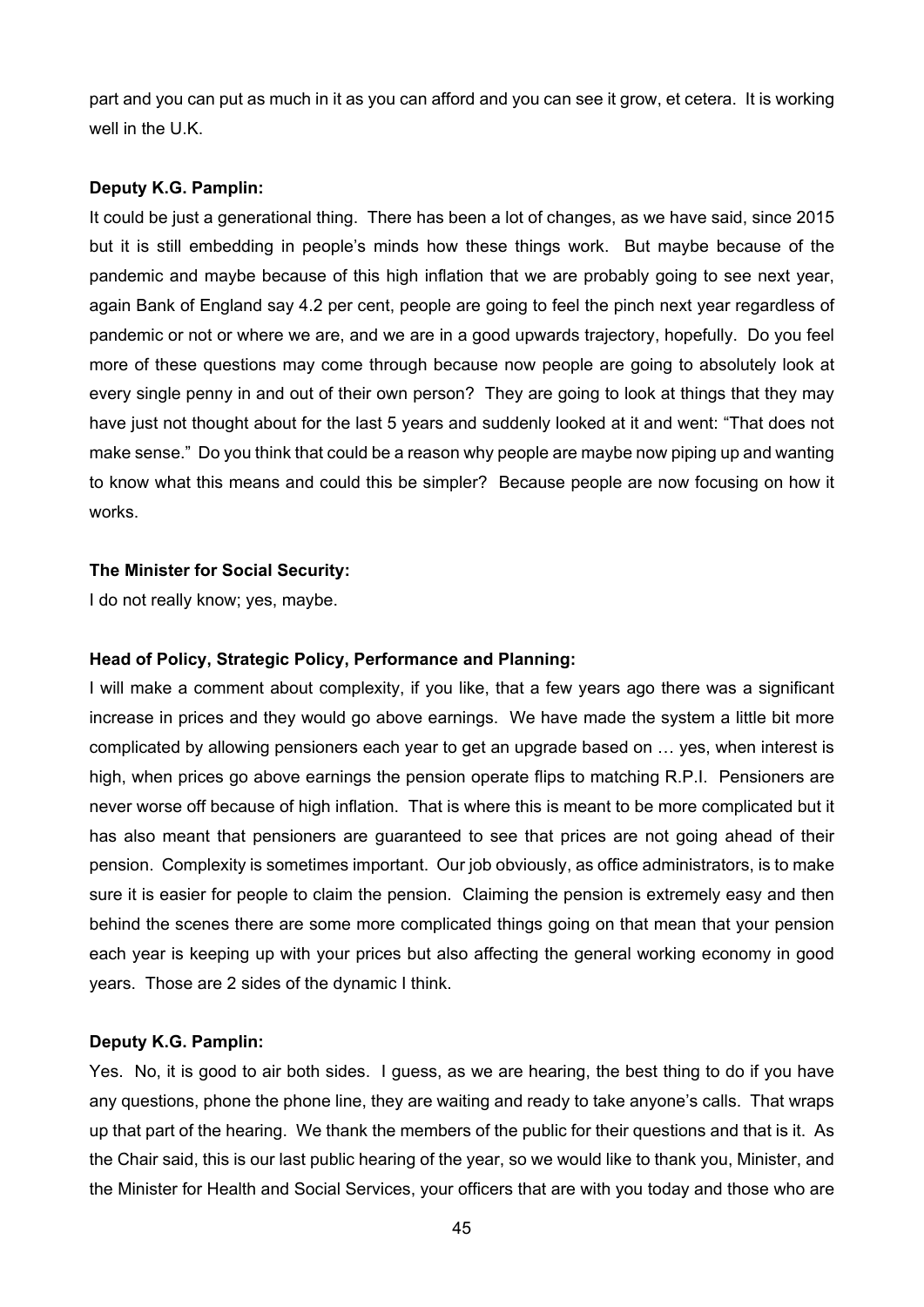not with us, are busy, we thank you for that. We would like to personally thank our officers for all their hard work this year publicly and we will be back next year for our last year of quarterly hearings before we hand the baton over. But on that note we would like to thank members of the public.

# **The Minister for Social Security:**

Kevin, can I just interrupt 2 secs? Did you want that briefing on the dental? I have to go but I have Sam and Ian could do it. I do not know if you can because …

# **Director General, Community and Local Services:**

Yes.

# **The Minister for Social Security:**

Okay. It will be interesting. It is going to go live tomorrow and I feel really … we try to give you the heads up with everything, it is moving so quickly.

# **Deputy K.G. Pamplin:**

Yes.

# **The Minister for Social Security:**

That will be fine. Also, just on record, I really wanted to thank you and everyone for their support in P.79 - you did a brilliant speech - as the Bailiff would not let me speak. I think he was out of order myself but there you go. But thanks again, it was very complicated and we got there in the end. I absolutely should not have put people in that position, as Deputy Morel said. But, yes, thank you, thank you for your support in the end, thanks. Have you got 5 or 10 minutes? It is just really …

# **Deputy K.G. Pamplin:**

Yes, I can if you allow me just to put the kettle on, I am all yours.

## **The Minister for Social Security:**

Okay then.

# **Deputy K.G. Pamplin:**

But thank you very much to the members of the public …

## **The Minister for Social Security:**

Are you happy with that?

# **Director General, Community and Local Services:**